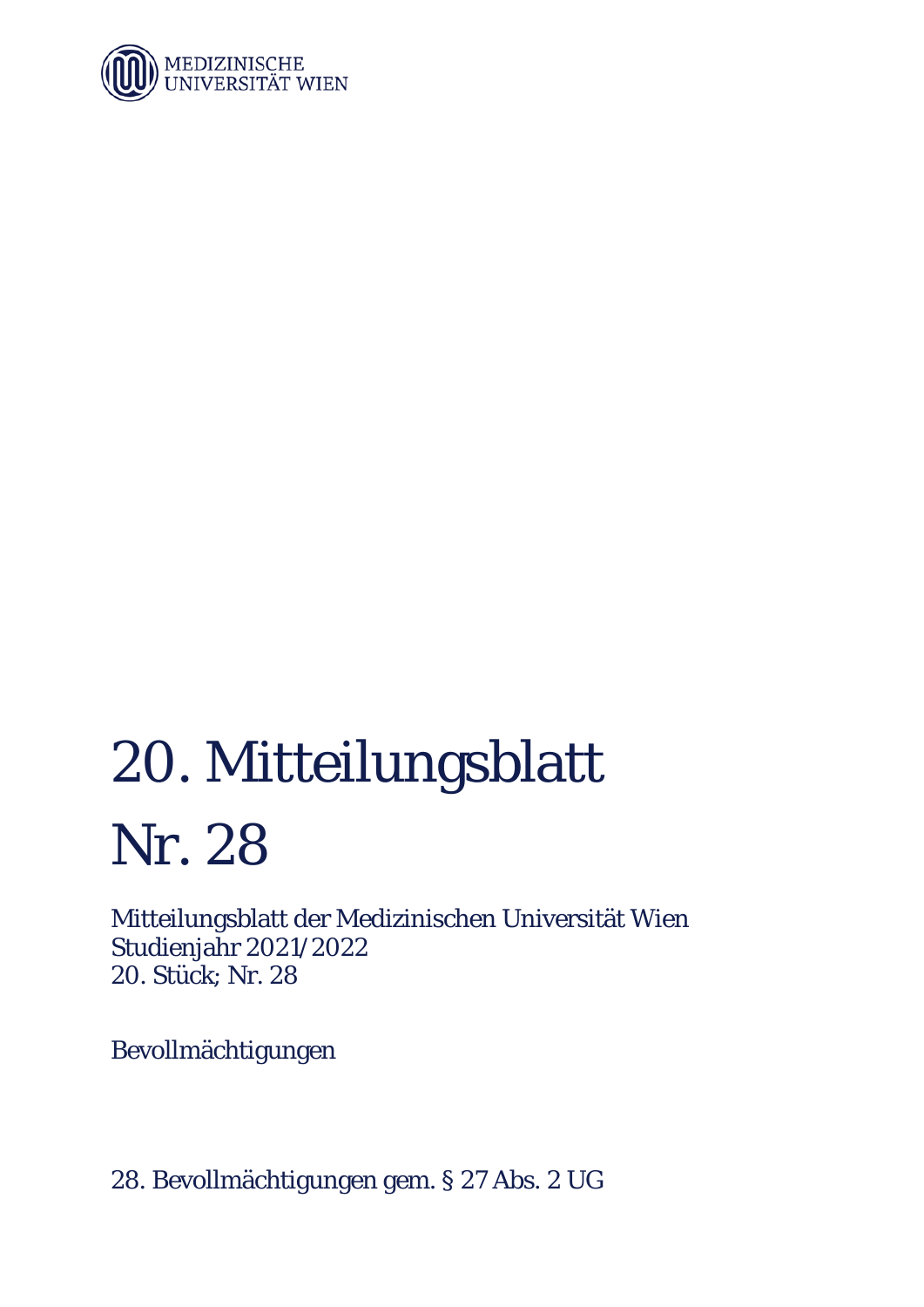2

# 28. Bevollmächtigungen gem. § 27 Abs. 2 UG

Gemäß § 27 Abs. 2 UG werden folgende Bevollmächtigungen erteilt:

| Auftragsnummer | Projekttitel                                                                                                                                                                                                                                                                                                | Organisationseinheit                                                    | Projektleiter(in)       |
|----------------|-------------------------------------------------------------------------------------------------------------------------------------------------------------------------------------------------------------------------------------------------------------------------------------------------------------|-------------------------------------------------------------------------|-------------------------|
| FA731E0607     | A Phase III, Randomized,<br>Double-Blind, Active<br>Comparator-Controlled<br>Study to Evaluate the<br>Efficacy and Safety of<br>MK-8228 (Letermovir)<br>Versus Valganciclovir for<br>the Prevention of Human<br>Cytomegalovirus (CMV)<br>Disease in Adult Kidney<br>Transplant Recipients                   | Allgemeinchirurgie_73                                                   | Berlakovich<br>Gabriela |
| FA731E0608     | <b>Evaluating CYP3A</b><br>function after orthotopic<br>liver transplantation<br>using a microdose of<br>midazolam as a marker<br>substance                                                                                                                                                                 | Allgemeinchirurgie_73<br>1                                              | Berlakovich<br>Gabriela |
| FA731E0610     | Liver transplantation in<br>patients with Cirrhosis<br>and severe Acute-on-<br>Chronic Liver Failure<br>(ACLF): indications and<br>outcomes (CHANCE)<br>Study                                                                                                                                               | Allgemeinchirurgie_73                                                   | Berlakovich<br>Gabriela |
| FA731E0701     | The impact of iron<br>homeostasis on liver<br>regeneration - a pilot<br>study                                                                                                                                                                                                                               | Allgemeinchirurgie_73                                                   | Schwarz<br>Christoph    |
| FA738A1303     | Klinischen Prüfung der<br>pharmakologische<br>Sicherheit und<br>Wirksamkeit des<br>Prüfpräparates AP301<br>powder for<br>reconstitution for<br>solution for inhalation in<br>Patienten mit<br>pulmonalem<br>Permeabilitätsödem bei<br>Patienten mit mäßigem<br>bis schwerem akutem<br>Atemnotsyndrom (ARDS) | Anästhesie,<br>Allgemeine<br>Intensivmedizin und<br>Schmerztherapie_738 | Krenn Katharina         |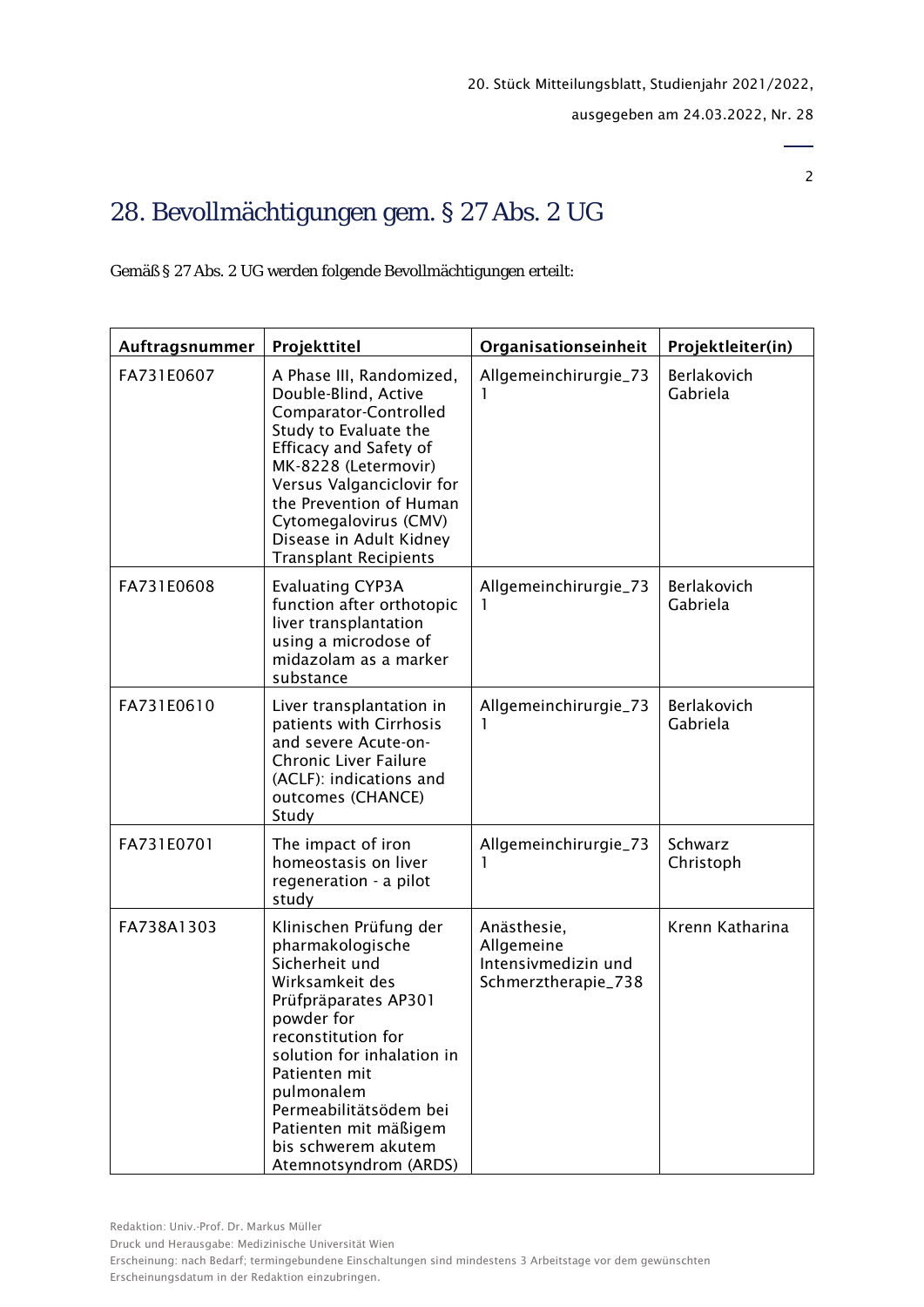3

| FA738A1304 | Prospektive,<br>randomisierte Studie zur<br>Personalisierten Medizin<br>mit Pentaglobin nach<br>einer interventionellen<br>Fokussanierung bei<br>Peritonitis-Patienten                                                                                                | Anästhesie,<br>Allgemeine<br>Intensivmedizin und<br>Schmerztherapie_738 | Krenn Katharina        |
|------------|-----------------------------------------------------------------------------------------------------------------------------------------------------------------------------------------------------------------------------------------------------------------------|-------------------------------------------------------------------------|------------------------|
| FA738A1307 | Hinweisgestütztes<br>Beatmungsmanagement<br>zur Verhinderung des<br>Akuten Lungenversagens<br>- ALARM Studie                                                                                                                                                          | Anästhesie,<br>Allgemeine<br>Intensivmedizin und<br>Schmerztherapie_738 | Burger-Klepp<br>Ursula |
| FA738A1308 | Safety and efficacy of<br>inhaled pegylated<br>adrenomedullin (PEG-<br>ADM) in patients<br>suffering from Acute<br><b>Respiratory Distress</b><br>Syndrome (ARDS): a<br>double-blind,<br>randomized, placebo-<br>controlled, multicenter<br>Phase 2a/b clinical trial | Anästhesie,<br>Allgemeine<br>Intensivmedizin und<br>Schmerztherapie_738 | Krenn Katharina        |
| FA738A1308 | Safety and efficacy of<br>inhaled pegylated<br>adrenomedullin (PEG-<br>ADM) in patients<br>suffering from Acute<br><b>Respiratory Distress</b><br>Syndrome (ARDS): a<br>double-blind,<br>randomized, placebo-<br>controlled, multicenter<br>Phase 2a/b clinical trial | Anästhesie,<br>Allgemeine<br>Intensivmedizin und<br>Schmerztherapie_738 | Krenn Katharina        |
| FA738A1309 | A multicenter,<br>randomized, active<br>controlled, open label,<br>platform trial on the<br>efficacy and safety of<br>experimental<br>therapeutics for patients<br>with COVID-19                                                                                      | Anästhesie,<br>Allgemeine<br>Intensivmedizin und<br>Schmerztherapie_738 | Krenn Katharina        |
| FA738A1310 | ALT00 Pilot                                                                                                                                                                                                                                                           | Anästhesie,<br>Allgemeine<br>Intensivmedizin und<br>Schmerztherapie_738 | Krenn Katharina        |
| FA738A1602 | Treatment of anemia<br>with intravenous iron in<br>patients listed for<br>orthotopic liver<br>transplantation                                                                                                                                                         | Anästhesie,<br>Allgemeine<br>Intensivmedizin und<br>Schmerztherapie_738 | <b>Baron David</b>     |

Redaktion: Univ.-Prof. Dr. Markus Müller

Druck und Herausgabe: Medizinische Universität Wien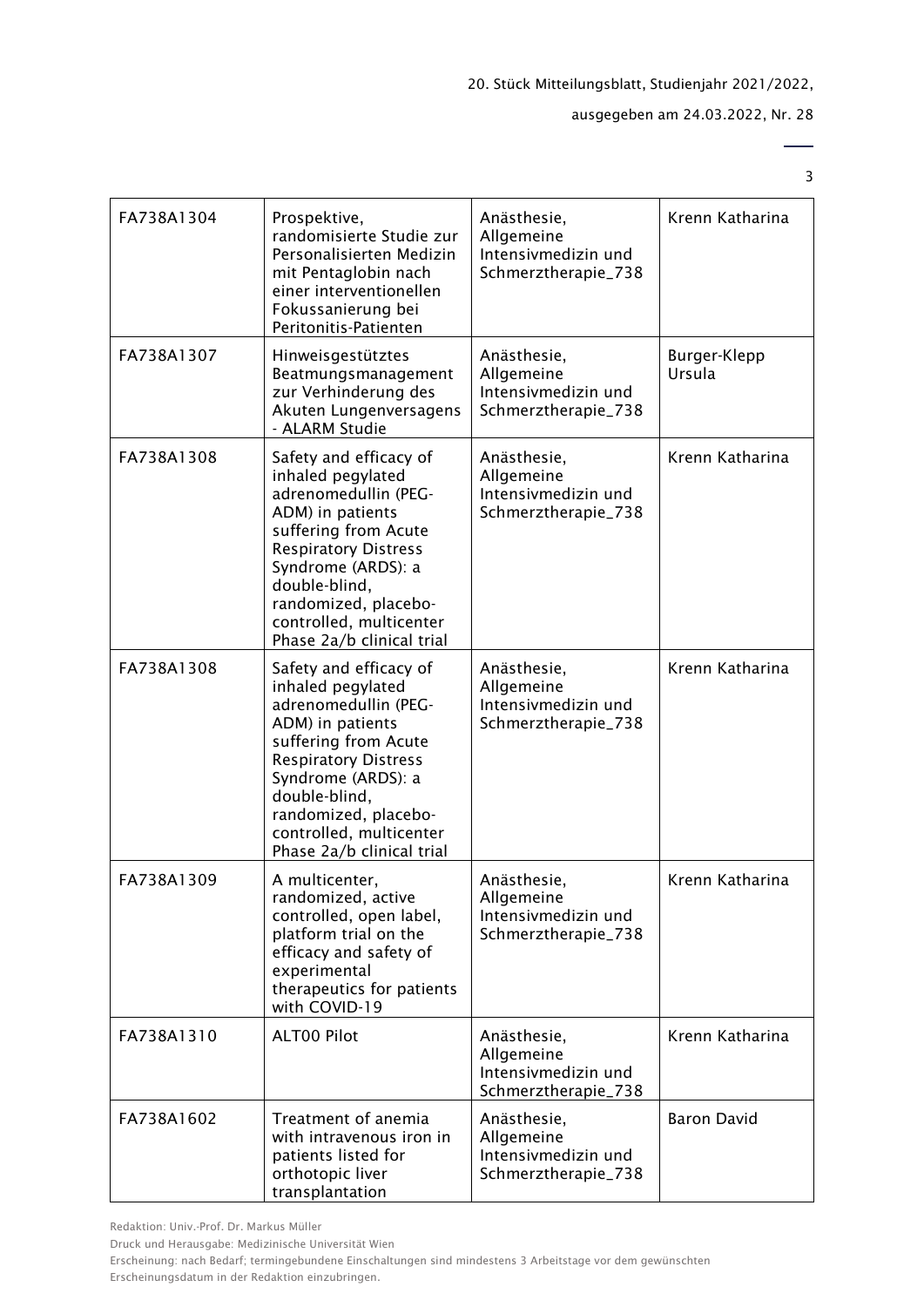4

| FA738A2101 | Feasibility of a<br>neuromuscular<br>electrostimulation device<br>for mechanical<br>thromboprophylaxis in<br>ICU patients                                                                                                                              | Anästhesie,<br>Allgemeine<br>Intensivmedizin und<br>Schmerztherapie_738 | Wiegele Marion             |
|------------|--------------------------------------------------------------------------------------------------------------------------------------------------------------------------------------------------------------------------------------------------------|-------------------------------------------------------------------------|----------------------------|
| FA738A2201 | Monitoring der<br>Herzratenvariabilität in<br>der perioperativen Phase                                                                                                                                                                                 | Anästhesie,<br>Allgemeine<br>Intensivmedizin und<br>Schmerztherapie_738 | Klein Klaus Ulrich         |
| FA738A2401 | 19-515 "Prospective,<br>Open-label Study of<br>Andexanet Alfa in<br>Patients Receiving a<br>Factor Xa Inhibitor Who<br><b>Require Urgent Surgery</b>                                                                                                   | Anästhesie,<br>Allgemeine<br>Intensivmedizin und<br>Schmerztherapie_738 | Gratz Johannes             |
| FA738A2901 | Ultrasound assessment<br>of gastric emptying after<br>a standardized high<br>calorie liquid meal: a<br>pilot study in healthy<br>adults                                                                                                                | Anästhesie,<br>Allgemeine<br>Intensivmedizin und<br>Schmerztherapie_738 | Bologheanu<br>Razvan       |
| FA738C1001 | Safe and Timely<br>Antithrombotic Removal<br>(STAR): International<br>registry on the use of<br>CytoSorb for removal of<br>antithrombotic agents in<br>the acute hospital<br>setting                                                                   | Anästhesie,<br>Allgemeine<br>Intensivmedizin und<br>Schmerztherapie_738 | Bernardi Martin<br>Hermann |
| FA613A0501 | Zukunftskolleg ZK 57-<br><b>B28</b>                                                                                                                                                                                                                    | Anatomie und<br>Zellbiologie_310                                        | Vesely Cornelia            |
| FA746A0267 | YOSEMITE: A PHASE III,<br>MULTICENTER,<br>RANDOMIZED, DOUBLE-<br>MASKED, ACTIVE<br><b>COMPARATOR-</b><br><b>CONTROLLED STUDY TO</b><br><b>EVALUATE THE EFFICACY</b><br>AND SAFETY OF<br>RO6867461 IN PATIENTS<br><b>WITH DIABETIC</b><br>MACULAR EDEMA | Augenheilkunde und<br>Optometrie_746                                    | Schmidt-Erfurth<br>Ursula  |
| FA746A0268 | RHINE: A PHASE III,<br>MULTICENTER,<br>RANDOMIZED, DOUBLE-<br>MASKED, ACTIVE<br><b>COMPARATOR-</b><br><b>CONTROLLED STUDY TO</b><br><b>EVALUATE THE EFFICACY</b>                                                                                       | Augenheilkunde und<br>Optometrie_746                                    | Schmidt-Erfurth<br>Ursula  |

Redaktion: Univ.-Prof. Dr. Markus Müller

Druck und Herausgabe: Medizinische Universität Wien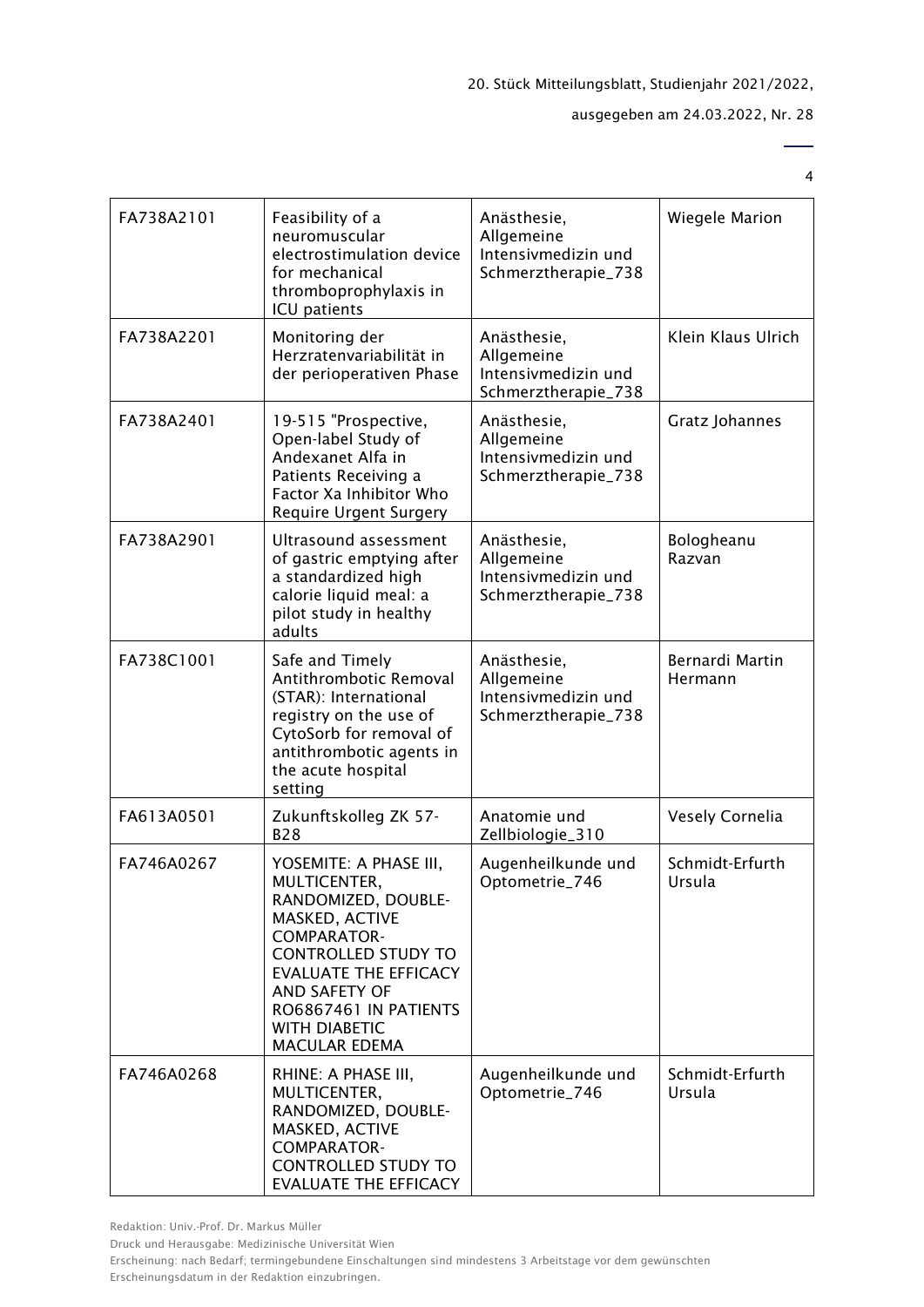$\overline{\phantom{0}}$ 5

|            | AND SAFETY OF<br>RO6867461 IN PATIENTS<br><b>WITH DIABETIC</b><br><b>MACULAR EDEMA</b>                                                                                                                                                      |                                      |                           |
|------------|---------------------------------------------------------------------------------------------------------------------------------------------------------------------------------------------------------------------------------------------|--------------------------------------|---------------------------|
|            |                                                                                                                                                                                                                                             |                                      |                           |
| FA746A0272 | A 64-week, two-<br>arm, random., dbl-<br>masked,<br>multicenter, phase IIIb<br>study assessing the<br>efficacy and safety of<br>brolucizumab 6 mg<br>comp. to aflibercept 2<br>mg in a treat-to-control<br>regimen in patients with<br>nAMD | Augenheilkunde und<br>Optometrie_746 | Schmidt-Erfurth<br>Ursula |
| FA746A0272 | A 64-week, two-<br>arm, random., dbl-<br>masked,<br>multicenter, phase IIIb<br>study assessing the<br>efficacy and safety of<br>brolucizumab 6 mg<br>comp. to aflibercept 2<br>mg in a treat-to-control<br>regimen in patients with<br>nAMD | Augenheilkunde und<br>Optometrie_746 | Schmidt-Erfurth<br>Ursula |
| FA746A0275 | A one-year, single-arm,<br>open-label, multicenter<br>study assessing the<br>anatomic outcomes of<br>brolucizumab assessed<br>by OCT-A in adult<br>patients with<br>neovascular age related<br>macular degeneration                         | Augenheilkunde und<br>Optometrie_746 | Schmidt-Erfurth<br>Ursula |
| FA746A1506 | <b>Unrestricted Grant -</b><br>Single-capture widefield<br>(WF) optical coherence<br>tomography angiography<br>(OCTA) for detection of<br>retinal perfusion and<br>neovascularization in<br>eyes of diabetic patients                       | Augenheilkunde und<br>Optometrie_746 | Pollreisz Andreas         |

Druck und Herausgabe: Medizinische Universität Wien Erscheinung: nach Bedarf; termingebundene Einschaltungen sind mindestens 3 Arbeitstage vor dem gewünschten Erscheinungsdatum in der Redaktion einzubringen.

Redaktion: Univ.-Prof. Dr. Markus Müller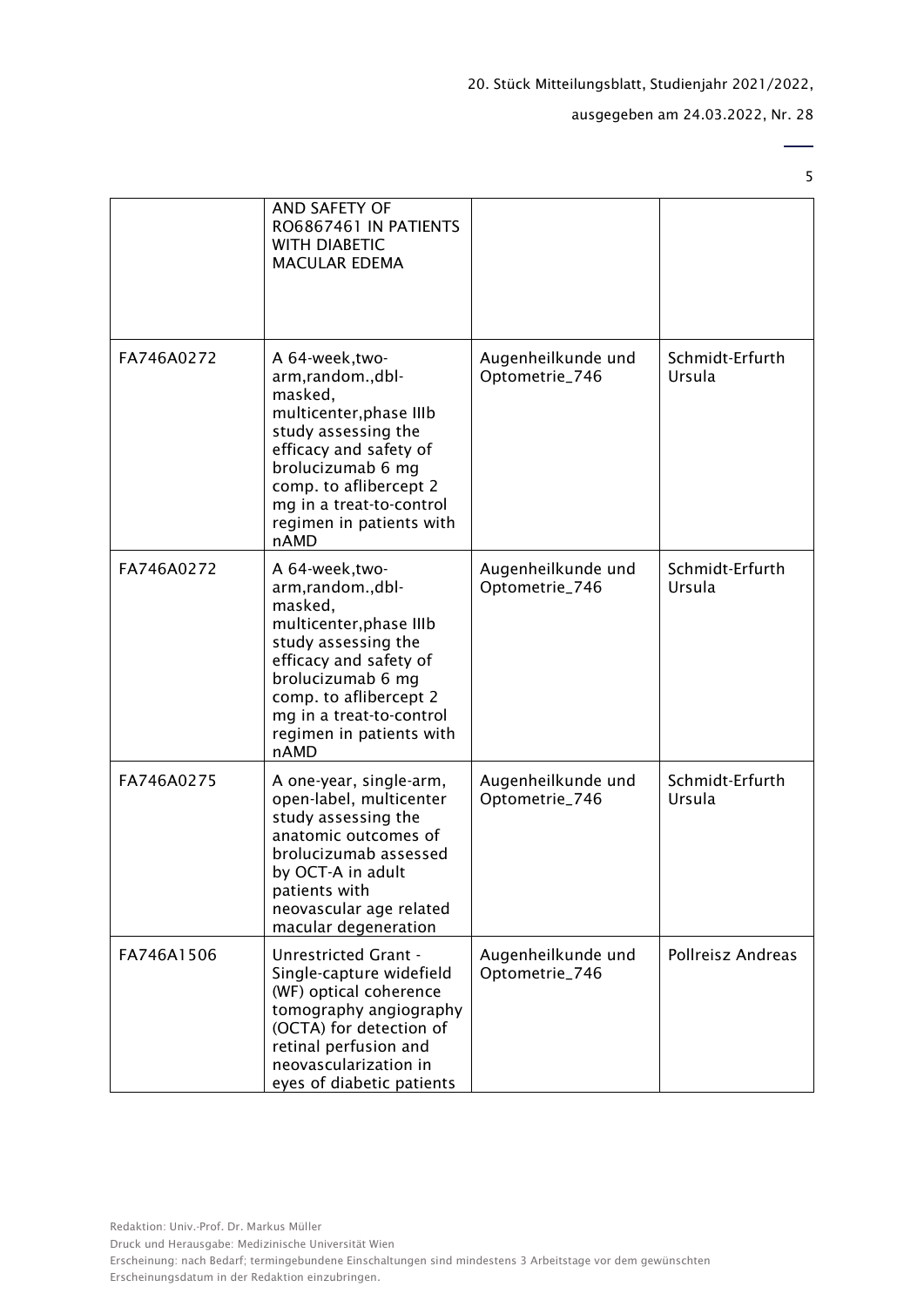# ausgegeben am 24.03.2022, Nr. 28

 $\overline{\phantom{0}}$ 6

| FA746A1642 | <b>Unrestricted Grant -</b><br>Untersuchung der<br>funktionellen und<br>morphologischen<br>Langzeit-Auswirkungen<br>der Chorioretinopathia<br>centralis serosa (CCS)<br>über einen Zeitraum von<br>10 Jahren                                                                                | Augenheilkunde und<br>Optometrie_746 | Sacu Gülhan<br>Stefan             |
|------------|---------------------------------------------------------------------------------------------------------------------------------------------------------------------------------------------------------------------------------------------------------------------------------------------|--------------------------------------|-----------------------------------|
| FA746A2505 | Post-hoc imaging review<br>for detection of potential<br>imaging signs of<br>inflammation                                                                                                                                                                                                   | Augenheilkunde und<br>Optometrie_746 | Gerendas Bianca                   |
| FA746A2607 | A randomized, double-<br>blind, placebo-<br>controlled, 12-month<br>phase 3 study to<br>evaluate the effect of<br>venglustat on<br>neuropathic and<br>abdominal pain in male<br>and female adults with<br>Fabry disease who are<br>treatment-naïve or<br>untreated for at least 6<br>months | Augenheilkunde und<br>Optometrie_746 | Pemp Berthold                     |
| FA746A3601 | <b>Annotation Service</b><br>Agreement                                                                                                                                                                                                                                                      | Augenheilkunde und<br>Optometrie_746 | <b>Reiter Gregor</b><br>Sebastian |
| FA746A3602 | <b>Research Collaboration</b><br>Agreement between<br>RetInSight GmbH -<br>Medical University of<br>Vienna regarding phd<br>studies                                                                                                                                                         | Augenheilkunde und<br>Optometrie_746 | <b>Reiter Gregor</b><br>Sebastian |
| FA662A0403 | <b>MG-Mitralring</b>                                                                                                                                                                                                                                                                        | Biomedizinische<br>Forschung_308     | Podesser Bruno<br>Karl            |
| FA662A0502 | <b>GESUNDHEIT IN</b><br><b>BEWEGUNG - Gesundheit</b><br>von morgen erforschen<br>und entwickeln                                                                                                                                                                                             | Biomedizinische<br>Forschung_308     | Kramer Anne-<br>Margarethe        |
| FA662A0503 | "In vivo study of a<br>compliant graft material<br>for treatment for the<br>treatment of aortic<br>disease"                                                                                                                                                                                 | Biomedizinische<br>Forschung_308     | Kramer Anne-<br>Margarethe        |

Erscheinung: nach Bedarf; termingebundene Einschaltungen sind mindestens 3 Arbeitstage vor dem gewünschten Erscheinungsdatum in der Redaktion einzubringen.

Druck und Herausgabe: Medizinische Universität Wien

Redaktion: Univ.-Prof. Dr. Markus Müller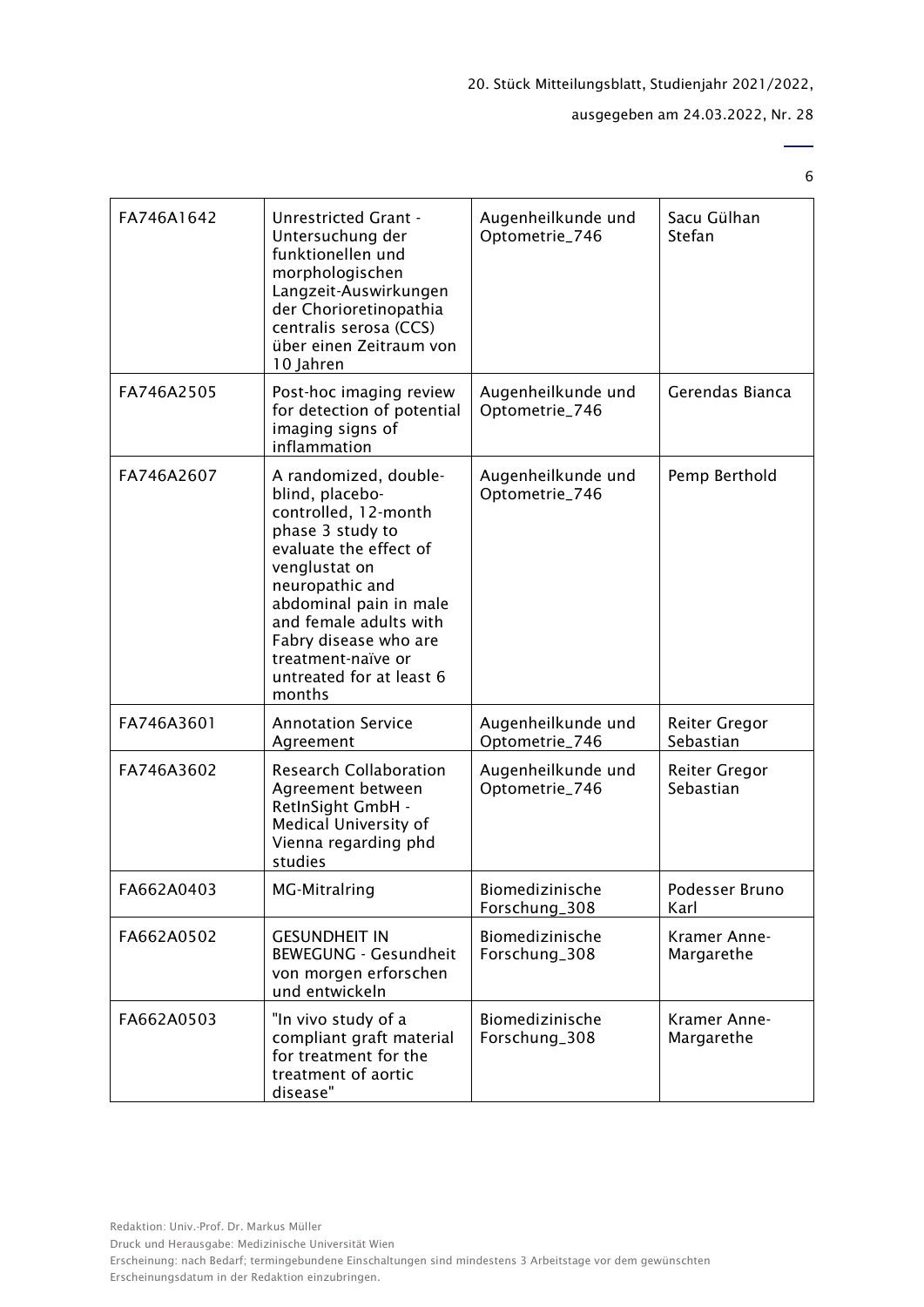$\overline{a}$ 7

| FA727A0616 | A pivotal Phase II<br>randomised, multicentre,<br>open-label study to<br>evaluate the efficacy and<br>safety of MB-<br>CART2019.1 compared<br>to standard of care<br>therapy in participants<br>with relapsed/refractory<br>diffuse large B-Cell<br>Lymphoma (R-R DLBCL) | Blutgruppenserologie<br>und<br>Transfusionsmedizin_<br>727 | Worel Nina               |
|------------|--------------------------------------------------------------------------------------------------------------------------------------------------------------------------------------------------------------------------------------------------------------------------|------------------------------------------------------------|--------------------------|
| FA722A0403 | Single cell analysis from<br>skin of volunteers of 2<br>different age groups                                                                                                                                                                                             | Dermatologie_722                                           | <b>Tschachler Erwin</b>  |
| FA722A0601 | Protecting vascular<br>barrier function across<br>discipline and disease<br>boundaries                                                                                                                                                                                   | Dermatologie_722                                           | Schossleitner<br>Klaudia |
| FA722B1138 | A Phase 3, Randomized,<br>Double-blind Study of<br>Adjuvant Immunotherapy<br>with Relatlimab and<br>Nivolumab Fixed-dose<br><b>Combination versus</b><br>Nivolumab Monotherapy<br>after Complete Resection<br>of Stage III-IV Melanoma<br>(RELATIVITY 098)               | Dermatologie_722                                           | Höller Christoph         |
| FA722C1209 | A Phase 2a/b,<br>Randomized, Double-<br>Blind, Placebo-Controlled<br>Study to Investigate the<br>Efficacy, Safety,<br>Tolerability and<br>Pharmacokinetics of KPL-<br>716 in Reducing Pruritus<br>in Subjects with Prurigo<br>Nodularis.                                 | Dermatologie_722                                           | Kinaciyan Tamar          |
| FA722C1210 | Durchführung der HAE<br>Survey<br>Patientenpräferenz                                                                                                                                                                                                                     | Dermatologie_722                                           | Kinaciyan Tamar          |
| FA722C1414 | Abrocitinib expanded<br>access protocol for the<br>treatment of adolescents<br>and adults with<br>moderate to severe<br>atopic dermatitis.                                                                                                                               | Dermatologie_722                                           | <b>Bangert Christine</b> |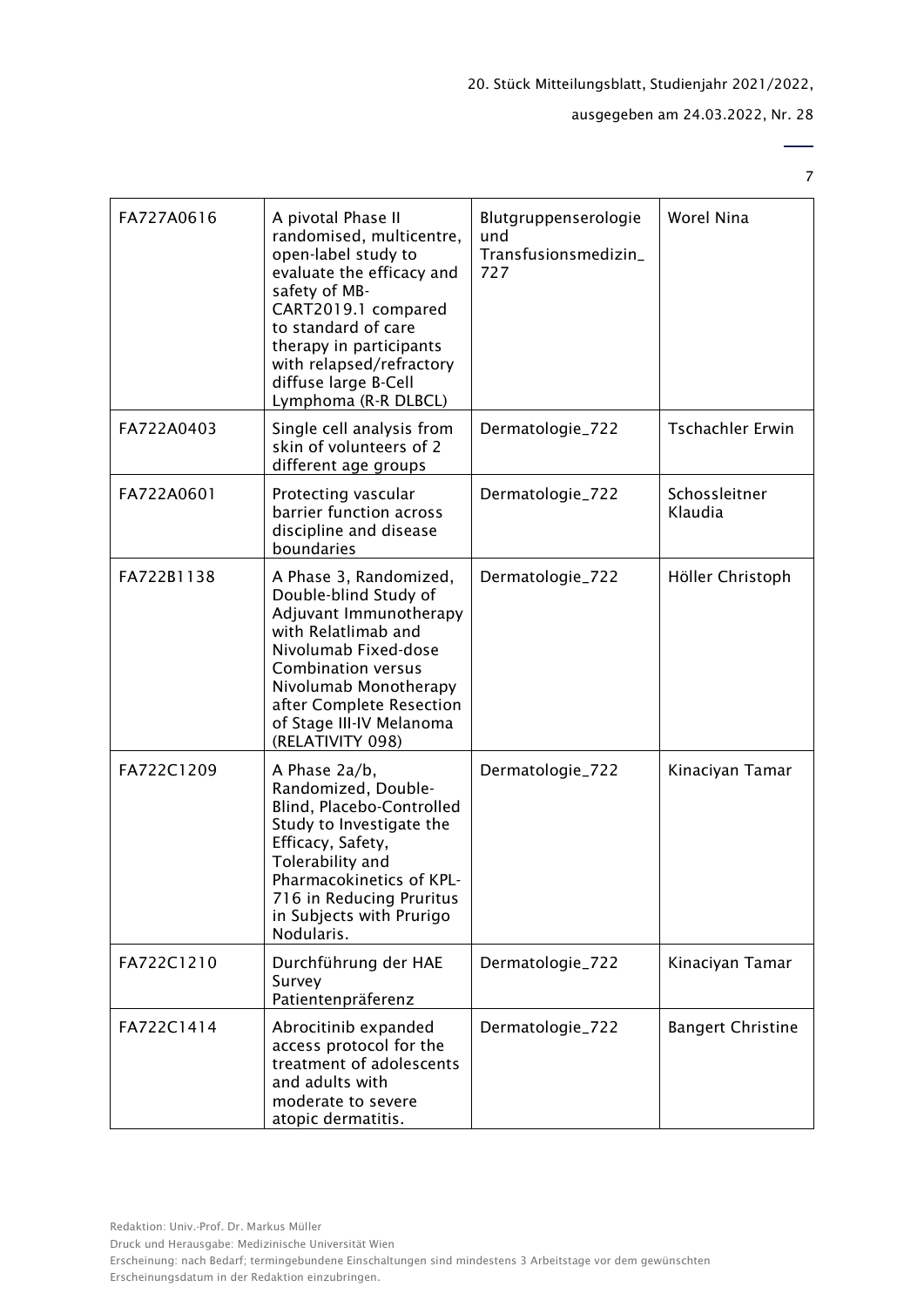# ausgegeben am 24.03.2022, Nr. 28

| FA751B0109 | A multicenter,<br>prospective,<br>observational study to<br>evaluate the use of the<br>sFlt-1/PIGF ratio in the<br>risk stratification of<br>pregnant women with<br>signs and symptoms of<br>preeclampsia or<br>diagnosed preeclampsia<br>in current clinical<br>practice                 | Frauenheilkunde_751 | Zeisler Harald           |
|------------|-------------------------------------------------------------------------------------------------------------------------------------------------------------------------------------------------------------------------------------------------------------------------------------------|---------------------|--------------------------|
| FA751C0135 | An Open-Label,<br>Multicenter, Long-term<br><b>Treatment Extension</b><br>Study in Subjects Who<br>Have Completed a Prior<br>GlaxoSmithKline/TESARO<br>Sponsored Niraparib<br>Study and are Judged by<br>the Investigator to<br><b>Benefit from Continued</b><br>Treatment with Niraparib | Frauenheilkunde_751 | Reinthaller<br>Alexander |
| FA751C0211 | <b>Tumor Suppressor</b><br>Protein Aggregation<br>Determines Response to<br>Olaprib                                                                                                                                                                                                       | Frauenheilkunde_751 | Zeillinger Robert        |
| FA751C0518 | A double-blind,<br>randomized, placebo-<br>controlled multicenter<br>study to investigate<br>efficacy and safety of<br>elinzanetant for the<br>treatment of vasomotor<br>symptoms over 26<br>weeks in<br>postmenopausal women                                                             | Frauenheilkunde_751 | Wenzl René               |
| FA751C0662 | Germline BRCAness in<br>patients with ovarien and<br>breast cancer with and<br>without family history                                                                                                                                                                                     | Frauenheilkunde_751 | Singer Christian         |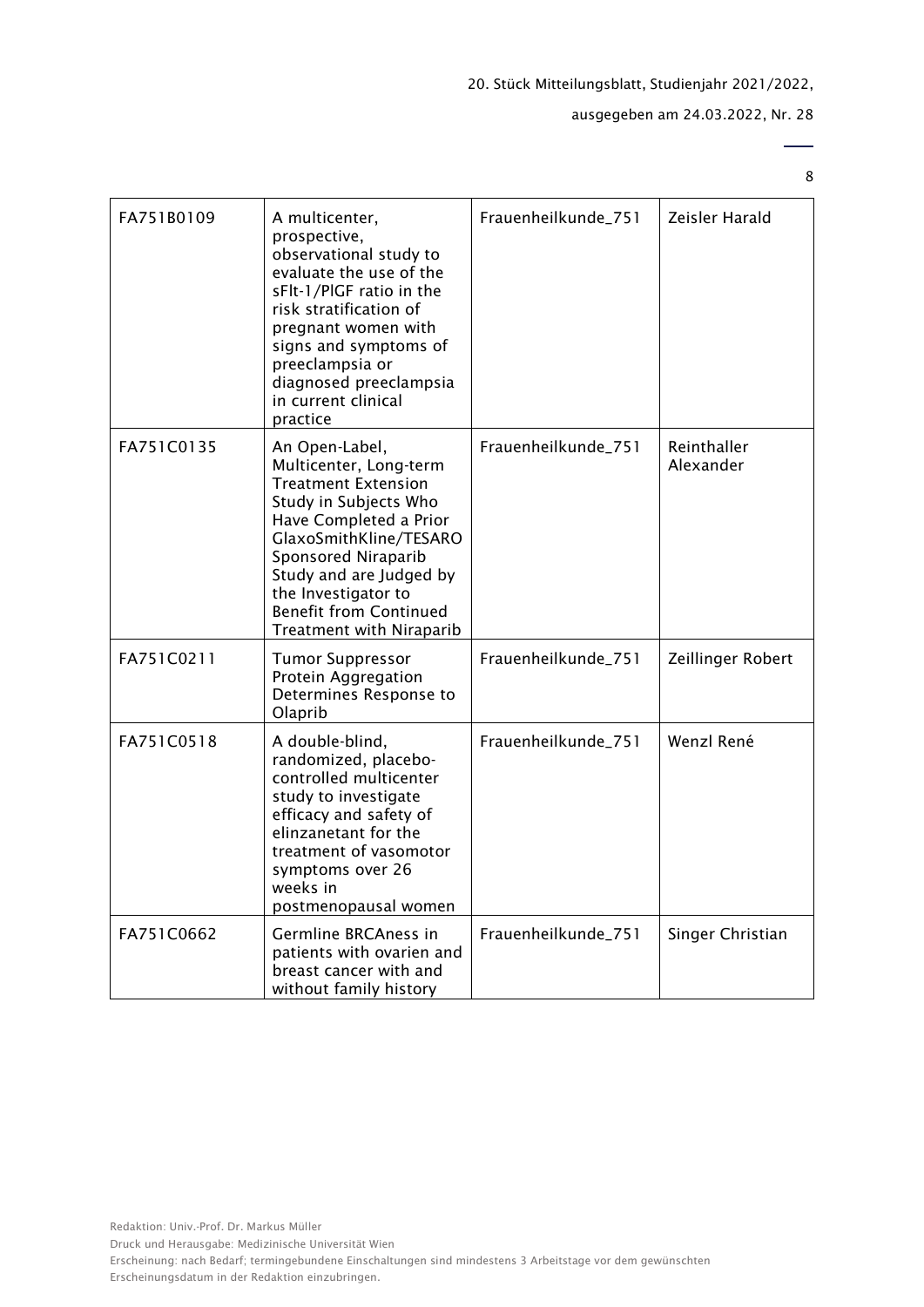ausgegeben am 24.03.2022, Nr. 28

9

 $\overline{a}$ 

| FA751C0672 | Doppelblinde,<br>randomisierte Phase-III-<br>Prüfung zur Bewertung<br>einer Umstellung auf<br>AZD9833 (oraler SERD<br>der nächsten Generation)<br>+ CDK4/6-Inhibitor<br>(Palbociclib oder<br>Abemaciclib) im<br>Vergleich zu einer<br>Fortsetzung der<br>Behandlung mit einem<br>Aromatasehemmer<br>(Letrozol oder<br>Anastrozol) + CDK4/6-<br>Inhibitor bei Patienten<br>mit HR positivem/HER2-<br>negativem<br>metastasierten<br>Mammakarzinom und<br>Nachweis einer ESR1-<br>Mutation ohne<br>Krankheitsprogression<br>während der<br>Erstlinientherapie mit<br>einem<br>Aromatasehemmer +<br>CDK4/6-Inhibitor -<br>ctDNA-gesteuerte<br>Prüfung zur frühen<br>Therapieumstellung | Frauenheilkunde_751 | Singer Christian |
|------------|-------------------------------------------------------------------------------------------------------------------------------------------------------------------------------------------------------------------------------------------------------------------------------------------------------------------------------------------------------------------------------------------------------------------------------------------------------------------------------------------------------------------------------------------------------------------------------------------------------------------------------------------------------------------------------------|---------------------|------------------|
| FA751C0673 | Randomisierte,<br>doppelblinde Phase-III-<br>Studie zum Vergleich der<br>Wirksamkeit und<br>Sicherheit von Niraparib<br>mit Placebo bei<br>Teilnehmerinnen mit<br>HER2-negativem BRCA-<br>mutierten oder mit<br>triple-negativem<br>Mammakarzinom mit<br>Molekularkrankheit<br>basierend auf dem<br>Vorliegen von<br>zirkulierender Tumor-<br>DNA nach einer<br>definitiven Therapie.                                                                                                                                                                                                                                                                                               | Frauenheilkunde_751 | Singer Christian |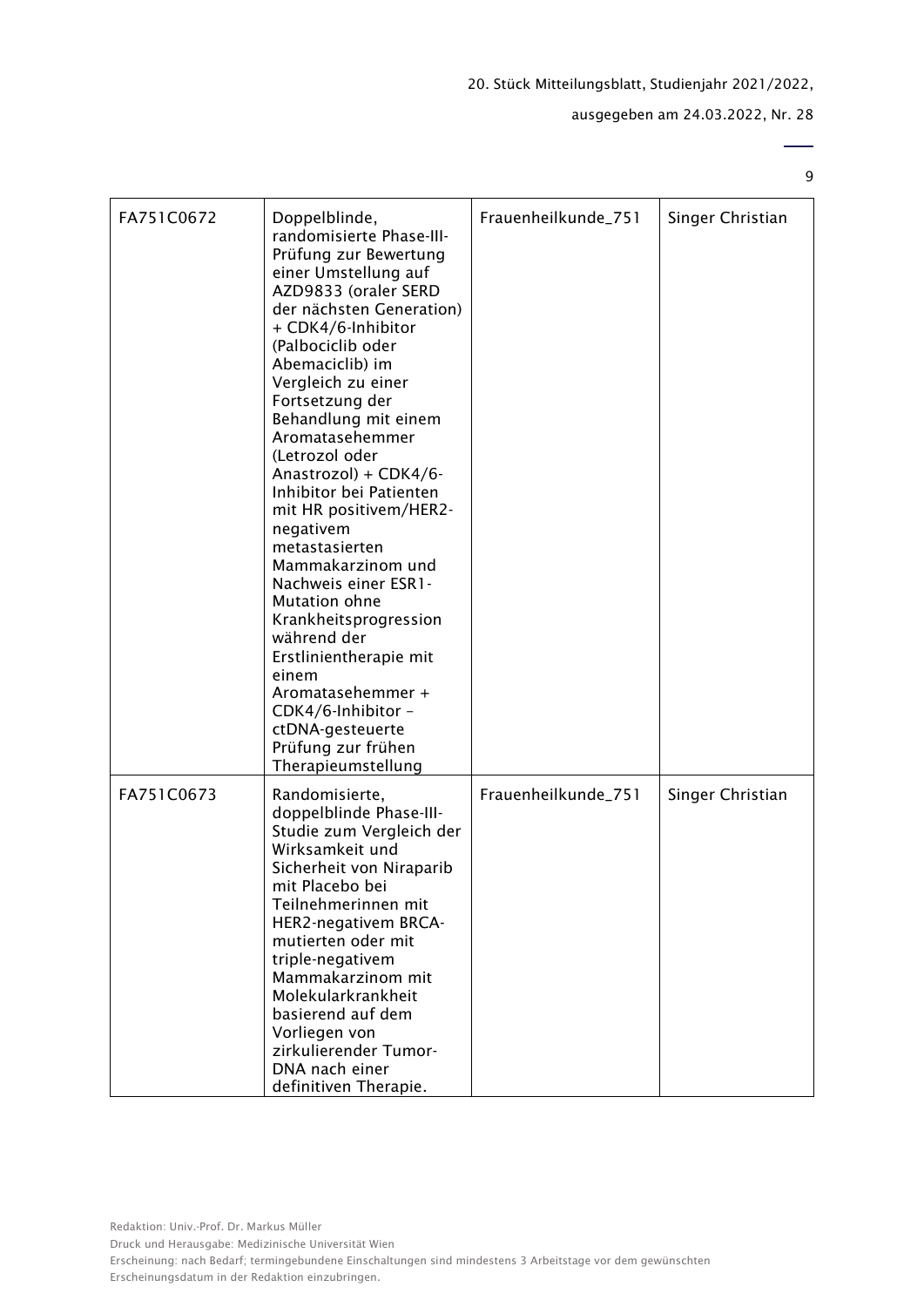# ausgegeben am 24.03.2022, Nr. 28

 $\overline{\phantom{0}}$ 10

| FA751C0674 | A Randomized, Open-<br>Label, Phase 3 Study of<br>LY3484356 vs<br>Investigator's Choice of<br>Endocrine Therapy, in<br>Patients with Estrogen<br>Receptor Positive, HER2<br>Negative Locally<br>Advanced or Metastatic<br><b>Breast Cancer Previously</b><br><b>Treated with Endocrine</b><br>Therapy | Frauenheilkunde_751                           | Singer Christian                   |
|------------|-------------------------------------------------------------------------------------------------------------------------------------------------------------------------------------------------------------------------------------------------------------------------------------------------------|-----------------------------------------------|------------------------------------|
| FA751C0702 | Early Detection of<br>Ovarian Cancer using<br>Uterine Lavage and<br><b>Duplex Sequencing</b>                                                                                                                                                                                                          | Frauenheilkunde_751                           | Speiser Paul                       |
| FA751C1207 | PD-L1 heterogeneity in<br>primary and matched<br>metastatic lesions in<br>TNBC and HER2-enriched<br>breast cancers                                                                                                                                                                                    | Frauenheilkunde_751                           | Pfeiler Georg                      |
| FA751C1208 | Video-assisted genetic<br>counselling for<br>hereditary Cancer                                                                                                                                                                                                                                        | Frauenheilkunde_751                           | Pfeiler Georg                      |
| FA751C1209 | Patient Preference for<br>the Administration of<br>Pelgraz by Infector (PFI)<br>versus Needle (PFS) for<br>the Prevention of<br>Neutropenia in Breast<br><b>Cancer Patients receiving</b><br>Myelosuppressive<br>Chemotherapy                                                                         | Frauenheilkunde_751                           | <b>Pfeiler Georg</b>               |
| FA751D1204 | A double-blind,<br>randomized,<br>placebocontrolled<br>multicenter study to<br>investigate efficacy and<br>safety of elinzanetant for<br>the treatment of<br>vasomotor symptoms<br>over 26 weeks in<br>postmenopausal women.                                                                          | Frauenheilkunde_751                           | Ott Johannes                       |
| FA744C0104 | Biofilmbildung auf<br>Grenz- und Oberflächen<br>aktiver Implantate und<br>Elektrostimulation zur<br>Therapie von<br>Rekurrensparesen                                                                                                                                                                  | Hals-, Nasen- und<br>Ohrenkrankheiten_74<br>4 | Schneider-Stickler<br><b>Berit</b> |

Redaktion: Univ.-Prof. Dr. Markus Müller

Druck und Herausgabe: Medizinische Universität Wien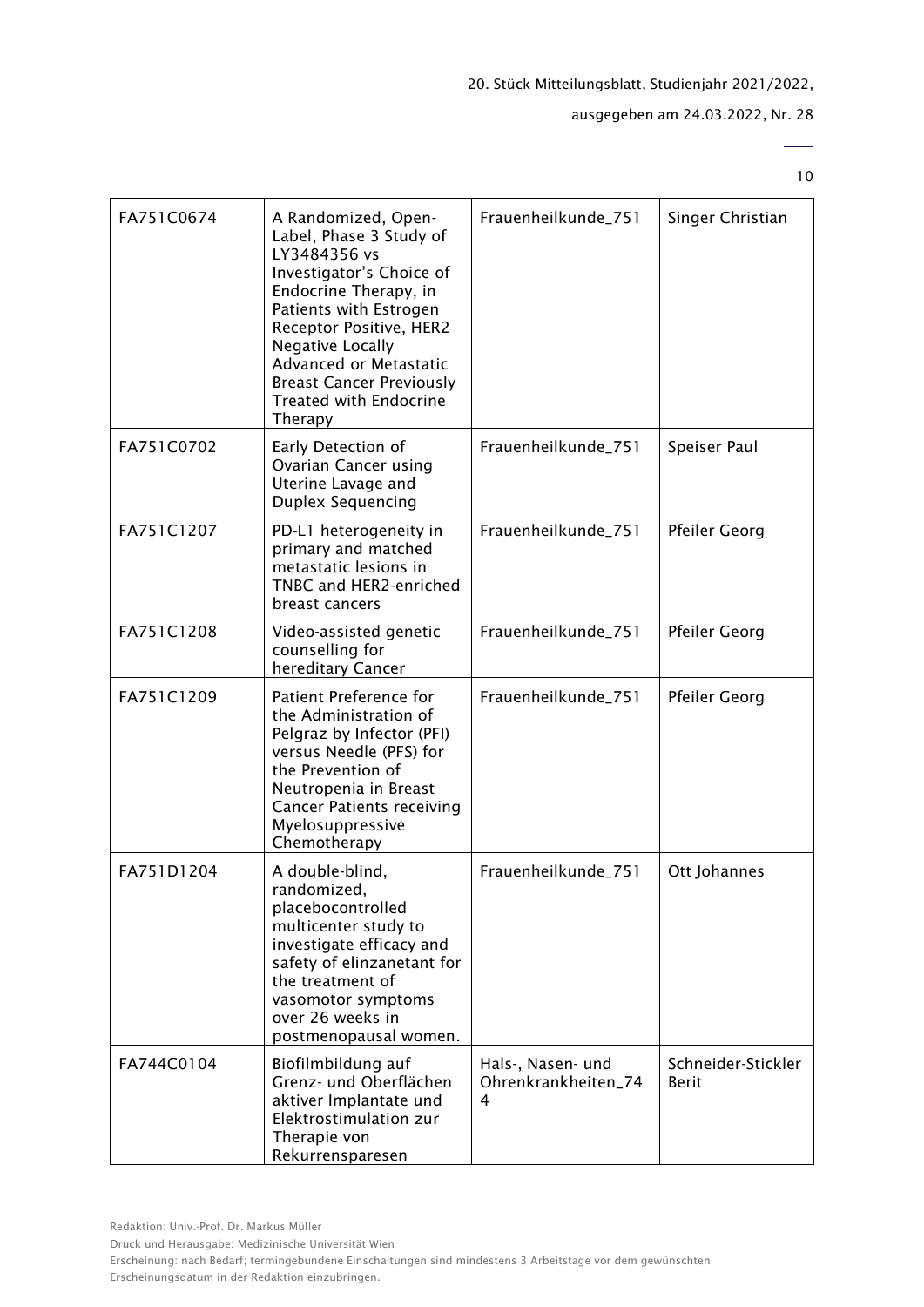11

| FA731C1410 | <b>Educational Grant - Heart</b><br>Failure Personal -<br>Anstellungskosten                                                                                                                                                                         | Herzchirurgie_732    | Zimpfer Daniel             |
|------------|-----------------------------------------------------------------------------------------------------------------------------------------------------------------------------------------------------------------------------------------------------|----------------------|----------------------------|
| FA731C2102 | <b>Intuity Database</b>                                                                                                                                                                                                                             | Herzchirurgie_732    | Andreas Martin             |
| FA731C2301 | Pumpe für ECCO2R -<br>Anteil Herzchirurgie                                                                                                                                                                                                          | Herzchirurgie_732    | Granegger<br><b>Marcus</b> |
| FA731C2301 | Pumpe für ECCO2R -<br>Anteil Herzchirurgie                                                                                                                                                                                                          | Herzchirurgie_732    | Granegger<br><b>Marcus</b> |
| FA732A0403 | Formative Human Factor<br>Study                                                                                                                                                                                                                     | Herzchirurgie_732    | Schlöglhofer<br>Thomas     |
| FA732A0502 | ShuttlePump II - Safety<br>and efficacy assessment<br>of a novel total artificial<br>heart                                                                                                                                                          | Herzchirurgie_732    | Granegger<br><b>Marcus</b> |
| FA103A0007 | <b>Medical Neuroscience</b>                                                                                                                                                                                                                         | Hirnforschung_360    | Berger Johannes            |
| FA684A0104 | Evaluating glial and<br>neuronal GFAP, MCP-1<br>and NfL as blood<br>biomarkers for onset<br>and disease severity in<br>cerebral<br>adrenoleukodystrophy"                                                                                            | Hirnforschung_360    | Berger Johannes            |
| FA711A0152 | A Phase II, Open-label,<br>Study in Subjects with<br><b>BRAF V600E - Mutated</b><br>Rare Cancers with<br>Several Histologies to<br>Investigate the Clinical<br>Efficacy and Safety of the<br>Combination Therapy of<br>Dabrafenib and<br>Trametinib | Innere Medizin I_711 | <b>Preusser Matthias</b>   |
| FA711A0313 | A prospective<br>randomized pilot trial on<br>safety and feasibility of<br>Argatroban as<br>anticoagulant in patients<br>with extracorporeal<br>membrane oxygenation<br>(ECMO)"                                                                     | Innere Medizin I_711 | Burgmann Heinz             |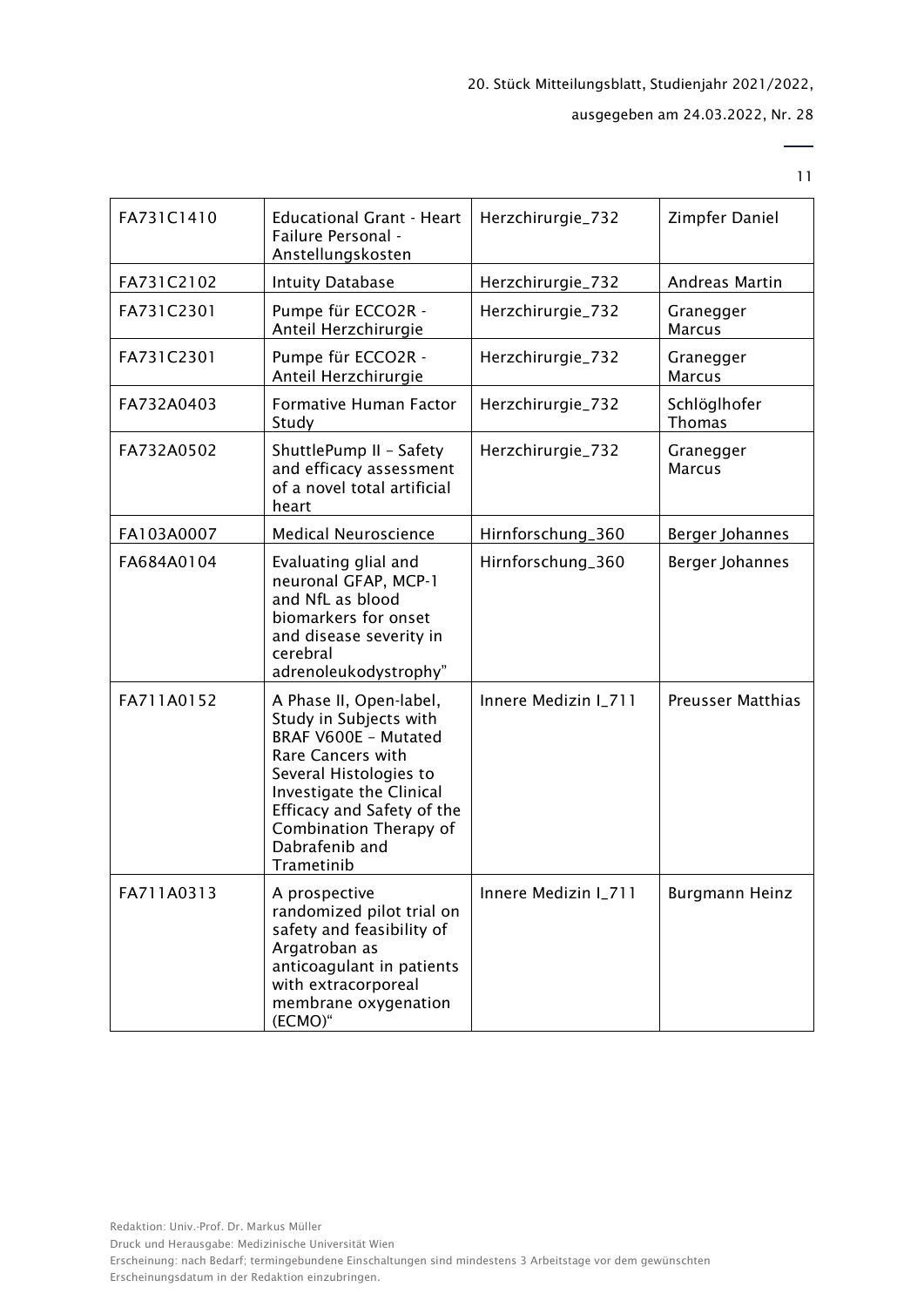# ausgegeben am 24.03.2022, Nr. 28

12

 $\overline{\phantom{0}}$ 

| FA711A0314 | Eine multizentrische,<br>randomisierte, aktiv<br>kontrollierte,<br>doppelblinde Doppel-<br>Dummy-Studie der Phase<br>III zur Beurteilung der<br>Wirksamkeit und<br>Sicherheit von Maribavir<br>im Vergleich zu<br>Valganciclovir bei der<br>Behandlung der<br>Cytomegalovirusinfektio<br>n (CMV-Infektion) bei<br>Empfängern eines<br>hämatopoetischen<br>Stammzelltransplantats | Innere Medizin I_711 | <b>Burgmann Heinz</b>    |
|------------|----------------------------------------------------------------------------------------------------------------------------------------------------------------------------------------------------------------------------------------------------------------------------------------------------------------------------------------------------------------------------------|----------------------|--------------------------|
| FA711B0475 | <b>APHINITY - A</b><br>Randomized multicener,<br>double-blind, placebo-<br>controlled comparison of<br>chemotherapy plus<br>trastuzumab plus<br>placebo versus<br>chemotherapy plus<br>trastuzumab plus<br>pertuzumab as adjuvant<br>therapy in patients with<br>operable HER2-positive<br>primary breast cancer                                                                 | Innere Medizin I_711 | <b>Preusser Matthias</b> |
| FA711B0527 | <b>PROSPER: A</b><br>Multinational, Phase 3,<br>Randomized, Double-<br>Blind, Placebo-<br>Controlled, Efficacy and<br>Safety Study of<br><b>Enzalutamide in Patients</b><br>with Nonmetastatic<br><b>Castration-Resistant</b><br><b>Prostate Cancer</b>                                                                                                                          | Innere Medizin I_711 | <b>Preusser Matthias</b> |
| FA711B0528 | A Multicenter,<br>Randomized, Double-<br>Blind, Placebo-<br>Controlled, Phase III<br>Study of ARN-509 in Men<br>with Non-Metastatic (M0)<br><b>Castration-Resistant</b><br><b>Prostate Cancer</b>                                                                                                                                                                                | Innere Medizin I_711 | <b>Preusser Matthias</b> |
| FA711B0719 | Three versus five years<br>of adjuvant imatinib as<br>treatment of patients<br>with operable GIST with<br>a high risk for                                                                                                                                                                                                                                                        | Innere Medizin I_711 | Preusser Matthias        |

Redaktion: Univ.-Prof. Dr. Markus Müller

Druck und Herausgabe: Medizinische Universität Wien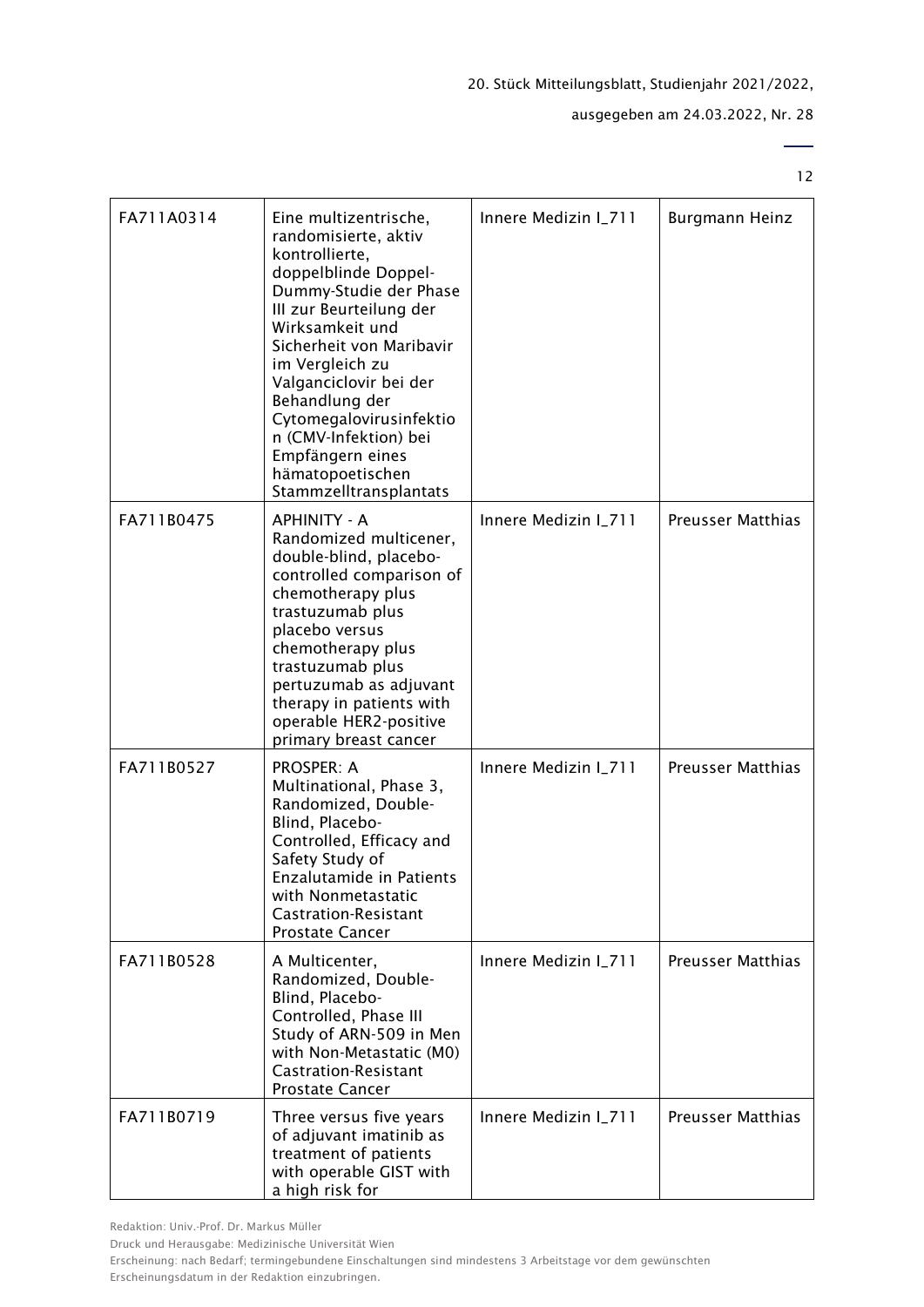13

|            | recurrence: A<br>randomized phase III<br>study                                                                                                                                                                                                                                                                                                                                                                                                                                                  |                      |                          |
|------------|-------------------------------------------------------------------------------------------------------------------------------------------------------------------------------------------------------------------------------------------------------------------------------------------------------------------------------------------------------------------------------------------------------------------------------------------------------------------------------------------------|----------------------|--------------------------|
| FA711B0732 | Supplementary<br>Agreement zu: A<br>prospective, randomised,<br>Controlled, Open-label,<br>Multicentre phase III<br>study to evaluate efficacy<br>and safety of Peptide<br>Receptor Radionuclide<br>Therapy (PRRT) with<br>177Lu-Edotreotide<br>compared to targeted<br>molecular therapy with<br>Everolimus in patients<br>with inoperable,<br>progressive,<br>somatostatin receptor-<br>positive (SSTR+),<br>neuroendocrine tumours<br>of gastroenteric or<br>pancreatic origin (GEP-<br>NET) | Innere Medizin I_711 | <b>Preusser Matthias</b> |
| FA711B0803 | ABCSG 22R Quality of<br>Life, A survey conducted<br>on the quality of life of<br>breast cancer patients<br>registered in ABCSG 22R,                                                                                                                                                                                                                                                                                                                                                             | Innere Medizin I_711 | <b>Preusser Matthias</b> |
| FA711B0912 | The AIM-HN and SEQ-HN<br>Study: A 2 Cohort, Non-<br>comparative, Pivotal<br>Study Evaluating the<br>Efficacy of Tipifarnib in<br>Patients with Head and<br>Neck Squamous Cell<br>Carcinoma (HNSCC) with<br><b>HRAS Mutations (AIM-</b><br>HN) and the Impact of<br><b>HRAS Mutations on</b><br>Response to First Line<br>Systemic Therapies for<br>HNSCC (SEQ-HN)                                                                                                                               | Innere Medizin I_711 | <b>Preusser Matthias</b> |
| FA711B0921 | CA209-650: Phase 2<br>Trial of Nivolumab Plus<br>Ipilimumab, Ipilimumab<br>Alone, or Cabazitaxel in<br>Men with Metastatic<br><b>Castration-Resistant</b><br><b>Prostate Cancer</b>                                                                                                                                                                                                                                                                                                             | Innere Medizin I_711 | <b>Preusser Matthias</b> |

Druck und Herausgabe: Medizinische Universität Wien

Erscheinung: nach Bedarf; termingebundene Einschaltungen sind mindestens 3 Arbeitstage vor dem gewünschten Erscheinungsdatum in der Redaktion einzubringen.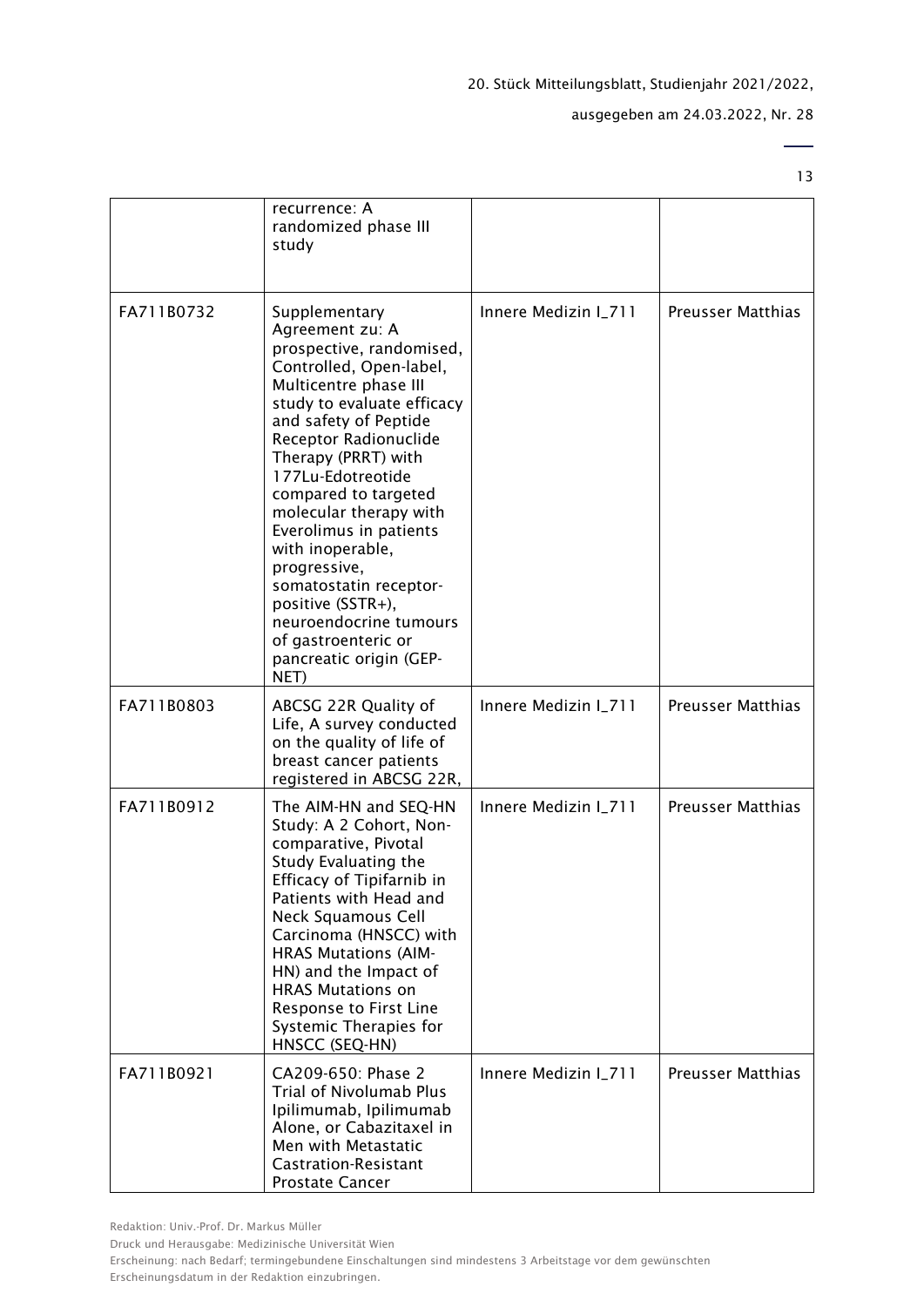ausgegeben am 24.03.2022, Nr. 28

| FA711B0931 | Paclitaxel plus<br>cetuximab for the<br>treatment of recurrent<br>and/or metastatic head<br>and neck cancer after<br>first-line checkpoint<br>inhibitor failure: A<br>multicenter, single arm<br>study                                                                                                          | Innere Medizin I_711 | <b>Preusser Matthias</b> |
|------------|-----------------------------------------------------------------------------------------------------------------------------------------------------------------------------------------------------------------------------------------------------------------------------------------------------------------|----------------------|--------------------------|
| FA711B0985 | Phase-II-Studie zu<br>Acalabrutinib in<br>Kombination mit<br>Tafasitamab bei<br>Patienten/-innen mit<br>zuvor behandelten<br>Lymphomen der<br>marginalen Zone (MZL)<br>IELSG 49                                                                                                                                 | Innere Medizin I_711 | <b>Preusser Matthias</b> |
| FA711B0987 | An EPidEmiological,<br><b>PRospective Cohort</b><br>Study to Generate Real-<br>world Evidence in<br>Patients With HR+/HER2-<br><b>Advanced Breast Cancer</b><br>Treated in the First-line<br>Setting as per Current<br>Standard Of Care With an<br>EndocRine-based<br><b>Palbociclib CoMbination</b><br>Therapy | Innere Medizin I_711 | <b>Preusser Matthias</b> |
| FA711B0988 | A Randomized Phase 3<br>Study of MRTX849 in<br>Combination with<br>Cetuximab Versus<br>Chemotherapy in<br>Patients with Advanced<br><b>Colorectal Cancer with</b><br><b>KRAS G12C Mutation</b><br>with Disease Progression<br>On or After Standard<br>First-Line Therapy                                        | Innere Medizin I_711 | <b>Preusser Matthias</b> |
| FA711B0989 | Randomisierte,<br>multizentrische Phase III-<br>Studie zu Milademetan<br>versus Trabectedin bei<br>Patienten mit<br>dedifferenziertem<br>Liposarkom                                                                                                                                                             | Innere Medizin I_711 | <b>Preusser Matthias</b> |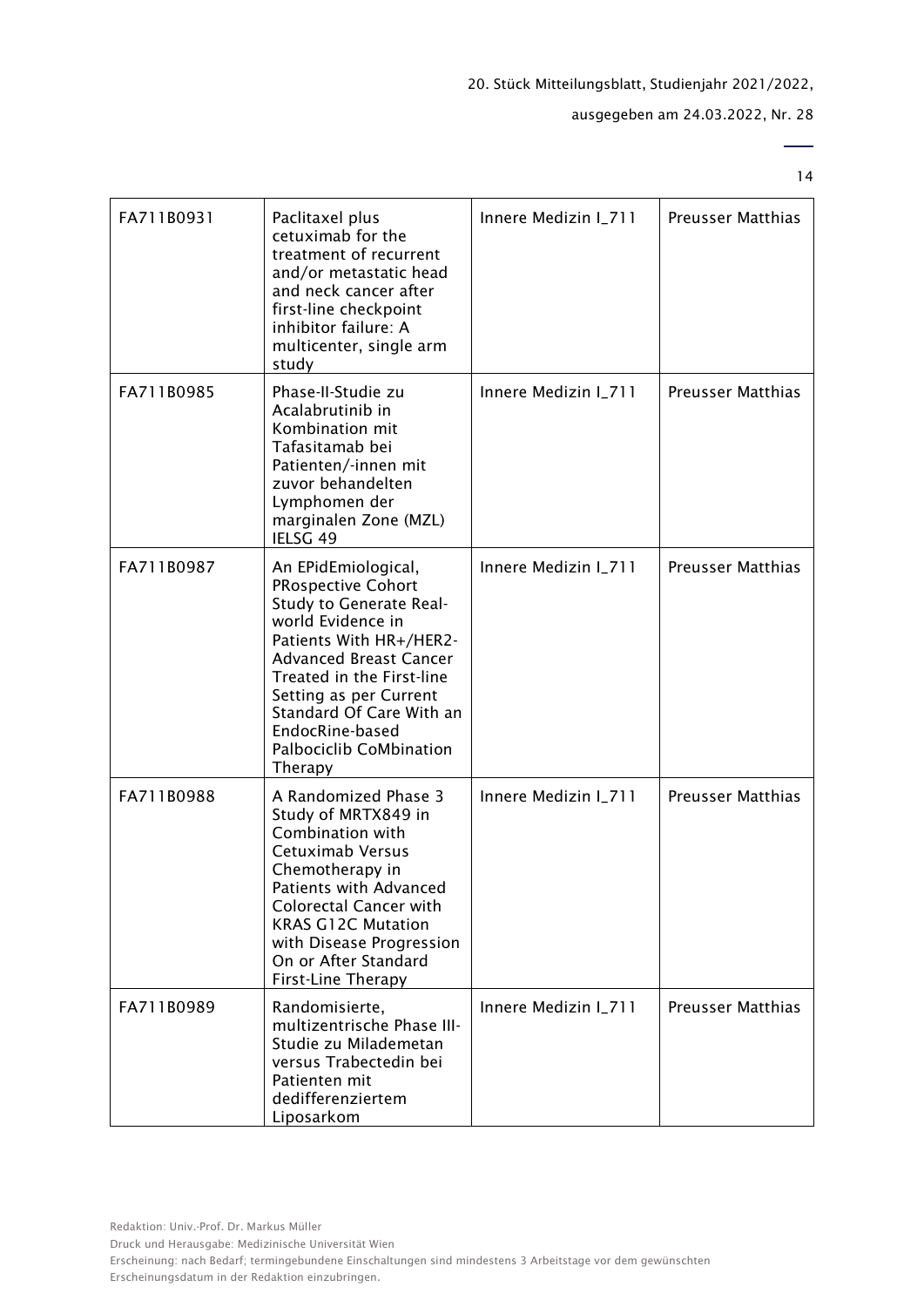# ausgegeben am 24.03.2022, Nr. 28

15

| FA711B0990 | A Phase III, randomized,<br>double-blind, placebo-<br>controlled clinical trial to<br>evaluate the efficacy and<br>safety of adjuvant<br>atezolizumab or placebo<br>and trastuzumab<br>emtansine for HER2-<br>Positive Breast Cancer at<br>high risk of recurrence<br>following preoperative<br>therapy | Innere Medizin I_711 | <b>Preusser Matthias</b> |
|------------|---------------------------------------------------------------------------------------------------------------------------------------------------------------------------------------------------------------------------------------------------------------------------------------------------------|----------------------|--------------------------|
| FA711C0120 | Vonicog alfa<br>(recombinant von<br>Willebrand factor)<br>Treatment Outcomes in<br>von Willebrand Disease<br>in Selected European<br>Countries: a<br>Retrospective Chart<br><b>Review Study</b>                                                                                                         | Innere Medizin I_711 | Kyrle Paul<br>Alexander  |
| FA711C0367 | 24-month prospective,<br>multicentre, non-<br>interventional study to<br>evaluate the<br>effectiveness of Elocta<br>compared to<br>conventional factor<br>products in the<br>prophylactic treatment<br>of patients with<br>haemophilia A (A-SURE)                                                       | Innere Medizin I_711 | Pabinger Ingrid          |
| FA711C0666 | A Multicenter, Phase III,<br>Open-label, randomized<br>study in<br>relapsed/refractory<br>patients with Chronic<br>Lymphocytic Leukemia<br>to evaluate the benefit of<br>GDC-0199 (ABT-199)<br>plus Rituximab<br>compared with<br>Bendamustine plus<br>Rituximab                                        | Innere Medizin I_711 | Jäger Ulrich             |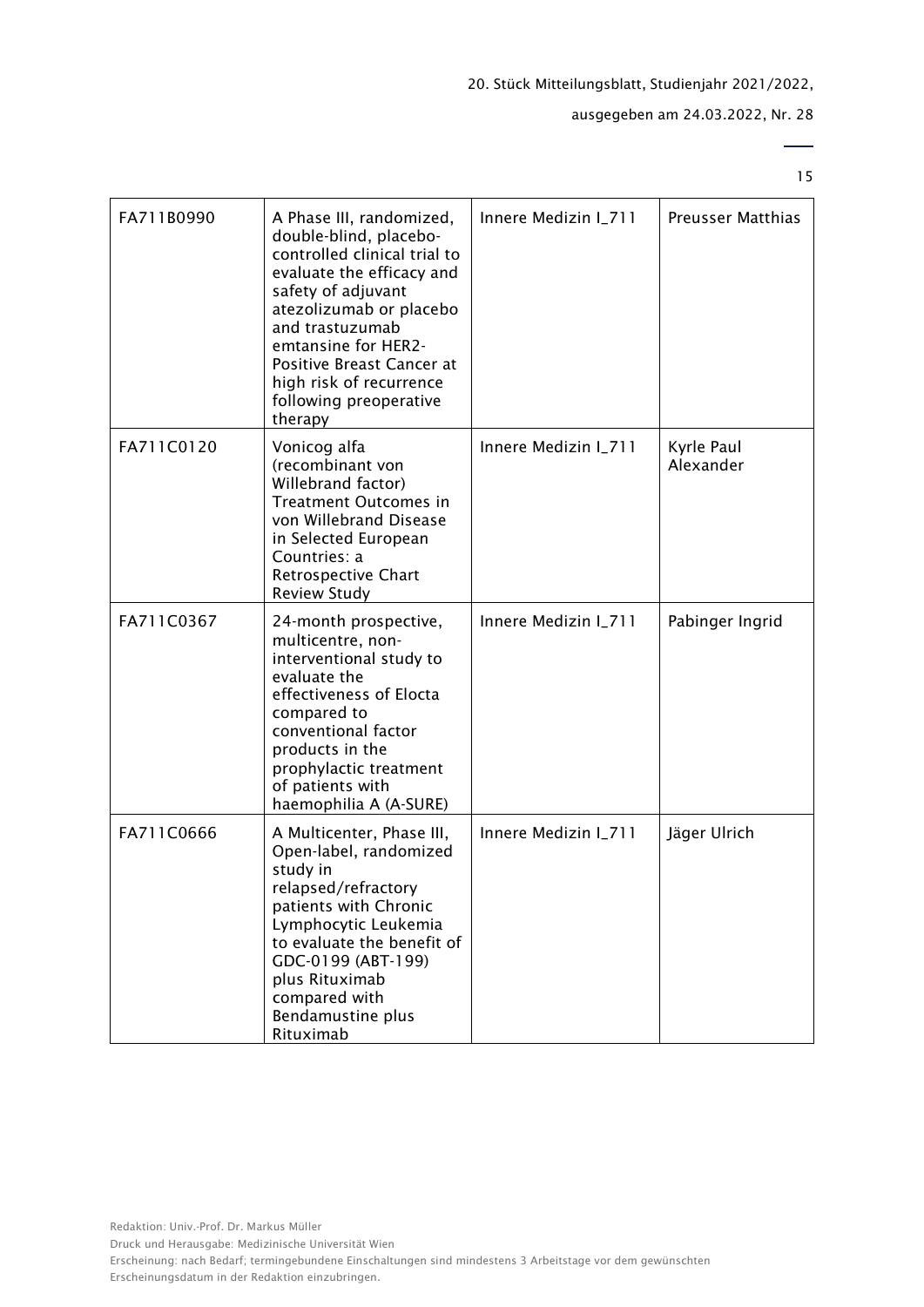# ausgegeben am 24.03.2022, Nr. 28

16

 $\overline{a}$ 

| FA711C0902 | A Phase 3, Double-Blind,<br>Multicenter Study to<br>Evaluate the Efficacy and<br>Safety of CAEL-101 and<br>Plasma Cell Dyscrasia<br><b>Treatment Versus</b><br>Placebo and Plasma Cell<br>Dyscrasia Treatment in<br>Plasma Cell Dyscrasia<br><b>Treatment-Naïve Patients</b><br>with Mayo Stage IIIb AL<br>Amyloidosis                                                         | Innere Medizin I_711 | Valent Peter        |
|------------|--------------------------------------------------------------------------------------------------------------------------------------------------------------------------------------------------------------------------------------------------------------------------------------------------------------------------------------------------------------------------------|----------------------|---------------------|
| FA711C0903 | A Phase 3, Double-Blind,<br>Multicenter Study to<br>Evaluate the Efficacy and<br>Safety of CAEL-101 and<br>Plasma Cell Dyscrasia<br><b>Treatment Versus</b><br>Placebo and Plasma Cell<br>Dyscrasia Treatment in<br>Plasma Cell Dyscrasia<br><b>Treatment-Naïve Patients</b><br>with Mayo Stage IIIa AL<br>Amyloidosis                                                         | Innere Medizin I_711 | Valent Peter        |
| FA711C0904 | A phase III, multi-center,<br>open-label, randomized<br>study of oral asciminib<br>versus Investigator<br>selected TKI in patients<br>with newly diagnosed<br>Philadelphia<br><b>Chromosome Positive</b><br>Chronic Myelogenous<br>Leukemia in Chronic<br>Phase" - interner<br>Studiencode<br>CABL001J12301                                                                    | Innere Medizin I_711 | <b>Valent Peter</b> |
| FA711C0905 | A Phase 3b, prospective,<br>open-label, multicenter,<br>single treatment arm,<br>continuation study of the<br>safety and efficacy of<br>TAK-755 (rADAMTS 13,<br>also known as BAX<br>930/SHP655) in the<br>prophylactic and on-<br>demand treatment of<br>subjects with severe<br>congenital thrombotic<br>thrombocytopenic<br>purpura (cTTP; Upshaw-<br>Schulman Syndrome, or | Innere Medizin I_711 | Valent Peter        |

Druck und Herausgabe: Medizinische Universität Wien

Erscheinung: nach Bedarf; termingebundene Einschaltungen sind mindestens 3 Arbeitstage vor dem gewünschten Erscheinungsdatum in der Redaktion einzubringen.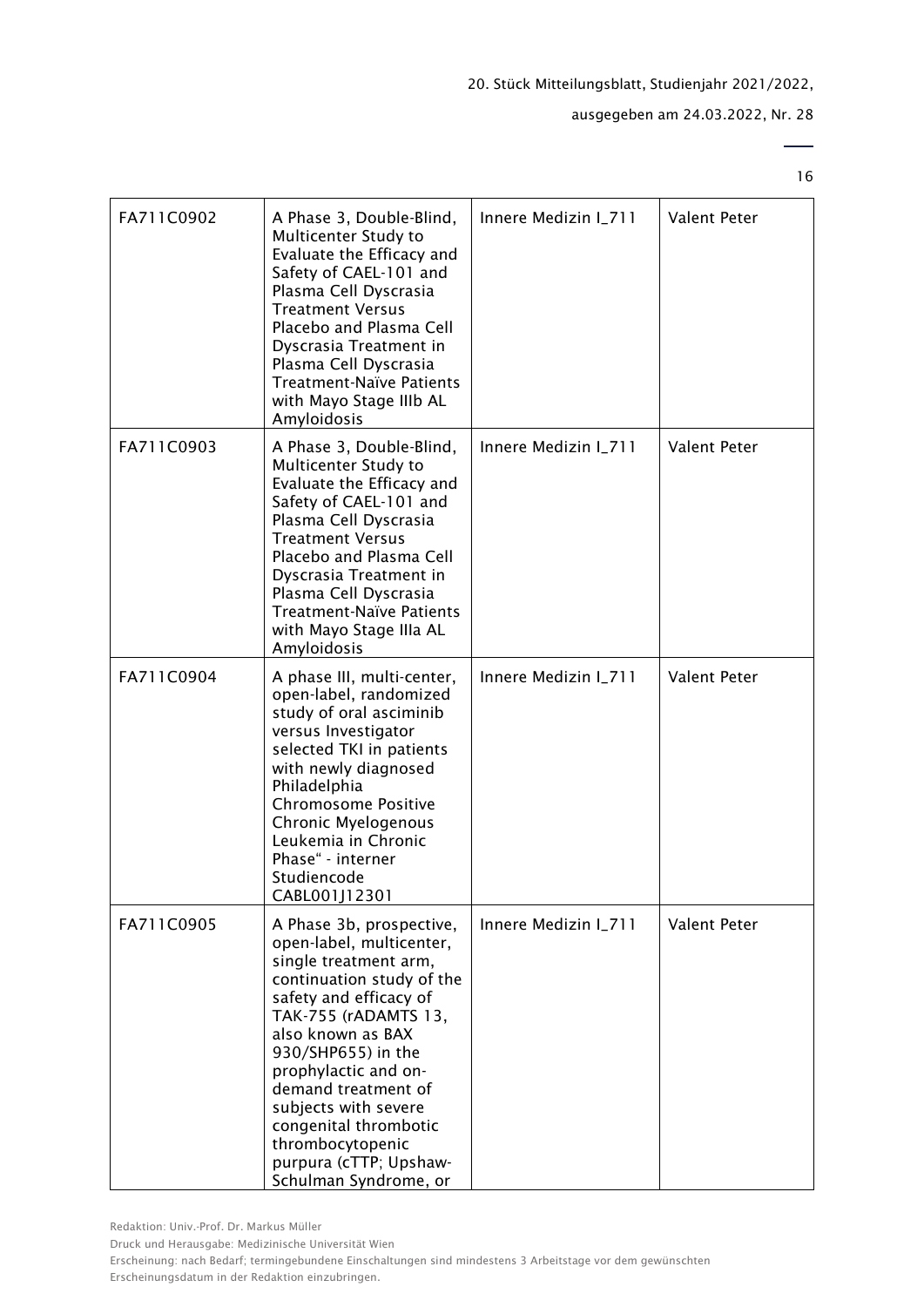ausgegeben am 24.03.2022, Nr. 28

|            | hereditary thrombotic<br>thrombocytopenic<br>purpura)                                                                                                                                                                                                                                                                                                                                                                                                             |                      |              |
|------------|-------------------------------------------------------------------------------------------------------------------------------------------------------------------------------------------------------------------------------------------------------------------------------------------------------------------------------------------------------------------------------------------------------------------------------------------------------------------|----------------------|--------------|
| FA711C1007 | Prospective Follow-up<br>Study for Patients who<br>Completed Study<br>ALX0681-C301<br>(HERCULES) to Evaluate<br>Long-term Safety and<br><b>Efficacy of Caplacizumab</b><br>(Post-HERCULES-<br>ALX0681-C302)                                                                                                                                                                                                                                                       | Innere Medizin I_711 | Valent Peter |
| FA711C1010 | Randomisierte Phase II,<br>2-Arm Studie bei für<br>Transplantation<br>ungeeignete Patienten<br>mit neu diagnostizierten<br>multiplen Myelom<br>(NDMM) zum Vergleich<br>von Carfilzomib +<br>Thalidomid $+$<br>Dexamethason (KTD)<br>Induktionstherapie mit<br>Carfilzomib +<br>Lenalidomid +<br>Dexamethason (KRD)<br>Induktionstherapie in<br>Bezug auf Ansprechraten<br>und Untersuchung einer<br>Monotherapie mit<br>Carfilzomib (K) als<br>Erhaltungstherapie | Innere Medizin I_711 | Valent Peter |
| FA711C1016 | Prospective, Non-<br>Interventional Study to<br>Evaluate the Safety and<br><b>Effectiveness of OBIZUR</b><br>in Real Life Practice<br>(241501)                                                                                                                                                                                                                                                                                                                    | Innere Medizin I_711 | Valent Peter |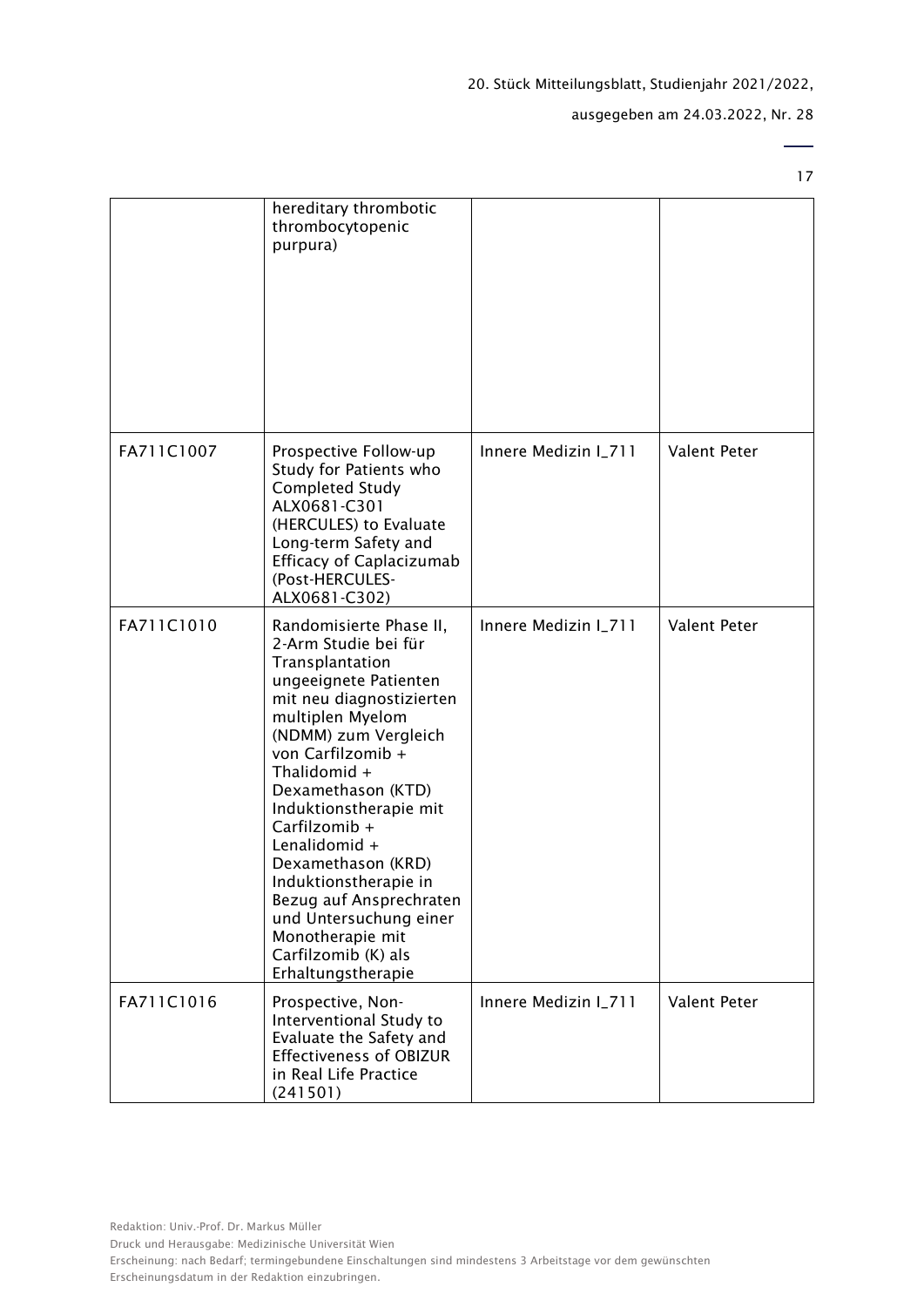ausgegeben am 24.03.2022, Nr. 28

| FA711C1050 | Comprehensive genomic<br>profiling and next<br>generation functional<br>drug screening for<br>patients with aggressive<br>haematological<br>malignancies: next<br>generation personal<br>medicine                                                                                                                                                                                                                                                                                                                                                                               | Innere Medizin I_711 | Valent Peter |
|------------|---------------------------------------------------------------------------------------------------------------------------------------------------------------------------------------------------------------------------------------------------------------------------------------------------------------------------------------------------------------------------------------------------------------------------------------------------------------------------------------------------------------------------------------------------------------------------------|----------------------|--------------|
| FA711C1074 | Eine prospektive,<br>randomisierte,<br>kontrollierte, offene,<br>multizentrische, in zwei<br>Abschnitte gegliederte<br>Crossover-Studie der<br>Phase III mit einer aus<br>einem einzigen Arm<br>bestehenden<br>Fortsetzung zur<br>Beurteilung der<br>Sicherheit und<br>Wirksamkeit von BAX<br>930 (rADAMTS13) bei<br>der prophylaktischen<br>und Bedarfsbehandlung<br>von Patienten mit<br>schwerer kongenitaler<br>thrombotisch<br>thrombozytopenischer<br>Purpura (cTTP, Upshaw-<br>Schulman-Syndrom USS,<br>hereditare thrombotisch<br>thrombozytopenische<br>Purpura, hTTP) | Innere Medizin I_711 | Valent Peter |
| FA711C1076 | Deciphering resistance<br>to anti-CTL019 CAR-T<br>cell therapy in diffuse<br>large B-cell lymphoma                                                                                                                                                                                                                                                                                                                                                                                                                                                                              | Innere Medizin I_711 | Jäger Ulrich |
| FA711C1081 | <b>CADENCE Registry Cold</b><br>Agglutinin Disease Real<br>World Evidence Registry                                                                                                                                                                                                                                                                                                                                                                                                                                                                                              | Innere Medizin I_711 | Jäger Ulrich |
| FA711C1093 | A Phase 2, open-label<br>study to evaluate the<br>long-term safety or oral<br>BCX9930 in subjects<br>with paroxysmal<br>nocturnal<br>hemoglobinuria (PNH)                                                                                                                                                                                                                                                                                                                                                                                                                       | Innere Medizin I_711 | Valent Peter |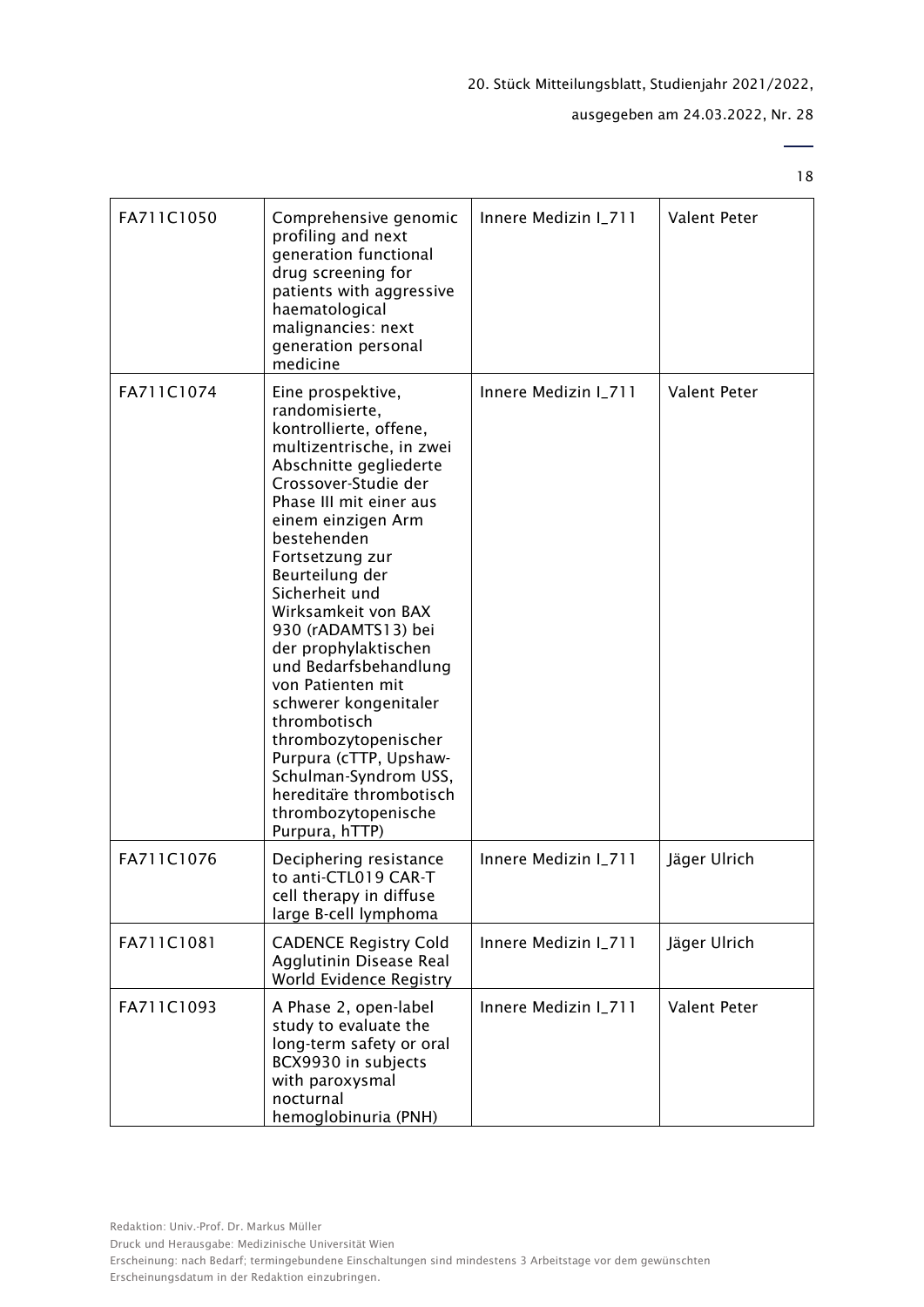# ausgegeben am 24.03.2022, Nr. 28

19

| FA711C1097 | eSMART:<br>Verlaufsuntersuchung<br>von Lebensqualität bei<br>Krebspatienten der<br>Abteilung für<br>Hämatologie mittels der<br>psychoonkologischen<br>Basisdiagnostik                                                                                                                                                                                                                  | Innere Medizin I_711 | Valent Peter |
|------------|----------------------------------------------------------------------------------------------------------------------------------------------------------------------------------------------------------------------------------------------------------------------------------------------------------------------------------------------------------------------------------------|----------------------|--------------|
| FA711C1308 | A Study to Evaluate the<br><b>Complement Signature</b><br>of Subjects with Warm<br>Autoimmune Hemolytic<br>Anemia                                                                                                                                                                                                                                                                      | Innere Medizin I_711 | Jäger Ulrich |
| FA711C1317 | A pivotal Phase II<br>randomized, multi-<br>centre, open-label study<br>to evaluate the efficacy<br>and safety of MB-<br>CART2019.1 compared<br>to standard of care<br>therapy in patients with<br>relapsed/refractory<br>Diffuse Large B Cell<br>Lymphoma (R-R DLBCL),<br>who are not eligible for<br><b>High Dose</b><br>Chemotherapy and<br>Autologous Stem Cell<br>Transplantation | Innere Medizin I_711 | Jäger Ulrich |
| FA711C1318 | A Phase 3, Randomized,<br>Double-Blind, Placebo-<br>Controlled Study of the<br>Efficacy and Safety of<br>Parsaclisib in Participants<br>With Primary Warm<br>Autoimmune Hemolytic<br>Anemia (INCB050465)                                                                                                                                                                               | Innere Medizin I_711 | Jäger Ulrich |
| FA711C1401 | A multinational, open-<br>label, randomised,<br>controlled trial to<br>investigate efficacy and<br>safety of NNC0365-3769<br>(Mim8) in adults and<br>adolescents with<br>haemophilia A with or<br>without inhibitors;<br>Protocol ID: NN7769-<br>4514                                                                                                                                  | Innere Medizin I_711 | Ay Cihan     |
| UE71106010 | Personalkostenförderung<br>Studieninfrastruktur                                                                                                                                                                                                                                                                                                                                        | Innere Medizin I_711 | Valent Peter |

Druck und Herausgabe: Medizinische Universität Wien

Erscheinung: nach Bedarf; termingebundene Einschaltungen sind mindestens 3 Arbeitstage vor dem gewünschten Erscheinungsdatum in der Redaktion einzubringen.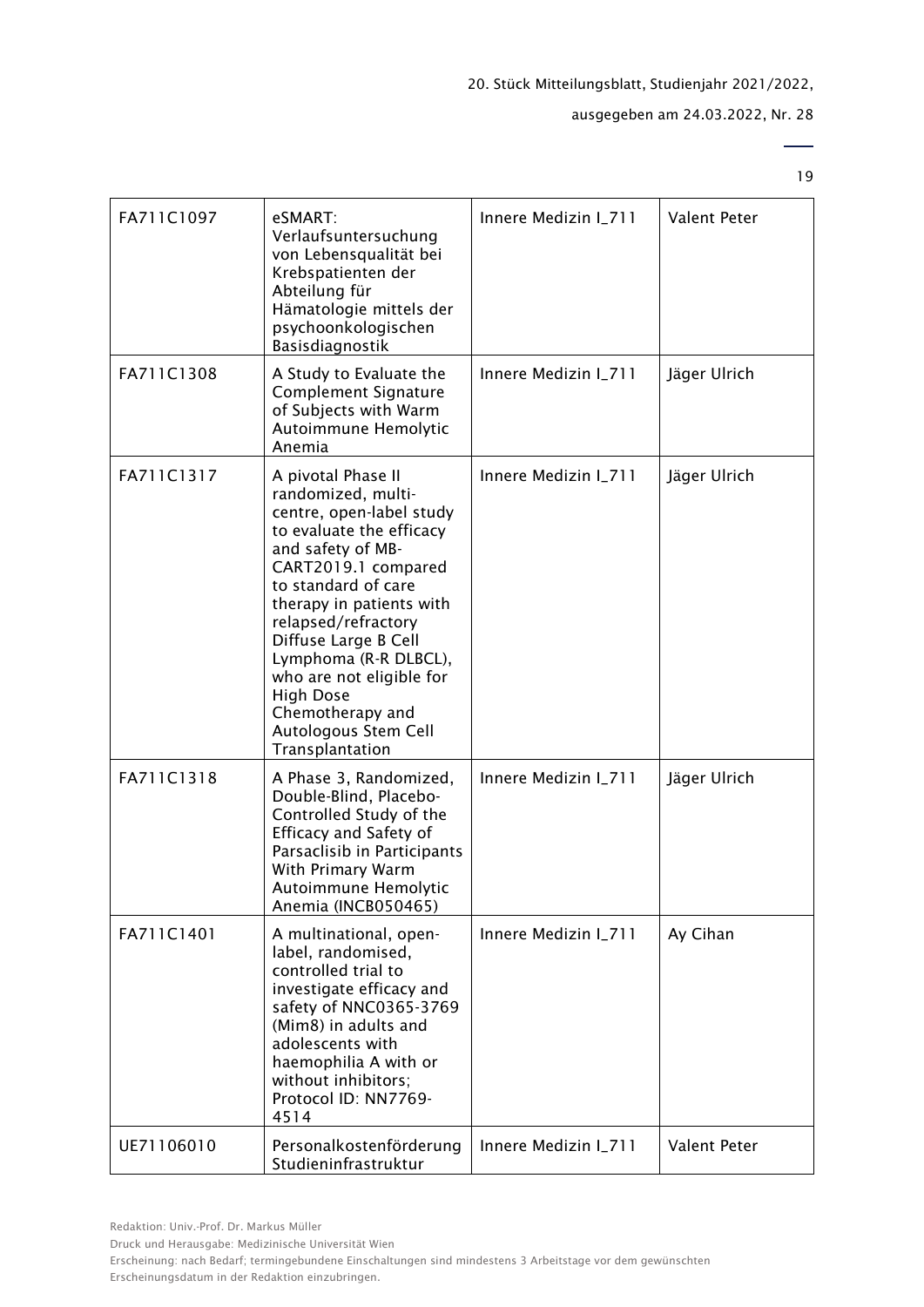20

| UE71106013 | Spende der Amgen GmbH<br>- Personalkostenförderung                                                                                                                                                                                                                                                                                                                   | Innere Medizin I_711  | Pabinger Ingrid             |
|------------|----------------------------------------------------------------------------------------------------------------------------------------------------------------------------------------------------------------------------------------------------------------------------------------------------------------------------------------------------------------------|-----------------------|-----------------------------|
| UE71106015 | Personalkostenförderung -<br><b>Myelom Koordination</b>                                                                                                                                                                                                                                                                                                              | Innere Medizin I_711  | Valent Peter                |
| FA714B0204 | <b>NEWTON AF: Clinical</b><br>Evaluation of the<br>StablePoint Catheter and<br>Force-Sensing System for<br>Paroxysmal Atrial<br>Fibrillation                                                                                                                                                                                                                         | Innere Medizin II_714 | Stix Günter                 |
| FA714B0374 | Role of DNases in therapy<br>and diagnostics of<br>cardiovascular diseases                                                                                                                                                                                                                                                                                           | Innere Medizin II_714 | Lang Irene                  |
| FA714B0385 | Index of microcirculatory<br>resistance and transmural<br>pressure                                                                                                                                                                                                                                                                                                   | Innere Medizin II_714 | Lang Irene                  |
| FA714B0386 | Eine nicht-randomisierte,<br>monozentrische, offene,<br>zwei Perioden Studie, mit<br>gepaartem Design zur<br>Untersuchung der<br>Plasmalevel<br>Gleichgewichtskonzentrati<br>on, nach Umstellung von<br>einer 10 mg/ml Treprostinil<br>Formulierung auf eine 20<br>mg/ml Treprostinil<br>Formulierung in Patienten<br>mit Pulmonal-arterieller<br>Hypertension (PAH) | Innere Medizin II_714 | Lang Irene                  |
| FA714B0531 | Cardior                                                                                                                                                                                                                                                                                                                                                              | Innere Medizin II_714 | Pavone-Gyöngyösi<br>Mariann |
| FA714B1520 | Assessment of Myocardial<br>Amyloid Deposition,<br><b>Cardiac Function and</b><br><b>Exercise Capacity in</b><br>Patients with cardiac<br>Transthyretin Amyloidose                                                                                                                                                                                                   | Innere Medizin II_714 | Kastner Johannes            |
| FA714B1606 | Nicht-invasive<br>Gewebscharakterisierung<br>und Denervationserfassung<br>mittels PET-MRT bei<br>Patienten mit Anderson<br>Fabry Erkrankung                                                                                                                                                                                                                          | Innere Medizin II_714 | Graf Senta                  |
| FA714B2202 | <b>Optimizing patient</b><br>allocation to maximize<br>efficacy in a TAVR program                                                                                                                                                                                                                                                                                    | Innere Medizin II_714 | <b>Goliasch Georg</b>       |

Redaktion: Univ.-Prof. Dr. Markus Müller

Druck und Herausgabe: Medizinische Universität Wien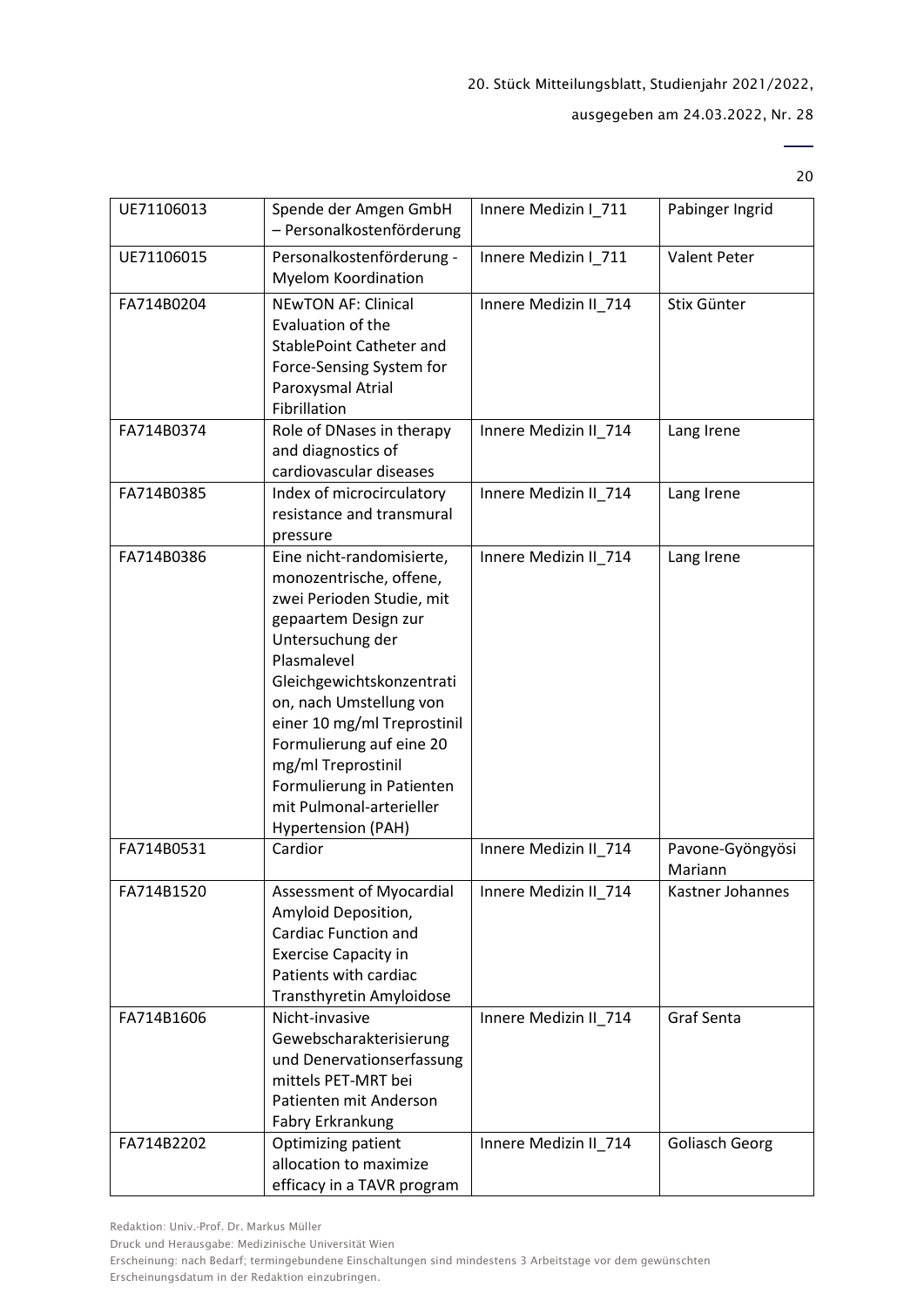# ausgegeben am 24.03.2022, Nr. 28

21

 $\overline{\phantom{0}}$ 

| FA714B2716 | Eine Phase-1b-Studie zur<br>Beurteilung der Sicherheit<br>und Wirksamkeit von AMG<br>757 in Kombination mit<br>AMG 404 bei Patienten mit<br>kleinzelligem Lungenkrebs<br>(SCLC)                                                                                                                      | Innere Medizin II_714 | Bergler-Klein Jutta       |
|------------|------------------------------------------------------------------------------------------------------------------------------------------------------------------------------------------------------------------------------------------------------------------------------------------------------|-----------------------|---------------------------|
| FA714B2903 | Randomized, placebo<br>controlled, double-blind,<br>parallel group, dose-finding<br>Phase 2 study to evaluate<br>the efficacy and safety of<br>BAY 2433334 in<br>participants following an<br>acute myocardial infarction<br>PACIFIC-AMI                                                             | Innere Medizin II_714 | Hengstenberg<br>Christian |
| FA714B3109 | Studie zur Krankheitslast<br>bei ATTR-CM-Patienten<br>und deren Betreuern //<br>Burden of Disease (BOD)<br><b>Study in ATTR-CM Patients</b><br>and Caregivers                                                                                                                                        | Innere Medizin II 714 | Kastner Johannes          |
| FA714B4701 | Eine multizentrische,<br>doppelblinde, dreiarmige,<br>placebound aktiv<br>kontrollierte Studie der<br>Phase II zur Beurteilung<br>der Wirksamkeit und<br>Sicherheit von Verinurad<br>in Kombination mit<br>Allopurinol bei<br>Herzinsuffizienz mit<br>erhaltener<br>Ejektionsfraktion.<br>(Amethyst) | Innere Medizin II_714 | Badr Eslam Roza           |
| FA714B4702 | Einfluss der Diabetes-<br>Medikation auf den<br>Krankheitsverlauf in<br>Patienten mit<br>Herzinsuffizienz vom<br>HFpEF-Typ                                                                                                                                                                           | Innere Medizin II_714 | <b>Badr Eslam Roza</b>    |
| FA714B4702 | Einfluss der Diabetes-<br>Medikation auf den<br>Krankheitsverlauf in<br>Patienten mit<br>Herzinsuffizienz vom<br>HFpEF-Typ                                                                                                                                                                           | Innere Medizin II_714 | Badr Eslam Roza           |

Redaktion: Univ.-Prof. Dr. Markus Müller

Druck und Herausgabe: Medizinische Universität Wien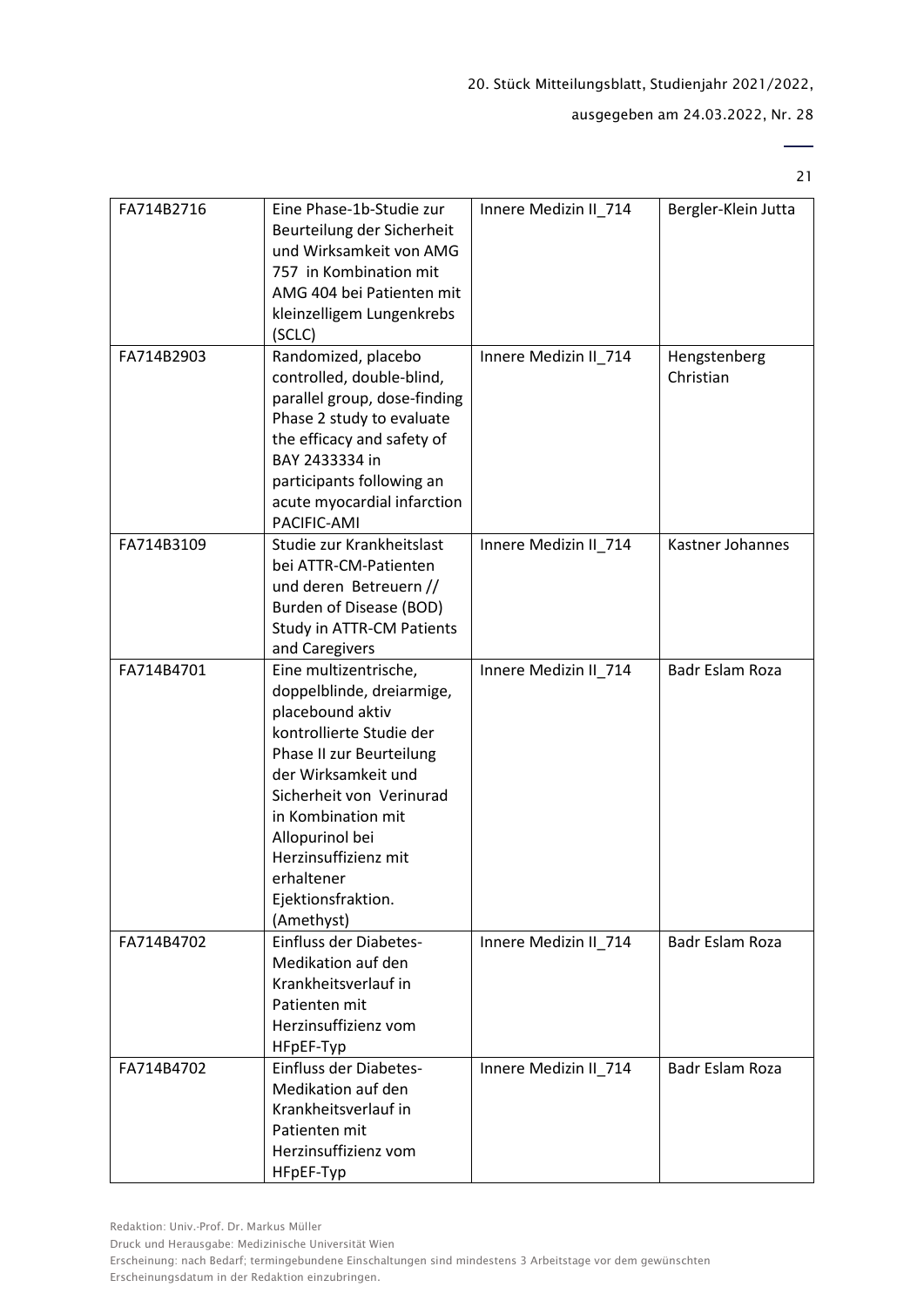ausgegeben am 24.03.2022, Nr. 28

 $\overline{\phantom{0}}$ 22

| FA714B4901 | A PHASE II, RANDOMIZED,<br>ACTIVE-CONTROLLED,<br><b>MULTI-CENTER STUDY</b><br><b>COMPARING THE EFFICACY</b><br>AND SAFETY OF TARGETED<br><b>THERAPY OR CANCER</b><br><b>IMMUNOTHERAPY GUIDED</b><br>BY GENOMIC PROFILING<br><b>VERSUS PLATINUM-BASED</b><br><b>CHEMOTHERAPY IN</b><br><b>PATIENTS WITH CANCER</b><br>OF UNKNOWN PRIMARY<br>SITE WHO HAVE RECEIVED<br>THREE CYCLES OF<br>PLATINUM DOUBLET<br><b>CHEMOTHERAPY</b> | Innere Medizin II_714 | Kastl Stefan |
|------------|---------------------------------------------------------------------------------------------------------------------------------------------------------------------------------------------------------------------------------------------------------------------------------------------------------------------------------------------------------------------------------------------------------------------------------|-----------------------|--------------|
| FA714B4902 | Eine randomisierte,<br>doppelblinde, adaptive<br>Phase-II/III-Studie mit<br>GSK3359609 oder Placebo<br>in Kombination mit<br>Pembrolizumab zur<br>Erstlinienbehandlung von<br>PD-L1 positiven<br>rezidivierten oder<br>metastasierten Kopf- und<br>Hals-<br>Plattenepithelkarzinomen<br>(INDUCE-3)I                                                                                                                             | Innere Medizin II 714 | Kastl Stefan |
| FA714B4904 | Eine Phase-Ib-Studie zur<br>Beurteilung der Sicherheit,<br>Verträglichkeit,<br>Pharmakokinetik und<br>Wirksamkeit von AMG 160<br>bei Patienten mit nicht-<br>kleinzelligem<br>Lungenkarzinom                                                                                                                                                                                                                                    | Innere Medizin II 714 | Kastl Stefan |
| FA714B4905 | A phase II, open label,<br>randomized, parallel arm<br>study of NIS793 (with and<br>without spartalizumab) in<br>combination with SOC<br>chemotherapy<br>gemcitabine/nab-<br>paclitaxel, and<br>gemcitabine/nab-paclitaxel<br>alone in first-line                                                                                                                                                                               | Innere Medizin II 714 | Kastl Stefan |

Redaktion: Univ.-Prof. Dr. Markus Müller

Druck und Herausgabe: Medizinische Universität Wien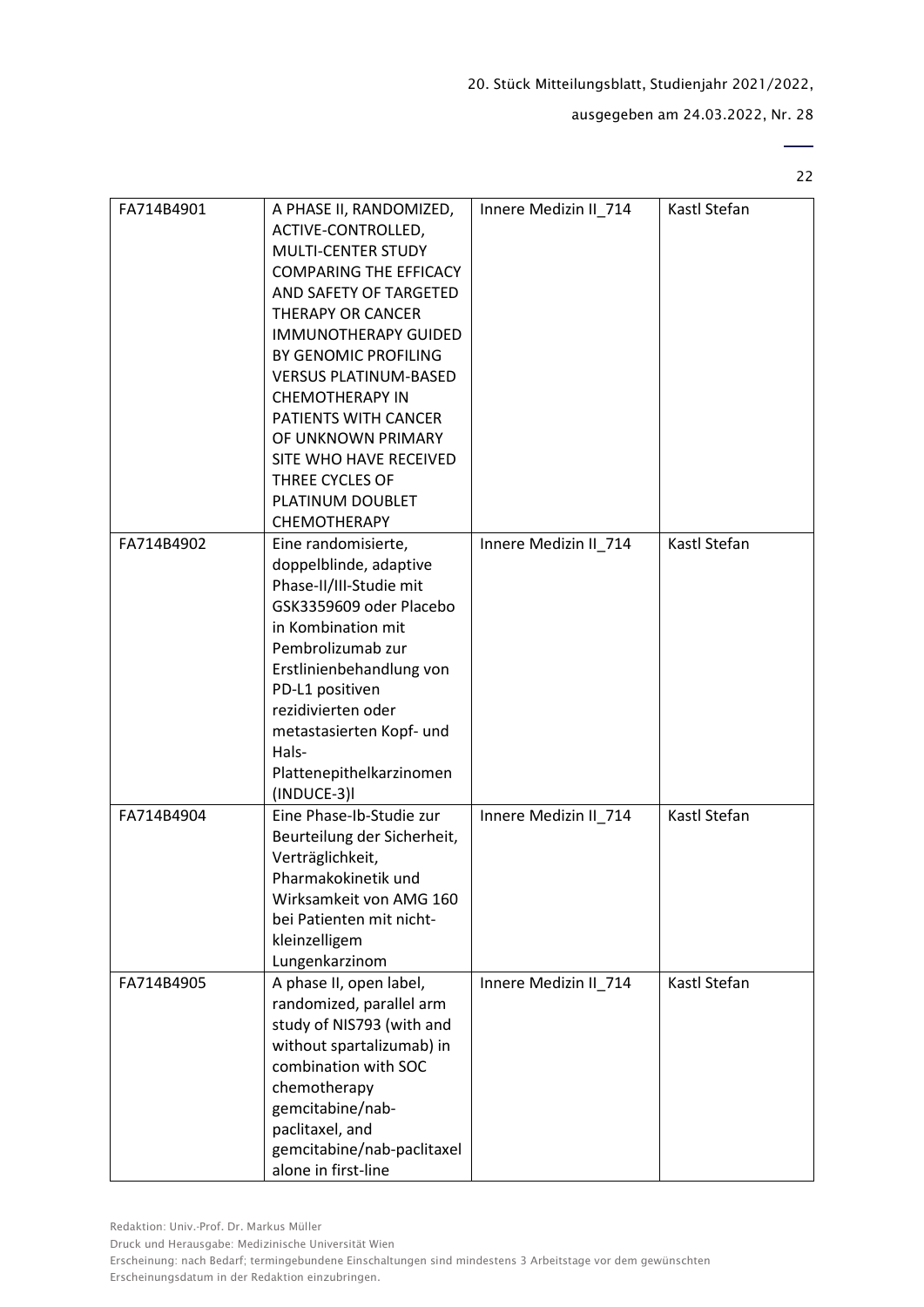ausgegeben am 24.03.2022, Nr. 28

 $\overline{\phantom{0}}$ 23

|            | metastatic pancreatic<br>ductal adenocarcinoma<br>(mPDAC)                                                                                                                                                                        |                        |                          |
|------------|----------------------------------------------------------------------------------------------------------------------------------------------------------------------------------------------------------------------------------|------------------------|--------------------------|
| FA714B5401 | COVID-19 Infektion und<br>chronisch<br>thromboembolische<br>Lungenerkrankung<br>(chronisch throm-<br>boembolische pulmonale<br>Hypertension, CTEPH und<br>chronisch<br>thromboembolische<br>Erkran-kung, CTEPD) -<br>Pilotstudie | Innere Medizin II_714  | Skoro-Sajer Nika         |
| FA714C0710 | Prospective, multicentre<br>single-arm Post-Market<br>Clinical Follow-up (PMCF)<br>study to evaluate safety<br>and performance of the<br><b>BeYond Venous Self-</b><br><b>Expanding Stent</b>                                    | Innere Medizin II_714  | Schlager Oliver          |
| FA714D0802 | IMPALLA - IMPAct of<br>ArtiQ.PFT, an artificial<br>inteLLigence bAsed data<br>interpretation tool, on<br>improving the diagnosis<br>and referral process for ILD<br>patients.                                                    | Innere Medizin II_714  | Gompelmann<br>Daniela    |
| UE71406016 | Durchführung einer<br>retrospektiven<br>multizentrischen Erhebung<br>zur Indikation und<br>Wirksamkeit von Cangrelor<br>bei perkutanter<br>Koronarintervention                                                                   | Innere Medizin II_714  | Siller-Matula<br>Jolanta |
| UE71406017 | Complex and High risk<br>Coronary Intervention<br>Procedure                                                                                                                                                                      | Innere Medizin II 714  | Niessner Alexander       |
| FA716B1501 | THE ROLE OF LEPTIN IN<br><b>REGULATING HEPHTIC</b><br>LIPID METABOLISM IN<br><b>LIPODYSTROPHY</b>                                                                                                                                | Innere Medizin III_716 | <b>Scherer Thomas</b>    |

Druck und Herausgabe: Medizinische Universität Wien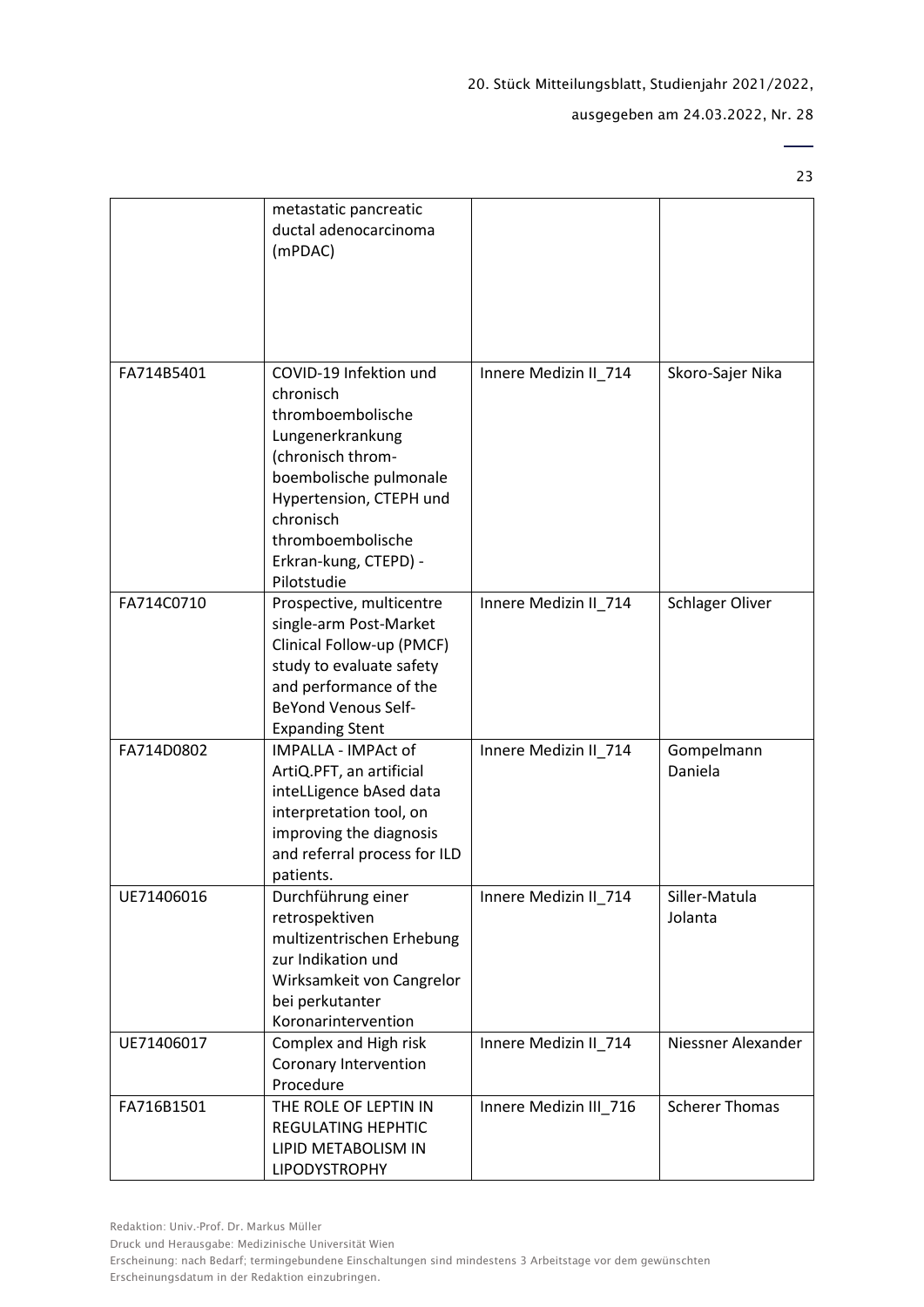# ausgegeben am 24.03.2022, Nr. 28

24

| FA716B1703 | #backtoclinic                     | Innere Medizin III 716 | Hufgard-Leitner         |
|------------|-----------------------------------|------------------------|-------------------------|
|            |                                   |                        | Miriam Kristin          |
| FA716C1021 | Recombinant SARS-CoV-2-           | Innere Medizin III_716 | <b>Oberbauer Rainer</b> |
|            | antibodies in kidney              |                        |                         |
|            | transplant recipients             |                        |                         |
|            | without neutralizing              |                        |                         |
|            | antibody response                 |                        |                         |
|            | following full vaccination        |                        |                         |
| FA716D0719 | Assessment of Guselkumab          | Innere Medizin III_716 | Scheinecker             |
|            | (Tremfya®) and IL-17              |                        | Clemens                 |
|            | Inhibitor Therapies in            |                        |                         |
|            | <b>Patients with Psoriatic</b>    |                        |                         |
|            | Arthritis in Routine Clinical     |                        |                         |
|            | Practice; A Prospective,          |                        |                         |
|            | <b>Observational Cohort</b>       |                        |                         |
|            |                                   |                        |                         |
|            | Study; CNTO1959PSA4001            |                        | Aletaha Daniel          |
| FA716D0810 | Eine Populations-basierte         | Innere Medizin III 716 |                         |
|            | prospektive klinische             |                        |                         |
|            | Studie zur Effektivität und       |                        |                         |
|            | Sicherheit der Covid-19           |                        |                         |
|            | Auffrischungsimpfung              |                        |                         |
| FA716E0843 | AN OPEN-LABEL                     | Innere Medizin III_716 | <b>Trauner Michael</b>  |
|            | <b>EXTENSION AND SAFETY</b>       |                        |                         |
|            | MONITORING STUDY OF               |                        |                         |
|            | PATIENTS WITH                     |                        |                         |
|            | MODERATELY TO SEVERELY            |                        |                         |
|            | <b>ACTIVE CROHN'S DISEASE</b>     |                        |                         |
|            | PREVIOUSLY ENROLLED IN            |                        |                         |
|            | THE ETROLIZUMAB PHASE             |                        |                         |
|            | III PROTOCOL GA29144              |                        |                         |
| FA716E0913 | <b>INTIMIC - Dietary</b>          | Innere Medizin III_716 | <b>Trauner Michael</b>  |
|            | Modulation of intestinal          |                        |                         |
|            | microbiota as Trigger of          |                        |                         |
|            | liver health: role of bile        |                        |                         |
|            | acids (Di Mi Liv)                 |                        |                         |
| FA716E0939 | Targeting mucosal biofilms        | Innere Medizin III 716 | <b>Trauner Michael</b>  |
|            | in patients with                  |                        |                         |
|            | gastrointestinal disorders        |                        |                         |
| FA716E0943 | <b>Effects of Plasma Exchange</b> | Innere Medizin III_716 | <b>Trauner Michael</b>  |
|            | with Human Serum                  |                        |                         |
|            |                                   |                        |                         |
|            | Albumin 5% (PE-A 5%) on           |                        |                         |
|            | Short-term Survival in            |                        |                         |
|            | Subjects with "Acute-On-          |                        |                         |
|            | Chronic Liver Failure"            |                        |                         |
|            | (ACLF) at High Risk of            |                        |                         |
|            | <b>Hospital Mortality</b>         |                        |                         |

Druck und Herausgabe: Medizinische Universität Wien

Erscheinung: nach Bedarf; termingebundene Einschaltungen sind mindestens 3 Arbeitstage vor dem gewünschten Erscheinungsdatum in der Redaktion einzubringen.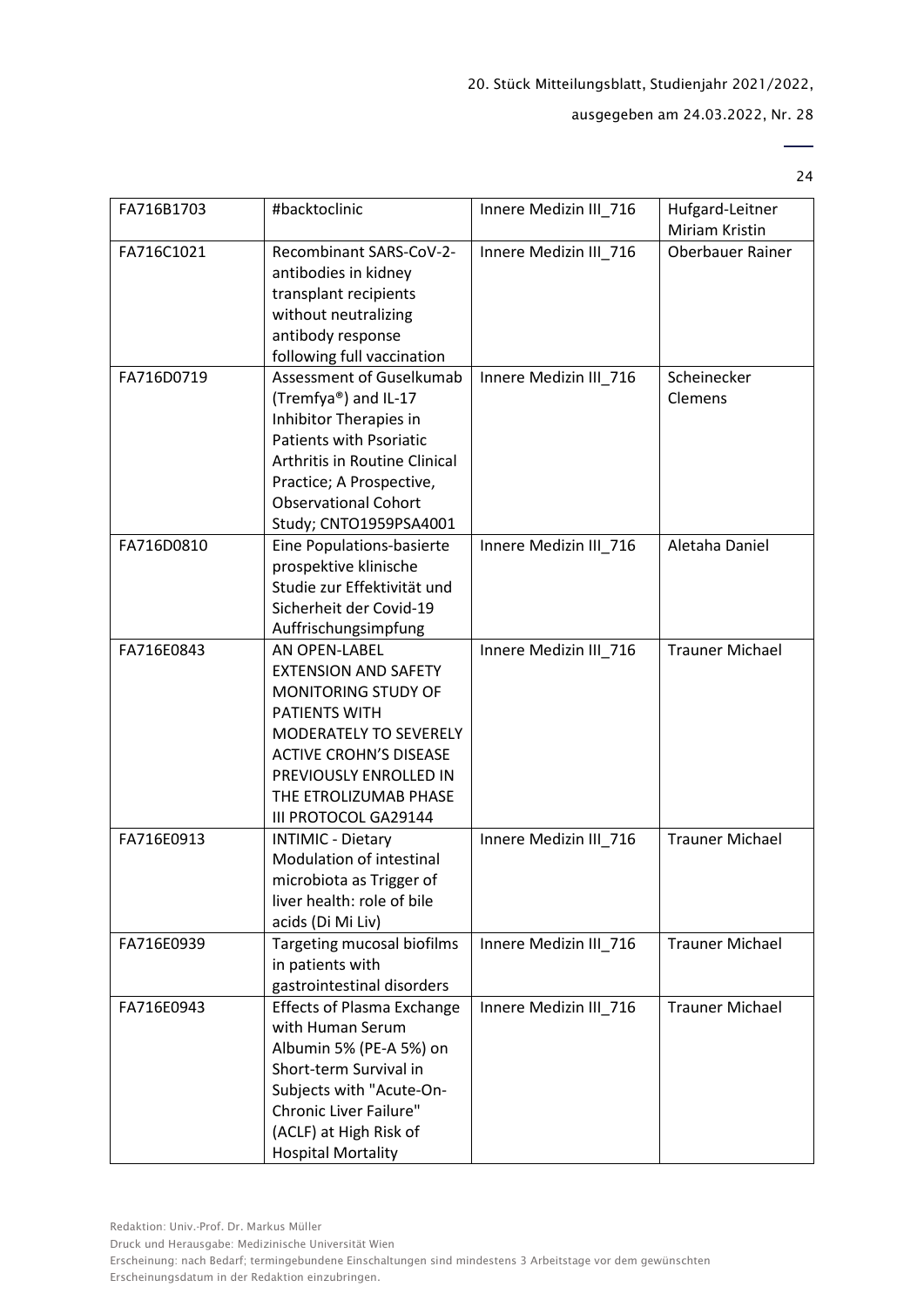25

| FA716E1004 | A Phase 3, Multicenter,<br>Multinational,<br>Randomized, Double-Blind,<br>Placebo-Controlled,<br>Induction and<br>Maintenance Study to<br>Evaluate the Efficacy and<br>Safety of CC-93538 in Adult<br>and Adolescent Subjects<br>with Eosinophilic<br>Esophagitis | Innere Medizin III_716             | <b>Trauner Michael</b>        |
|------------|-------------------------------------------------------------------------------------------------------------------------------------------------------------------------------------------------------------------------------------------------------------------|------------------------------------|-------------------------------|
| FA716E1005 | Prospective, non-<br>interventional,<br>observational study in<br>patients with IBD receiving<br>IV or SC vedolizumab<br>therapy to observe route<br>of administration choices<br>and outcomes (VARIETY-<br>AUT)                                                  | Innere Medizin III_716             | <b>Trauner Michael</b>        |
| FA716E1007 | Role of Bile Acid Signaling<br>in Liver Sinusoidal<br>endothelial cell-mediated<br>liver regneration                                                                                                                                                              | Innere Medizin III_716             | <b>Trauner Michael</b>        |
| FA781B1402 | Jeffrey Modell<br>Immunodeficiency Center<br>@ MedUni Vienna                                                                                                                                                                                                      | Kinder- und<br>Jugendheilkunde_781 | Förster-Waldl<br>Elisabeth    |
| FA781B1403 | Repositioning to tackle<br>COVID-19                                                                                                                                                                                                                               | Kinder- und<br>Jugendheilkunde_781 | Förster-Waldl<br>Elisabeth    |
| FA781B1503 | EU H2020 Effect of<br>Allopurinol in addition to<br>hypothermia for hypoxic-<br>ischemic Brain Injury on<br>Neurocognitive Outcome<br>(ALBINO-trial)                                                                                                              | Kinder- und<br>Jugendheilkunde 781 | Klebermaß-<br>Schrehof Katrin |
| FA781B2702 | MAIA: Erforschung der<br>Praxistauglichkeit einer<br>ARS-Lösung (Automatic<br>Speech Recognition) für die<br>Dokumentation im<br>Gesundheitssystem                                                                                                                | Kinder- und<br>Jugendheilkunde_781 | <b>Wagner Michael</b>         |
| FA781B2901 | MAIA-<br>Entlassungsplattform                                                                                                                                                                                                                                     | Kinder- und<br>Jugendheilkunde_781 | <b>Bibl Katharina</b>         |
| FA781B3201 | Dissecting the PathOgenic<br>mechanisms in central<br>nervous system high-grade<br>neuroepithelial tumors                                                                                                                                                         | Kinder- und<br>Jugendheilkunde_781 | Gojo Johannes<br>Salomon      |

Druck und Herausgabe: Medizinische Universität Wien

Erscheinung: nach Bedarf; termingebundene Einschaltungen sind mindestens 3 Arbeitstage vor dem gewünschten Erscheinungsdatum in der Redaktion einzubringen.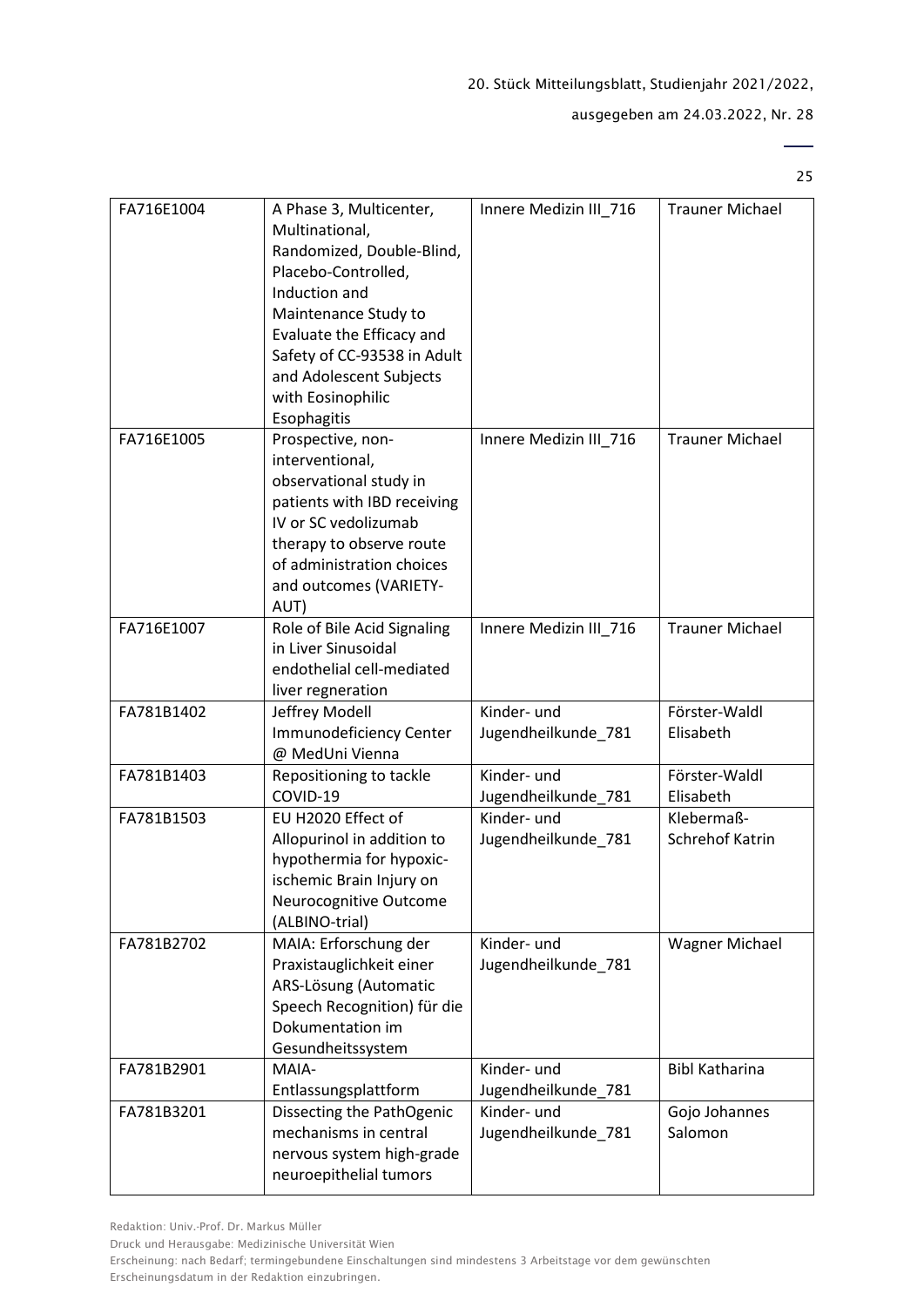$\overline{\phantom{0}}$ 26

|            | with BCOR-alteratioN (CNS<br>HGNET-BCOR)                                                                                                                                                                                                                            |                                    |                            |
|------------|---------------------------------------------------------------------------------------------------------------------------------------------------------------------------------------------------------------------------------------------------------------------|------------------------------------|----------------------------|
| FA781B3501 | EPILEPSY-RARE Vienna -<br>Seltene EPILEPSIen bei<br>Kindern und Jugendlichen<br>- Prospektives Register zur<br>Beschreibung des Verlaufs,<br>der Anfallslast und des<br>Outcomes kindlicheR<br>Epilepsiesyndrome an der<br>Medizinischen Universität<br>Wien        | Kinder- und<br>Jugendheilkunde_781 | Male-Dressler<br>Anastasia |
| FA781B3502 | EPILEPSY-RARE Vienna -<br>Seltene EPILEPSIen bei<br>Kindern und Jugendlichen<br>- Prospektives Register zur<br>Beschreibung des Verlaufs,<br>der Anfallslast und des<br><b>Outcomes kindlicheR</b><br>Epilepsiesyndrome an der<br>Medizinischen Universität<br>Wien | Kinder- und<br>Jugendheilkunde_781 | Male-Dressler<br>Anastasia |
| FA781D0603 | Erstellung einer<br>internetbasierten<br>Informationsplattform für<br>Kinderarzneimittel                                                                                                                                                                            | Kinder- und<br>Jugendheilkunde_781 | Male-Dressler<br>Christoph |
| FA781D0610 | Retrospektive<br>Datenerfassung für die<br>Feasibility einer<br>zukünftigen Studie bei<br>Kindern bis 18 Jahre mit<br>Diagnose eins arteriellen<br>ischämischen Insults oder<br><b>Covert Brain Infarkts</b>                                                        | Kinder- und<br>Jugendheilkunde_781 | Male-Dressler<br>Christoph |
| FA781F0115 | Nationale, multizentrische<br>Dokumentation der<br>Therapie mit lang<br>wirksamen<br>Wachstumshormonen und<br>für Noonan Syndrom                                                                                                                                    | Kinder- und<br>Jugendheilkunde_781 | Häusler Gabriele           |
| FA781F0207 | ALLEVIATE - A novel<br>strategy for food allergy<br>prevention and treatment                                                                                                                                                                                        | Kinder- und<br>Jugendheilkunde_781 | Szépfalusi Zsolt           |

Druck und Herausgabe: Medizinische Universität Wien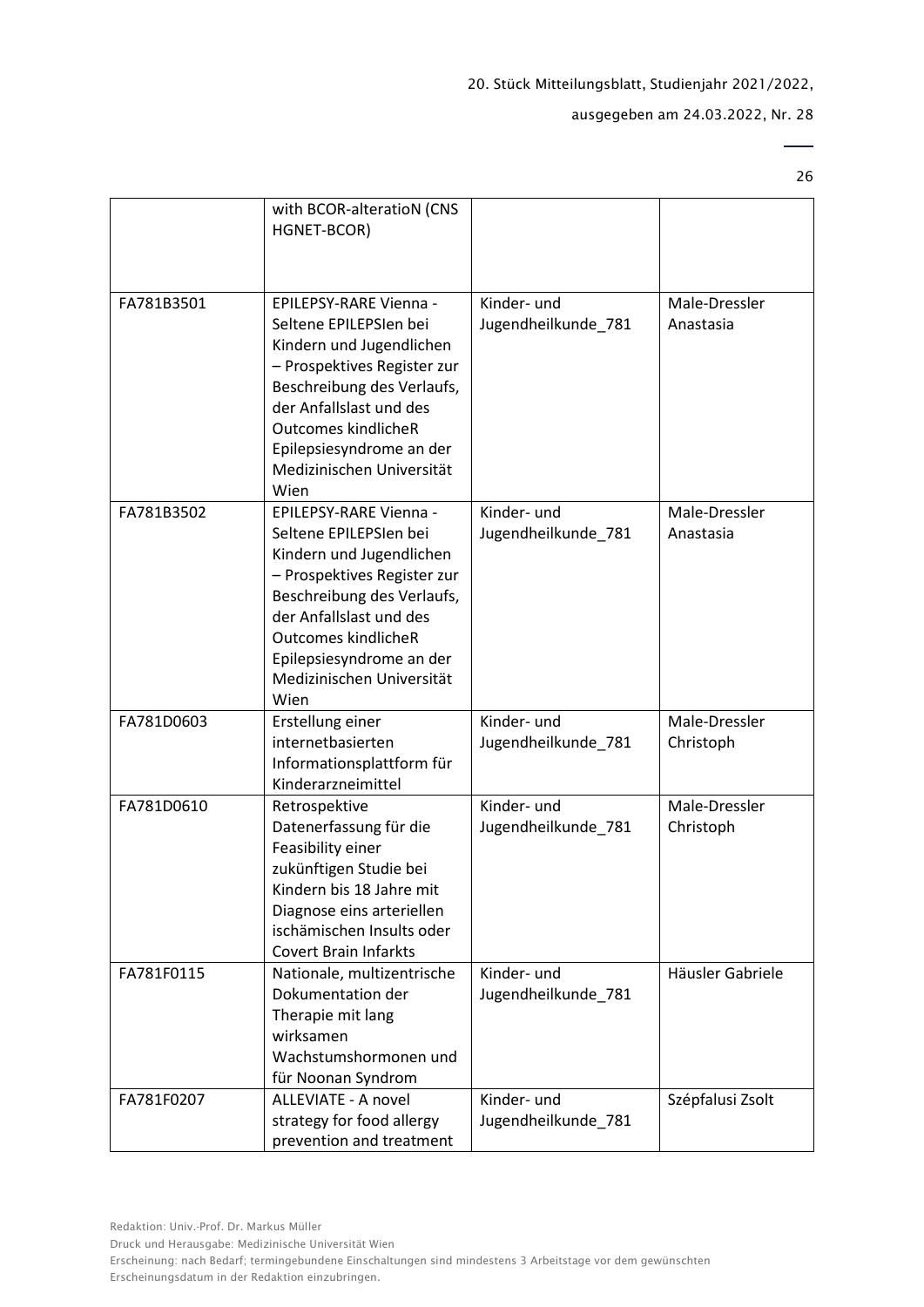# ausgegeben am 24.03.2022, Nr. 28

27

 $\overline{\phantom{0}}$ 

| FA781F0208 | Eine multizentrische,<br>randomisierte,<br>doppelblinde, Placebo-<br>kontrollierte Phase-2-<br>Studie zur Bewertung der<br>Wirksamkeit und<br>Sicherheit von Lenabasum<br>bei Cystischer Fibrose                                                                             | Kinder- und<br>Jugendheilkunde_781 | Szépfalusi Zsolt          |
|------------|------------------------------------------------------------------------------------------------------------------------------------------------------------------------------------------------------------------------------------------------------------------------------|------------------------------------|---------------------------|
| FA781F0209 | A Phase 3, Multicenter,<br>Randomized, Double-blind,<br>Placebo-controlled,<br>Parellel-group, Outpatient<br>Stuy Evaluating the<br>Pharmacokinetics, Efficacy,<br>and Safety of Baricitinib in<br><b>Pediatric Patients with</b><br>Moderate to Severe Atopic<br>Dermatitis | Kinder- und<br>Jugendheilkunde_781 | Szépfalusi Zsolt          |
| FA781F1011 | <b>WAYLIVRA Post-</b><br><b>Authorisation Safety Study</b><br>(PASS) and Product<br>Registry                                                                                                                                                                                 | Kinder- und<br>Jugendheilkunde_781 | Greber-Platzer<br>Susanne |
| FA781F1012 | A Randomized, Double-<br>Blind, Placebo-Controlled<br>Study Followed by an Open<br>Label Treatment Period to<br>Evaluate the Efficacy and<br>Safety of Alirocumab in<br><b>Children and Adolescents</b><br>with Heterozygous Familial<br>Hypercholesterolemia                | Kinder- und<br>Jugendheilkunde_781 | Greber-Platzer<br>Susanne |
| FA781F1102 | Modellierung der<br>Mechanismen von Corpus<br>Callosum assoziierten<br>Erkrankung in zerebralen<br>Organoiden                                                                                                                                                                | Kinder- und<br>Jugendheilkunde_781 | Seidl Rainer              |
| FA781F1302 | Eine offene Studie der<br>Phase III zur Beurteilung<br>der langfristigen Sicherheit<br>und Wirksamkeit der VX<br>445 Kombinationstherapie<br>bei Patienten mit<br>zystischer Fibrose, die<br>homozygot oder<br>heterozygot für die<br>F508del-Mutation sind                  | Kinder- und<br>Jugendheilkunde_781 | Szépfalusi Zsolt          |

Erscheinungsdatum in der Redaktion einzubringen.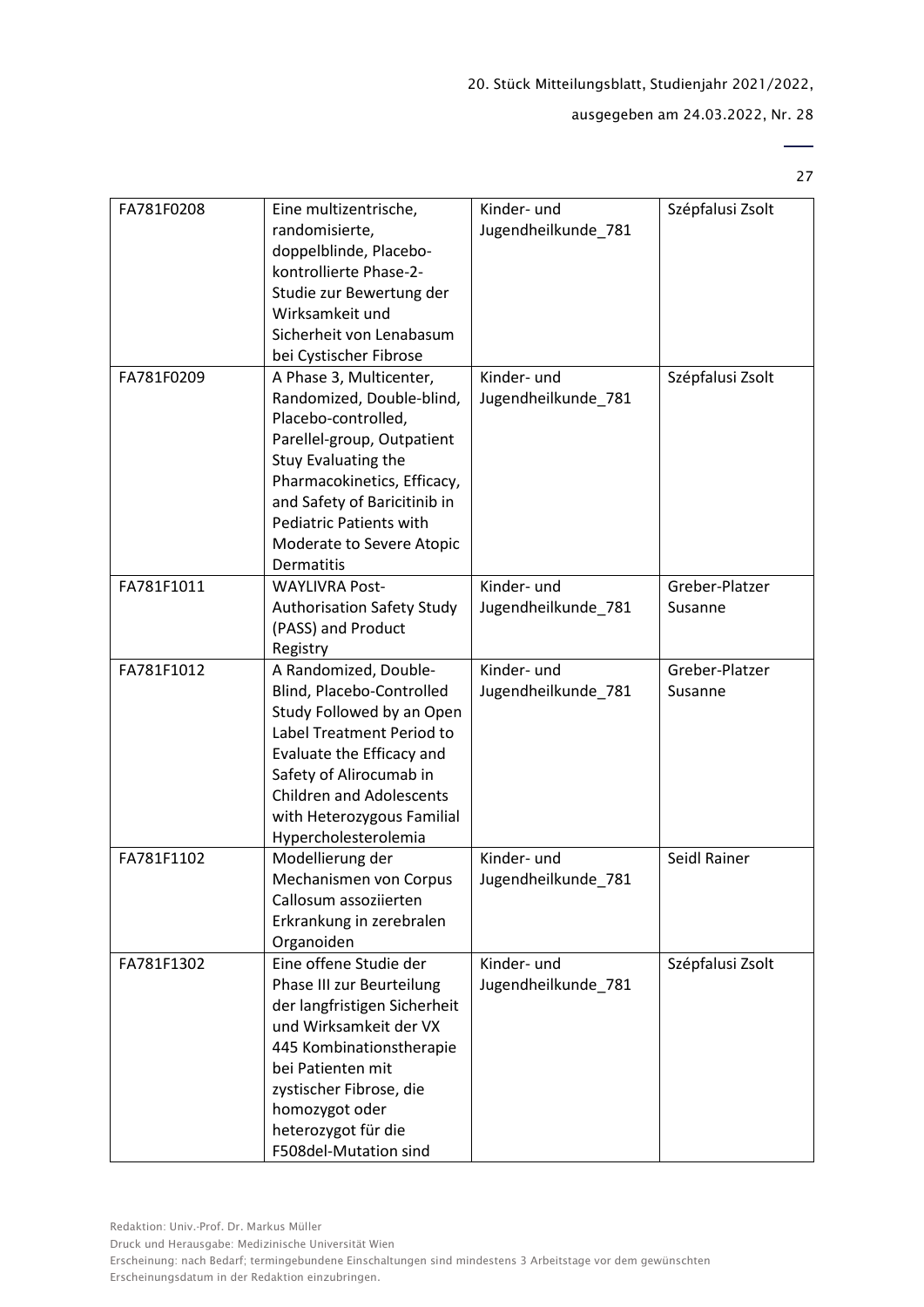# ausgegeben am 24.03.2022, Nr. 28

28

| FA781F1701 | CBAF312D2301:Eine 2-<br>jährige, randomisierte,<br>dreiarmige, doppelblinde<br>Nichtunterlegenheitsstudie<br>zum Vergleich der<br>Wirksamkeit und<br>Sicherheit von<br>Ofatumumab und<br>Siponimod gegenüber<br>Fingolimod bei<br>pädiatrischen Patienten<br>mit Multipler Sklerose,<br>gefolgt von einer offenen<br>Verlängerung | Kinder- und<br>Jugendheilkunde_781 | <b>Breu Markus</b>   |
|------------|-----------------------------------------------------------------------------------------------------------------------------------------------------------------------------------------------------------------------------------------------------------------------------------------------------------------------------------|------------------------------------|----------------------|
| UE78106012 | Neuropsychologische und<br>sozioemotionale Aspekte<br>von Neurofibromatose<br>differenzierter erforschen                                                                                                                                                                                                                          | Kinder- und<br>Jugendheilkunde_781 | Pletschko Thomas     |
| UE78106022 | Mein Logbuch - ich kenne<br>mich aus                                                                                                                                                                                                                                                                                              | Kinder- und<br>Jugendheilkunde_781 | Weiler-Wichtl Liesa  |
| FA729A0163 | Pharmacokinetic Lab<br>Analysis of Prasugrel and<br>Ticagrelor                                                                                                                                                                                                                                                                    | Klinische<br>Pharmakologie_729     | Jilma Bernd          |
| FA729A0165 | Phase 1 Clinical Trial of the<br><b>BioMed rSEB Variant</b><br>Vaccine in Healthy Adults                                                                                                                                                                                                                                          | Klinische<br>Pharmakologie_729     | Jilma Bernd          |
| FA729A0257 | Explorative, retrospektive<br>data analysis: Longitudinal<br>course of<br>pharmacotherapy and<br>health care utilization in<br>patients with Asthma using<br>SABA as-needed versus<br>ICS-based asthma<br>treatment in BURGenland                                                                                                 | Klinische<br>Pharmakologie_729     | <b>Wolzt Michael</b> |
| FA729A0259 | A multi-center,<br>randomized, placebo-<br>controlled, double-blind,<br>dose-finding clinical trial<br>investigating the short-<br>term relief of symptoms of<br>acute pharyngitis such as<br>throat soreness pain and<br>difficulty to swallow by<br>treatment with three<br>different doses of                                  | Klinische<br>Pharmakologie_729     | <b>Wolzt Michael</b> |

Druck und Herausgabe: Medizinische Universität Wien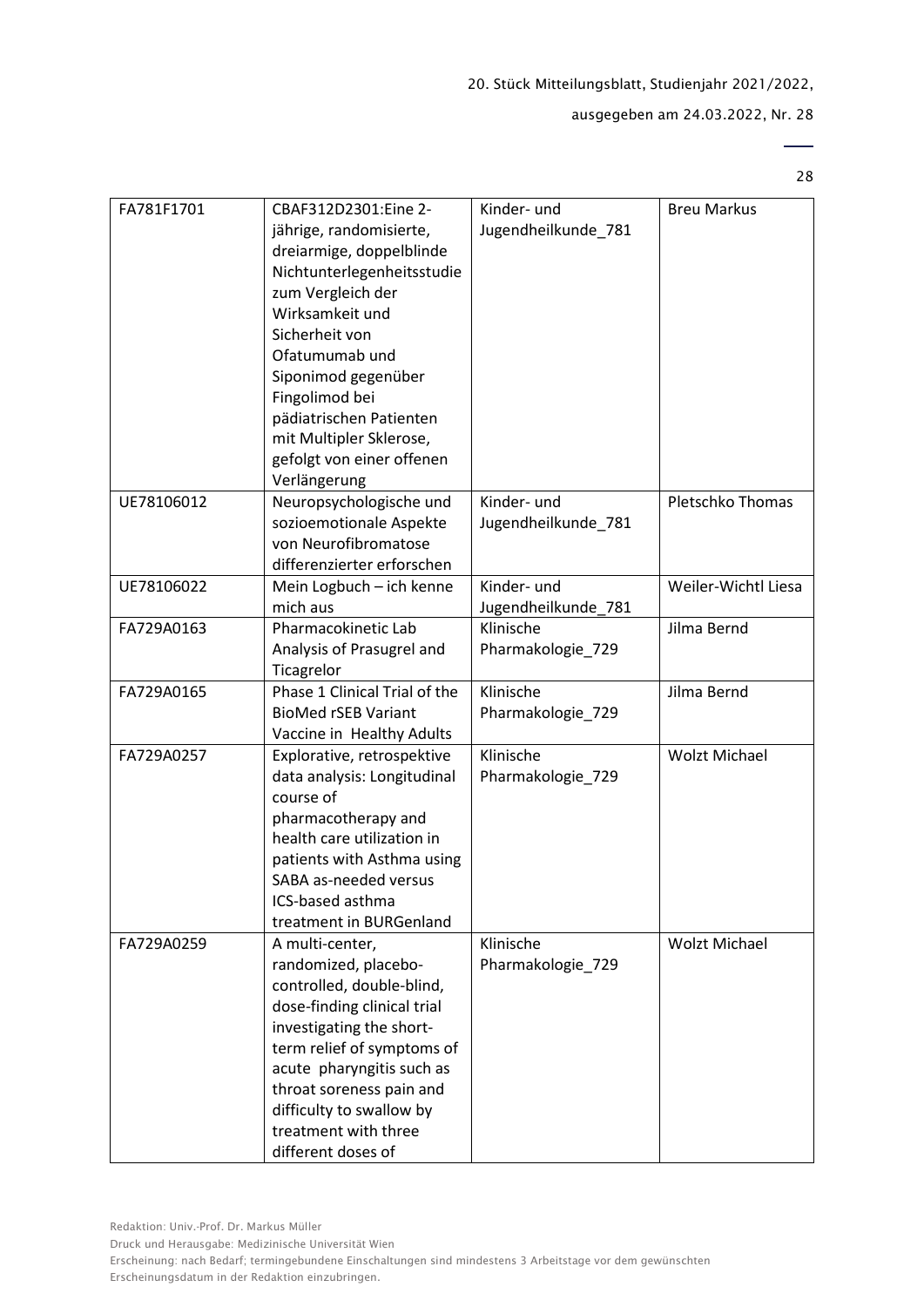$\overline{\phantom{0}}$ 29

|            | MYRAMISTIN™ oromucosal<br>spray                                                                                                                                                                                                         |                                |                     |
|------------|-----------------------------------------------------------------------------------------------------------------------------------------------------------------------------------------------------------------------------------------|--------------------------------|---------------------|
| FA729A0737 | A Phase 1b Study<br>Evaluating the Safety,<br>Tolerability,<br>Pharmacokinetics, and<br>Efficacy of AMG 160 in<br>Subjects with Non-Small<br>Cell Lung Cancer                                                                           | Klinische<br>Pharmakologie_729 | Garhöfer Gerhard    |
| FA729A0738 | A placebo-controlled,<br>double-masked phase-1<br>study in healthy subjects<br>investigating the safety<br>and tolerabiltiy of<br>laquinimod eye drops                                                                                  | Klinische<br>Pharmakologie_729 | Garhöfer Gerhard    |
| FA729A0739 | Assessment of safety and<br>tolerability of RP501 eye<br>drops in patients with dry<br>eye disease and subjects<br>wearing contact lenses<br>with lens discomfort                                                                       | Klinische<br>Pharmakologie_729 | Garhöfer Gerhard    |
| FA729A1026 | PhD Programm im Bereich<br>"Preclinical and Clinical<br>Research for Drug<br>Development"                                                                                                                                               | Klinische<br>Pharmakologie 729 | Zeitlinger Markus   |
| FA729A1310 | A Multicenter,<br>Randomized, Double-Blind,<br>Parallel-Group Study to<br>Assess the Efficacy and<br>Safety of Oral Etrasimod as<br>Induction and<br>Maintenance Therapy for<br>Moderately to Severely<br><b>Active Crohn's Disease</b> | Klinische<br>Pharmakologie_729 | Schmidl Doreen      |
| FA729A1402 | "PET/MR imaging to asses<br>the role of membrane<br>transporters in pulmonary<br>disposition of inhaled<br>drugs                                                                                                                        | Klinische<br>Pharmakologie_729 | Langer Claus Oliver |

Druck und Herausgabe: Medizinische Universität Wien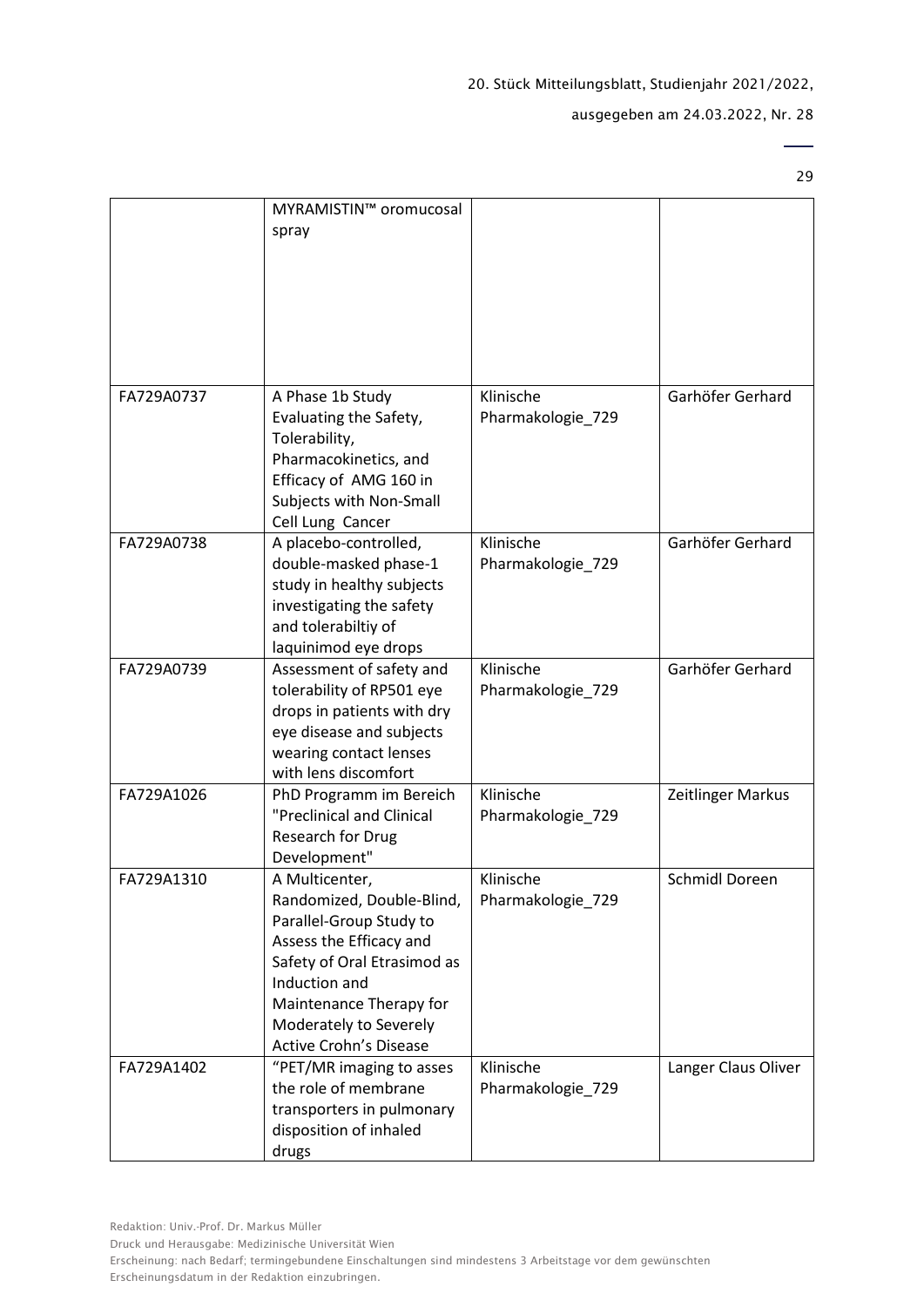30

 $\overline{a}$ 

| FA729A1404 | Quantitative evaluation of         | Klinische          | Langer Claus Oliver      |
|------------|------------------------------------|--------------------|--------------------------|
|            | the brain distribution and         | Pharmakologie_729  |                          |
|            | pharmacokinetics of                |                    |                          |
|            | isavuconazole using                |                    |                          |
|            | positron emission                  |                    |                          |
|            | tomography (PET) imaging           |                    |                          |
| FA712A1104 | Albuplatin                         | Krebsforschung_712 | <b>Heffeter Petra</b>    |
| FA712A1501 | International PhD program          | Krebsforschung 712 | <b>Szakacs Gergely</b>   |
|            | in Translational Oncology          |                    |                          |
| FA712A1801 | Innate immune                      | Krebsforschung_712 | Herndler-                |
|            | reprogramming to                   |                    | <b>Brandstetter</b>      |
|            | overcome therapy                   |                    | Dietmar                  |
|            | resistance in high-risk            |                    |                          |
|            | colorectal cancer                  |                    |                          |
| FA793A0334 | <b>SHP 677</b>                     | Labormedizin 793   | Quehenberger             |
|            |                                    |                    | Peter                    |
| FA793A0336 | cobas t711-RD004741                | Labormedizin 793   | Quehenberger             |
|            |                                    |                    | Peter                    |
| FA793A0337 | Baxalta field study                | Labormedizin 793   | Quehenberger             |
| FA793A0338 |                                    | Labormedizin_793   | Peter<br>Quehenberger    |
|            | TAK-577, Analytical<br>Reports     |                    | Peter                    |
| FA793A0807 | Modulation von                     | Labormedizin_793   | <b>Binder Christoph</b>  |
|            | oxidativem Stress bei              |                    |                          |
|            | Stoffwechselerkrankungen           |                    |                          |
| FA793A0904 | Österreichisches                   | Labormedizin_793   | <b>Esterbauer Harald</b> |
|            | Schulstandortmonitoring            |                    |                          |
| FA793A1009 | <b>Targeting TGF superfamily</b>   | Labormedizin_793   | <b>Wagner Erwin</b>      |
|            | using Acceleron Pharma             |                    | Friedrich                |
|            | compounds in the Fra-2             |                    |                          |
|            | transgenic mouse model of          |                    |                          |
|            | multiorgan fibrosis                |                    |                          |
| FA793A2502 | Mechanism of Action and            | Labormedizin 793   | Schweiger Christian      |
|            | Clinical Effect of BI 655130       |                    |                          |
|            | in Patients with fistulizing       |                    |                          |
|            | Crohn's Disease                    |                    |                          |
| FA793B0117 | Additional Testing for the         | Labormedizin_793   | <b>Willinger Birgit</b>  |
|            | <b>Clinical Performance</b>        |                    |                          |
|            | <b>Evaluation of Sensititre TM</b> |                    |                          |
|            | <b>Susceptibility YeastOne TM</b>  |                    |                          |
|            | Plates                             |                    |                          |
| FA793B0118 | Sammlung und Analyse               | Labormedizin 793   | <b>Willinger Birgit</b>  |
|            | von Daten antifungaler             |                    |                          |
|            | Resistenzen von Hefepilzen         |                    |                          |
|            | aus klinisch relevantem            |                    |                          |
|            | Untersuchungsmaterial für          |                    |                          |

Redaktion: Univ.-Prof. Dr. Markus Müller

Druck und Herausgabe: Medizinische Universität Wien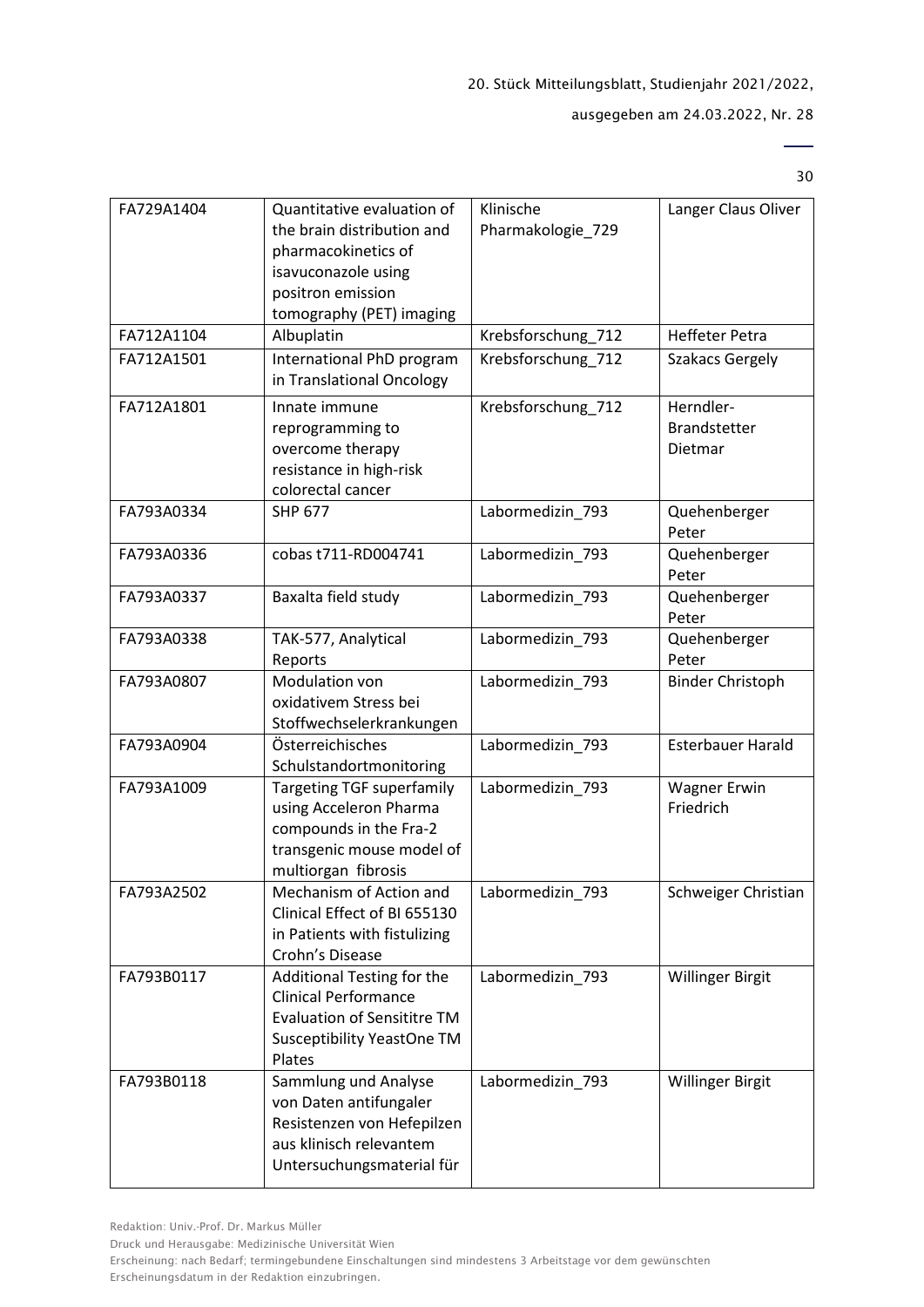31

 $\overline{\phantom{0}}$ 

|            | die Berichtsjahre 2020-<br>2023                                                                                |                                                                          |                         |
|------------|----------------------------------------------------------------------------------------------------------------|--------------------------------------------------------------------------|-------------------------|
| FA793B0119 | PEG Resistenzstudie 2019                                                                                       | Labormedizin_793                                                         | <b>Willinger Birgit</b> |
| FA103A0008 | <b>Molecular and Cellular</b><br><b>Control of Tissue</b><br>Homeostasis in Health and<br>Disease - TissueHome | Medizinische<br>Biochemie_305                                            | Kuchler Karl            |
| FA616A0402 | EU H2020 The Nuclear<br>Pore Basket - Functional<br>Architecture of a<br><b>Membrane Remodeling</b><br>Machine | Medizinische<br>Biochemie_305                                            | Köhler Alwin            |
| FA616A0701 | MAnufacturing of TUmour-<br><b>REactive Natural Killer</b><br>cells - MATURE-NK                                | Medizinische<br>Biochemie 305                                            | Von Haeseler Arndt      |
| FA616A0902 | ELLIPSE - Liquid-liquid<br>phase separation in biology                                                         | Medizinische<br>Biochemie_305                                            | Karagöz Gülsün Elif     |
| CD10260501 | CD Labor für innovative<br>optische Bildgebung und<br>deren Translation in die<br>Medizin                      | Medizinische Physik und<br>Biomedizinische<br>Technik_340                | Leitgeb Rainer          |
| CD10260504 | Schalllabor für die<br>Entwicklung der nächsten<br>Generation von<br>Ultraschallgeräten                        | Medizinische Physik und<br>Biomedizinische<br>Technik_340                | <b>Figl Michael</b>     |
| FA605A0908 | Evaluierung eines mobilen<br><b>EKG-Systems zur</b><br>Erkennung von<br>Vorhofflimmern                         | Medizinische Physik und<br>Biomedizinische<br>Technik_340                | Rafolt Dietmar          |
| FA605A1802 | EU H2020 Multi-modal<br><b>Optical Diagnostics for</b><br>Ocular and<br>Neurodegenerative<br><b>Disease</b>    | Medizinische Physik und<br>Biomedizinische<br>Technik_340                | Leitgeb Rainer          |
| FA602A0108 | Robotic ePartner for<br><b>Memory INnovative</b><br>activation of People with<br>Dementia                      | Medizinische Statistik,<br>Informatik und<br>Intelligente<br>Systeme_303 | Stamm Tanja             |
| FA602A0119 | Pilotierung von PCR-<br>Gurgeltests in Schulen und<br>Erarbeitung eines<br>Implementierungskonzepts            | Medizinische Statistik,<br>Informatik und<br>Intelligente<br>Systeme_303 | Stamm Tanja             |

Redaktion: Univ.-Prof. Dr. Markus Müller

Druck und Herausgabe: Medizinische Universität Wien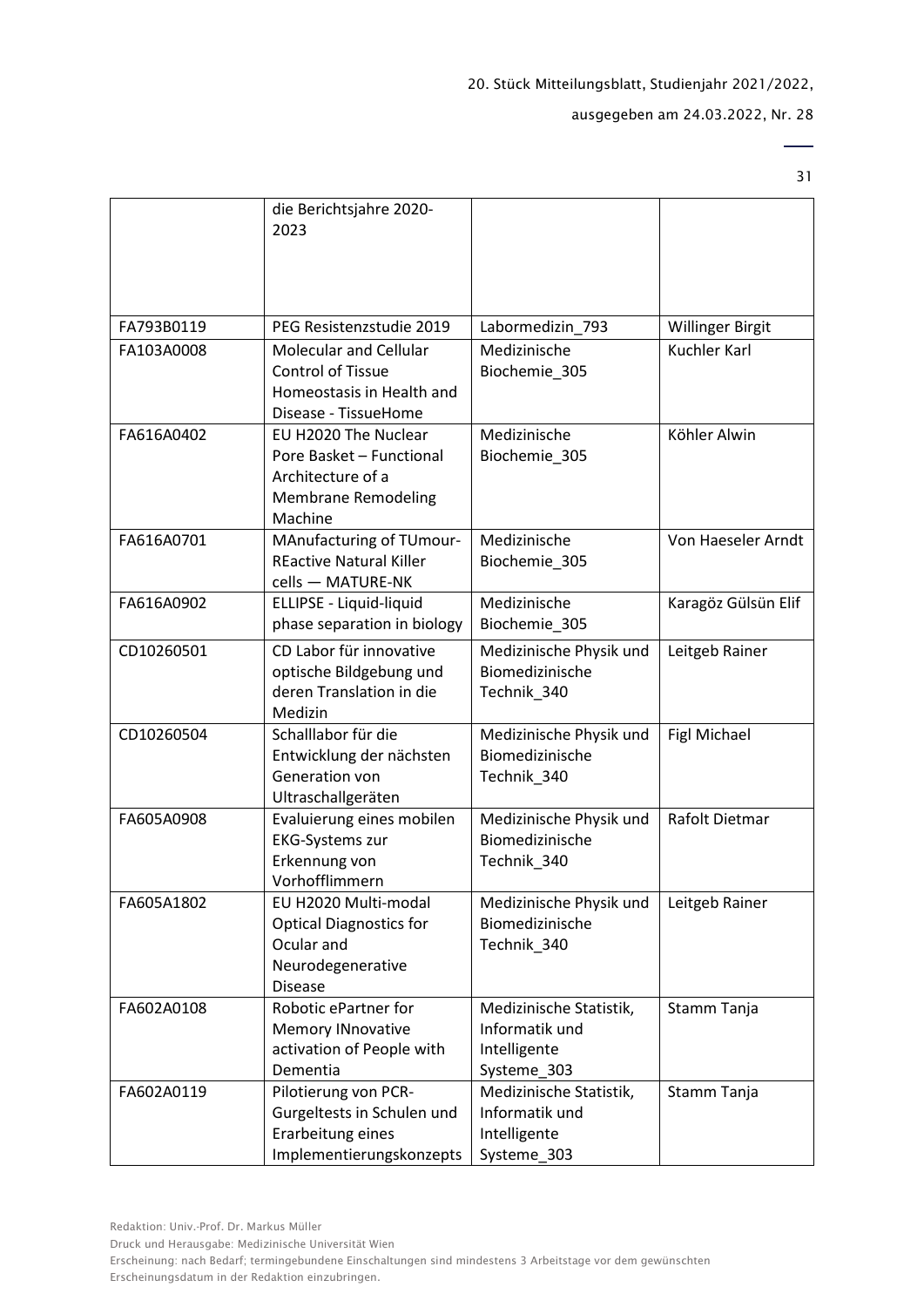| FA660A1204 | Optimal gender-specific<br>treatment paths on<br>healthcare multiplex<br>networks                                                                                                                                                                                                                                                         | Medizinische Statistik,<br>Informatik und<br>Intelligente<br>Systeme_303 | Klimek Peter         |
|------------|-------------------------------------------------------------------------------------------------------------------------------------------------------------------------------------------------------------------------------------------------------------------------------------------------------------------------------------------|--------------------------------------------------------------------------|----------------------|
| UE63206001 | Verein ASDI - Zertifizierung<br>von Intensivstationen                                                                                                                                                                                                                                                                                     | Medizinische Statistik,<br>Informatik und<br>Intelligente<br>Systeme_303 | Graf Alexandra       |
| FA736A0502 | <b>Explorative Erforschung</b><br>von miRNA-basierten<br>Gerinnungsbiomarkern bei<br>Glioblastompatienten                                                                                                                                                                                                                                 | Neurochirurgie_736                                                       | Widhalm Georg        |
| FA736A0702 | LITT - Therapie in der<br>Neurochirurgie für<br>Epilepsiechirurgie                                                                                                                                                                                                                                                                        | Neurochirurgie_736                                                       | Rössler Karl         |
| FA736A0801 | Evaluation of Sutability of<br><b>Cold Ablation Robot</b><br><b>Guided Laser Osteotomy</b><br>for<br>Stereoelectroencephalogra<br>phy (SEEG) Surgical<br>Procedures in Sheep                                                                                                                                                              | Neurochirurgie_736                                                       | Rössler Karl         |
| FA761A1139 | A 2-year randomized, 3-<br>arm, double-blind, non-<br>inferiority study comparing<br>the efficacy and safety of<br>ofatumumab and<br>siponimod versus<br>fingolimod in pediatric<br>patients with multiple<br>sclerosis followed by an<br>open-label extension                                                                            | Neurologie_761                                                           | <b>Berger Thomas</b> |
| FA761A1140 | A multicenter open-label<br>randomized Phase II study<br>to evaluate the efficacy<br>and safety of MB-<br>CART2019.1 compared to<br>standard of care therapy in<br>patients with<br>relapsed/refractory Diffuse<br>Large B Cell Lymphoma,<br>who are not eligible for<br>High Dose therapy and<br>Autologous Stem Cell<br>Transplantation | Neurologie_761                                                           | <b>Berger Thomas</b> |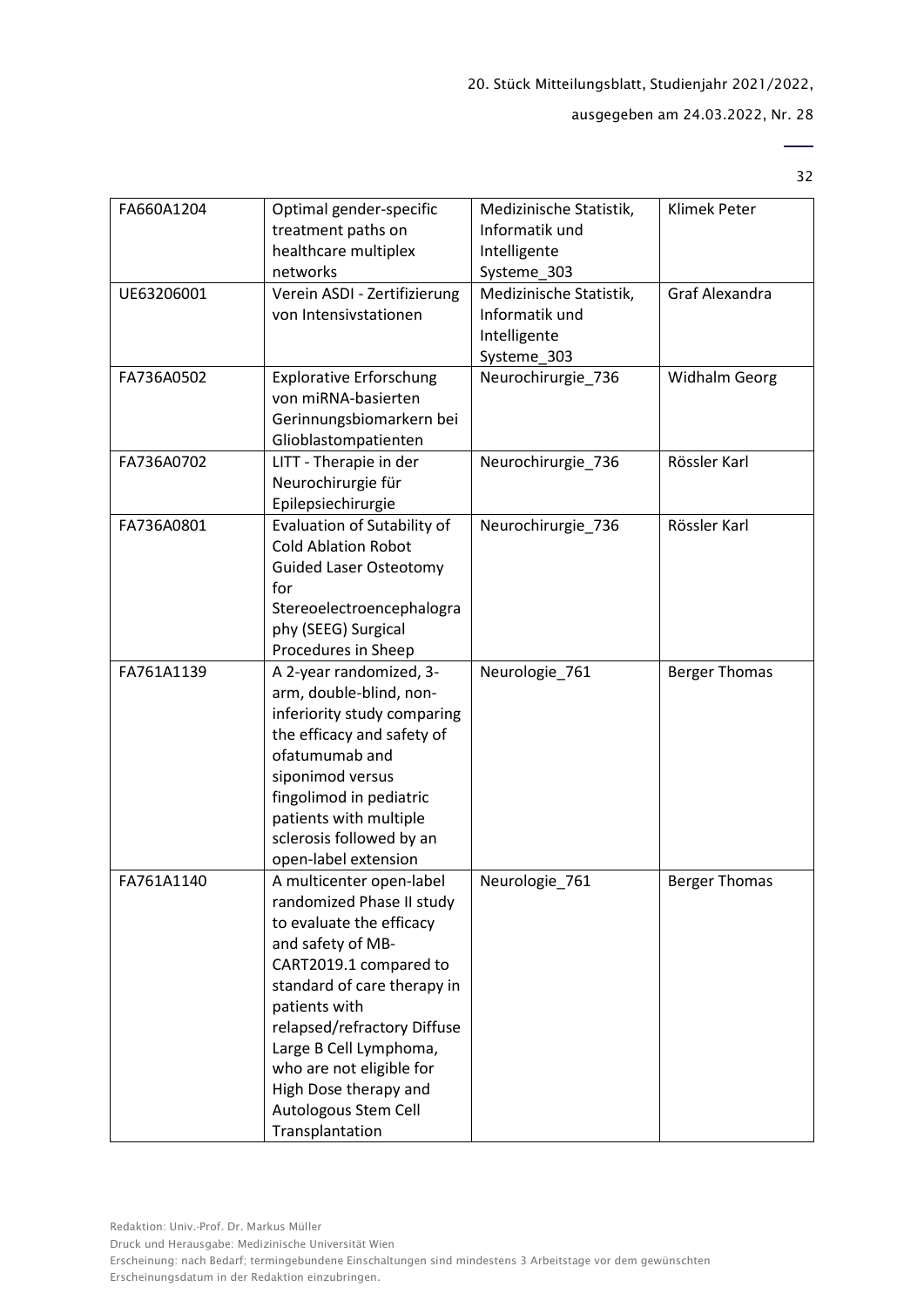33

| FA761A1141 | Endoxaban for intracranial<br>hemorrhage survivors with<br>atrial fibrillation                                                                                                                                                                                                                                                                                           | Neurologie_761                        | <b>Berger Thomas</b> |
|------------|--------------------------------------------------------------------------------------------------------------------------------------------------------------------------------------------------------------------------------------------------------------------------------------------------------------------------------------------------------------------------|---------------------------------------|----------------------|
| UE76106006 | Nicht-interventionelle<br>Studie der ÖKSG:<br>Monoklonale Antikörper<br>zur Migräneprophylaxe                                                                                                                                                                                                                                                                            | Neurologie_761                        | <b>Berger Thomas</b> |
| FA737A0704 | Eine randomisierte,<br>placebokontrollierte,<br>Studienteilnehmer- und<br>Prüfarzt-verblindete Studie<br>zur Untersuchung der<br>Sicherheit, Verträglichkeit<br>und vorläufigen<br>Wirksamkeit einer 8-<br>wöchigen Behandlung mit<br>intraartikulärem LRX712<br>zur Regenerierung von<br>Gelenkknorpel bei<br>Patienten mit<br>leichter/mittelschwerer<br>Kniearthrose. | Orthopädie und<br>Unfallchirurgie_739 | Chiari Catharina     |
| FA737B0201 | In-vivo Testung einer<br>magnesiumbasierten,<br>intramedullären<br>Spannosteosynthese im<br>Kaninchenmodell                                                                                                                                                                                                                                                              | Orthopädie und<br>Unfallchirurgie_739 | Hajdu Stefan         |
| FA681A0104 | Der Eisenmetabolismus der<br>humanen Plazenta                                                                                                                                                                                                                                                                                                                            | Pathobiochemie und<br>Genetik_306     | Gundacker Claudia    |
| FA791A1021 | The purpose of the grant is<br>to support the Banff<br>Working Group for TMA in<br>renal TX                                                                                                                                                                                                                                                                              | Pathologie_791                        | Kozakowski Nicolas   |
| FA791A1021 | The purpose of the grant is<br>to support the Banff<br>Working Group for TMA in<br>renal TX                                                                                                                                                                                                                                                                              | Pathologie_791                        | Kozakowski Nicolas   |
| FA791A1024 | A Phase 3, Randomized,<br>Double-blind Study of<br>Adjuvant Immunotherapy<br>with Relatlimab and<br>Nivolumab Fixed-dose<br><b>Combination versus</b><br>Nivolumab Monotherapy<br>after Complete Resection<br>of Stage III-IV Melanoma<br>(RELATIVITY 098)                                                                                                               | Pathologie_791                        | Kain Renate          |

Druck und Herausgabe: Medizinische Universität Wien

Erscheinung: nach Bedarf; termingebundene Einschaltungen sind mindestens 3 Arbeitstage vor dem gewünschten Erscheinungsdatum in der Redaktion einzubringen.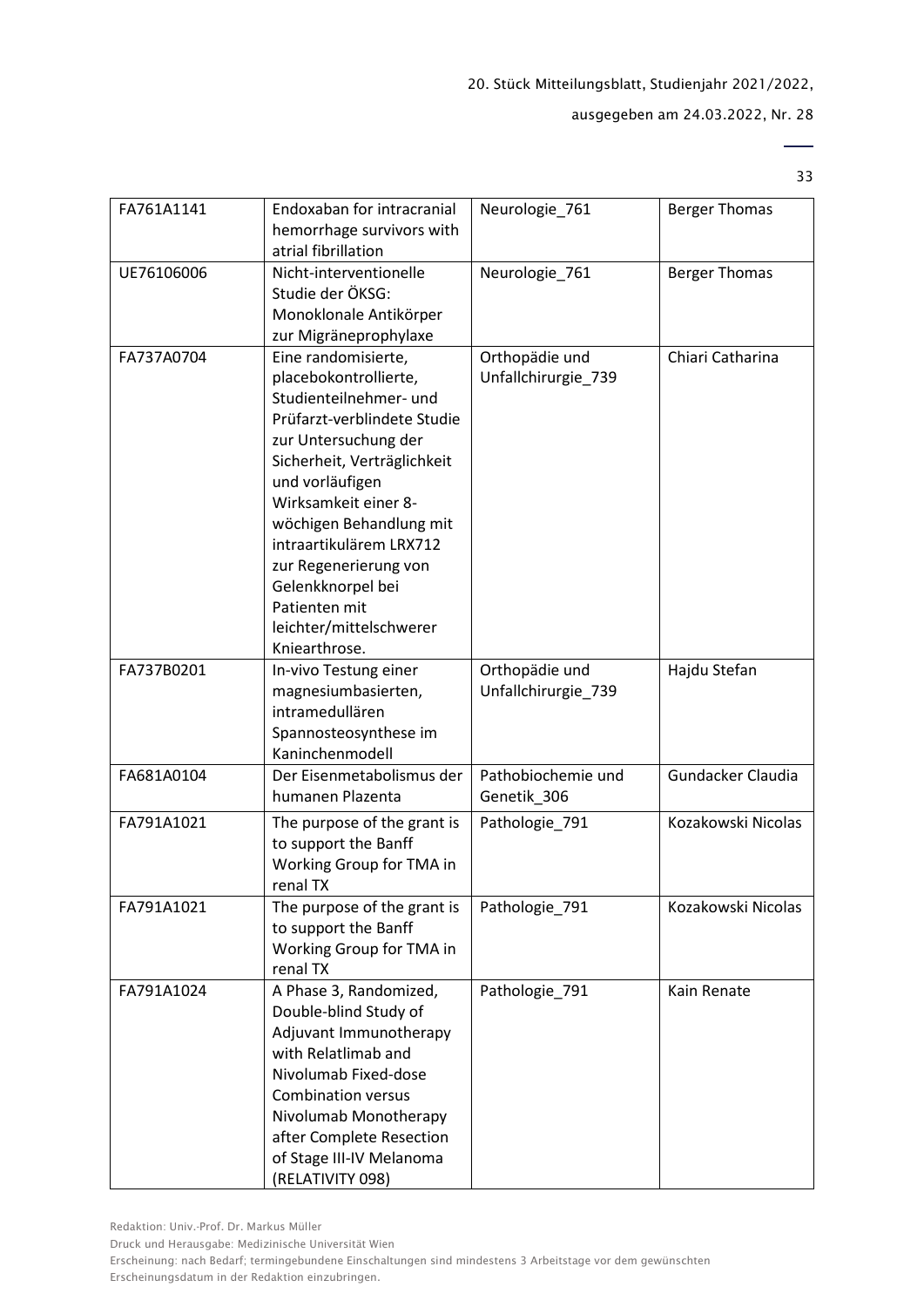# ausgegeben am 24.03.2022, Nr. 28

| FA791A1107 | Non-Comarative, Two-<br>Cohort, Single Arm, Open-<br>Label, Phase 2 Study of<br>Nivolumab (BMS-936558)<br>in clasical Hodgin<br>Lymphoma (cHL) Subjects<br>after Failure of Autologous<br>Stem Cell Transplantat<br>(ASCT) - -Zentrum Prof.<br>Jäger                                                                                                                                             | Pathologie_791 | Simonitsch-Klupp<br>Ingrid |
|------------|--------------------------------------------------------------------------------------------------------------------------------------------------------------------------------------------------------------------------------------------------------------------------------------------------------------------------------------------------------------------------------------------------|----------------|----------------------------|
| FA791A1115 | "A phase I/II study of<br>177Lu-HH1 (BetalutinTM)<br>radioimmunotherapie for<br>treatment of relapsed non-<br>Hodgkin lymphoma""<br>Zentrum Prof. Raderer"                                                                                                                                                                                                                                       | Pathologie_791 | Simonitsch-Klupp<br>Ingrid |
| FA791A1148 | A pivotal Phase II<br>randomized, multi-centre,<br>open-label study to<br>evaluate the efficacy and<br>safety of MB-CART2019.1<br>compared to standard of<br>care therapy in patients<br>with relapsed/refractory<br>Diffuse Large B Cell<br>Lymphoma (R-R DLBCL)                                                                                                                                | Pathologie_791 | Simonitsch-Klupp<br>Ingrid |
| FA791A1427 | A Phase 3, Randomized,<br>Comparator-controlled<br>Clinical Trial to Study the<br><b>Efficacy and Safety of</b><br>Pembrolizumab (MK-3475)<br>in Combination with<br><b>Bacillus Calmette-Guerin</b><br>(BCG) in Participants with<br>High-risk Non-muscle<br><b>Invasive Bladder Cancer</b><br>(HR NMIBC) that is<br><b>Persistent or Recurrent</b><br>Following BCG Induction<br>(KEYNOTE-676) | Pathologie_791 | <b>Haitel Andrea</b>       |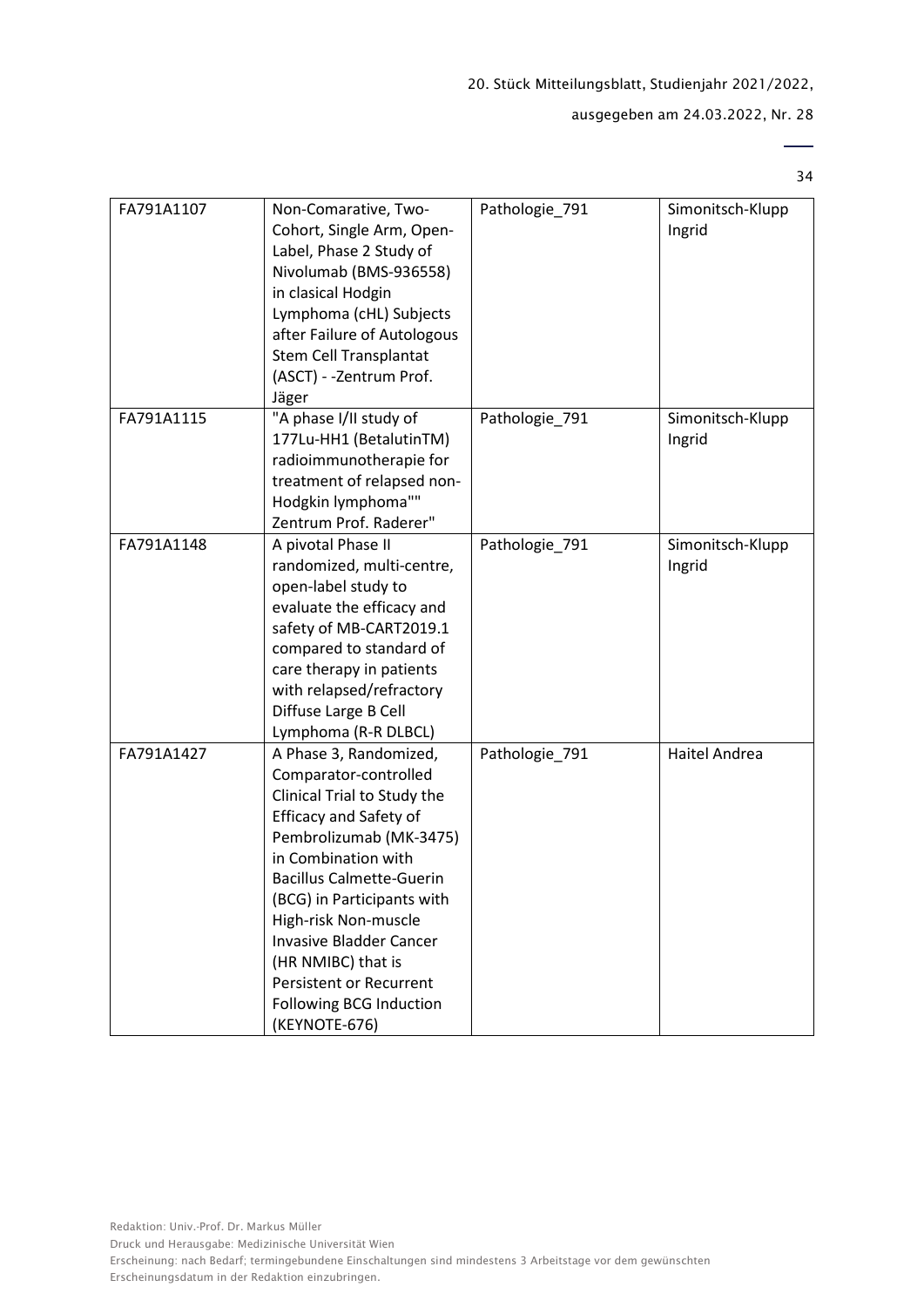# ausgegeben am 24.03.2022, Nr. 28

| FA791A1629 | Impassion030- A PHASE III,<br>MULTICENTER,<br>RANDOMIZED, OPEN-<br>LABEL STUDY COMPARING<br>ATEZOLIZUMAB (ANTI-PD-<br>L1 ANTIBODY) IN<br><b>COMBINATION WITH</b><br><b>ADJUVANT</b><br>ANTHRACYCLINE/Taxane-<br>based CHEMOTHERAPY<br><b>VERSUS CHEMOTHERAPY</b><br>ALONE IN PATIENTS WITH<br><b>OPERABLE TRIPLE</b><br>NEGATIVE BREAST CANCER | Pathologie_791 | Bago-Horvath<br>Zsuzsanna |
|------------|------------------------------------------------------------------------------------------------------------------------------------------------------------------------------------------------------------------------------------------------------------------------------------------------------------------------------------------------|----------------|---------------------------|
| FA791A1630 | Impassion030- A PHASE III,<br>MULTICENTER,<br>RANDOMIZED, OPEN-<br>LABEL STUDY COMPARING<br>ATEZOLIZUMAB (ANTI-PD-<br>L1 ANTIBODY) IN<br><b>COMBINATION WITH</b><br>ADJUVANT<br>ANTHRACYCLINE/Taxane-<br>based CHEMOTHERAPY<br><b>VERSUS CHEMOTHERAPY</b><br>ALONE IN PATIENTS WITH<br><b>OPERABLE TRIPLE</b><br>NEGATIVE BREAST CANCER        | Pathologie 791 | Bago-Horvath<br>Zsuzsanna |
| FA791A1635 | A Phase III, Double-blind,<br>Randomised Study to<br>Assess Switching to<br>AZD9833 + CDK4/6<br>Inhibitor vs Continuing AI +<br>CDK4/6 Inhibitor in<br>HR+/HER2- MBC Patients<br>with ctDNA Detectable<br><b>ESR1 Mutation Without</b><br><b>Disease Progression During</b><br>1L Treatment (SERENA-6)                                         | Pathologie_791 | Bago-Horvath<br>Zsuzsanna |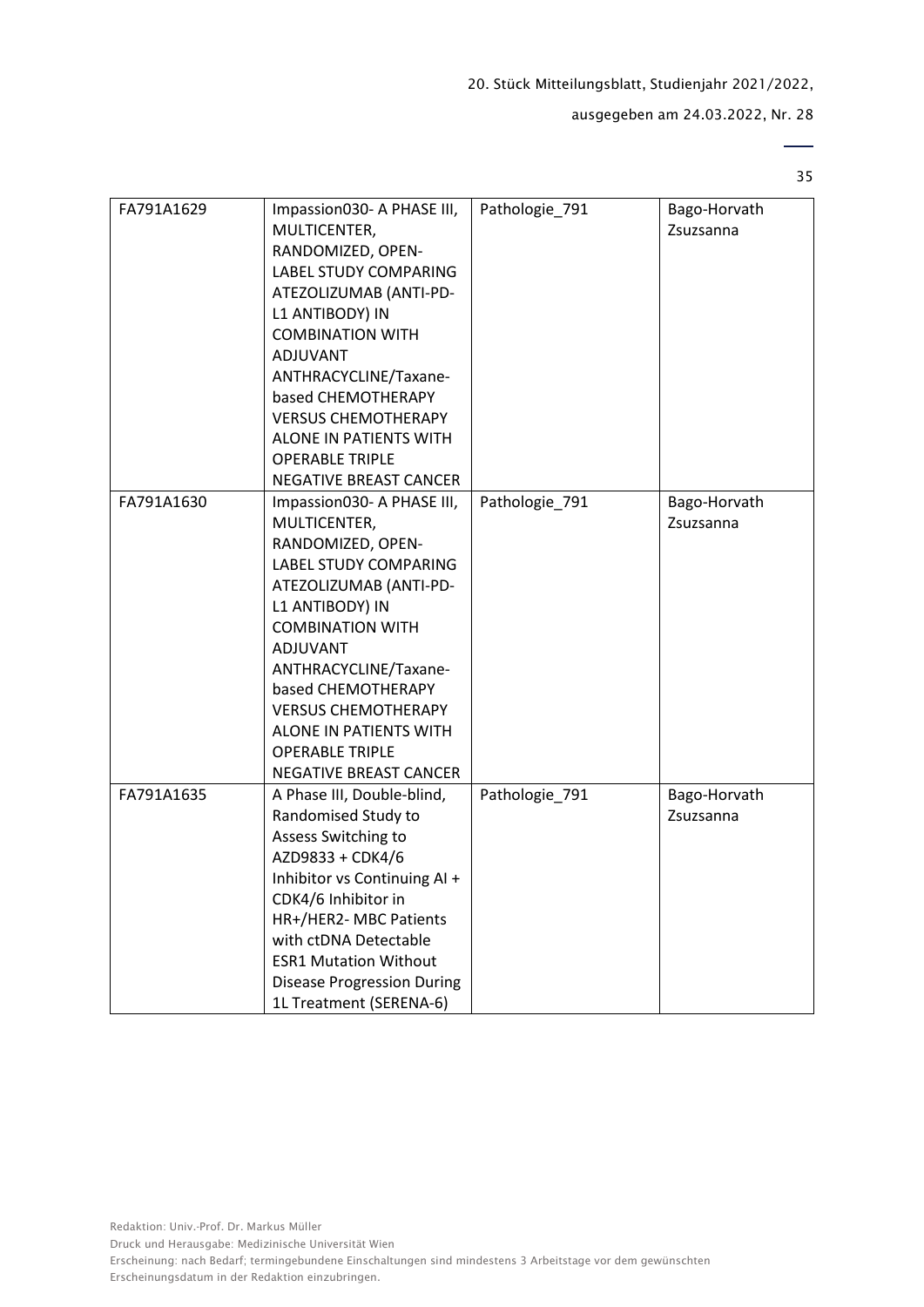# ausgegeben am 24.03.2022, Nr. 28

36

| FA791A1636 | Eine randomisierte,<br>multizentrische,<br>doppelblinde Phase-3-<br>Studie zu AZD9833 (oraler<br>SERD) plus Palbociclib im<br>Vergleich zu Anastrozol<br>plus Palbociclib für die<br>Behandlung von Patienten<br>mit Östrogenrezeptor-<br>positivem, HER2-<br>negativem<br>fortgeschrittenen<br>Mammakarzinom, die<br>bisher keine systemische<br>Behandlung der<br>fortgeschrittenen<br>Erkrankung erhalten haben<br>(SERENA-4) | Pathologie_791 | Bago-Horvath<br>Zsuzsanna |
|------------|----------------------------------------------------------------------------------------------------------------------------------------------------------------------------------------------------------------------------------------------------------------------------------------------------------------------------------------------------------------------------------------------------------------------------------|----------------|---------------------------|
| FA791A1909 | A phase III, multicenter,<br>randomized, double blind,<br>placebo-controlled study<br>evaluating the efficacy and<br>safety of canakinumab<br>versus placebo as adjuvant<br>therapy in adult subjects<br>with stages AJCC/UICC v. 8<br>II-IIIA and IIIB (T>5cm N2)<br>completely resected (R0)<br>non-small cell lung cancer<br>(NSCLC)                                                                                          | Pathologie_791 | Geleff Silvana            |
| FA791A2605 | "A Phase 2 Randomized<br>Double-blind Study of<br>Relatlimab plus Nivolumab<br>in Combination with<br>Chemotherapy vs.<br>Nivolumab in Combination<br>with Chemotherapy as First<br>Line Treatment for<br>Participants with Stage IV<br>or Recurrent Non-small<br>Cell Lung Cancer (NSCLC)"                                                                                                                                      | Pathologie_791 | Geleff Silvana            |
| FA791A2606 | A Phase 1b Study<br>Evaluating the Safety,<br>Tolerability,<br>Pharmacokinetics, and<br>Efficacy of AMG160 in                                                                                                                                                                                                                                                                                                                    | Pathologie_791 | Geleff Silvana            |

Druck und Herausgabe: Medizinische Universität Wien

Erscheinung: nach Bedarf; termingebundene Einschaltungen sind mindestens 3 Arbeitstage vor dem gewünschten Erscheinungsdatum in der Redaktion einzubringen.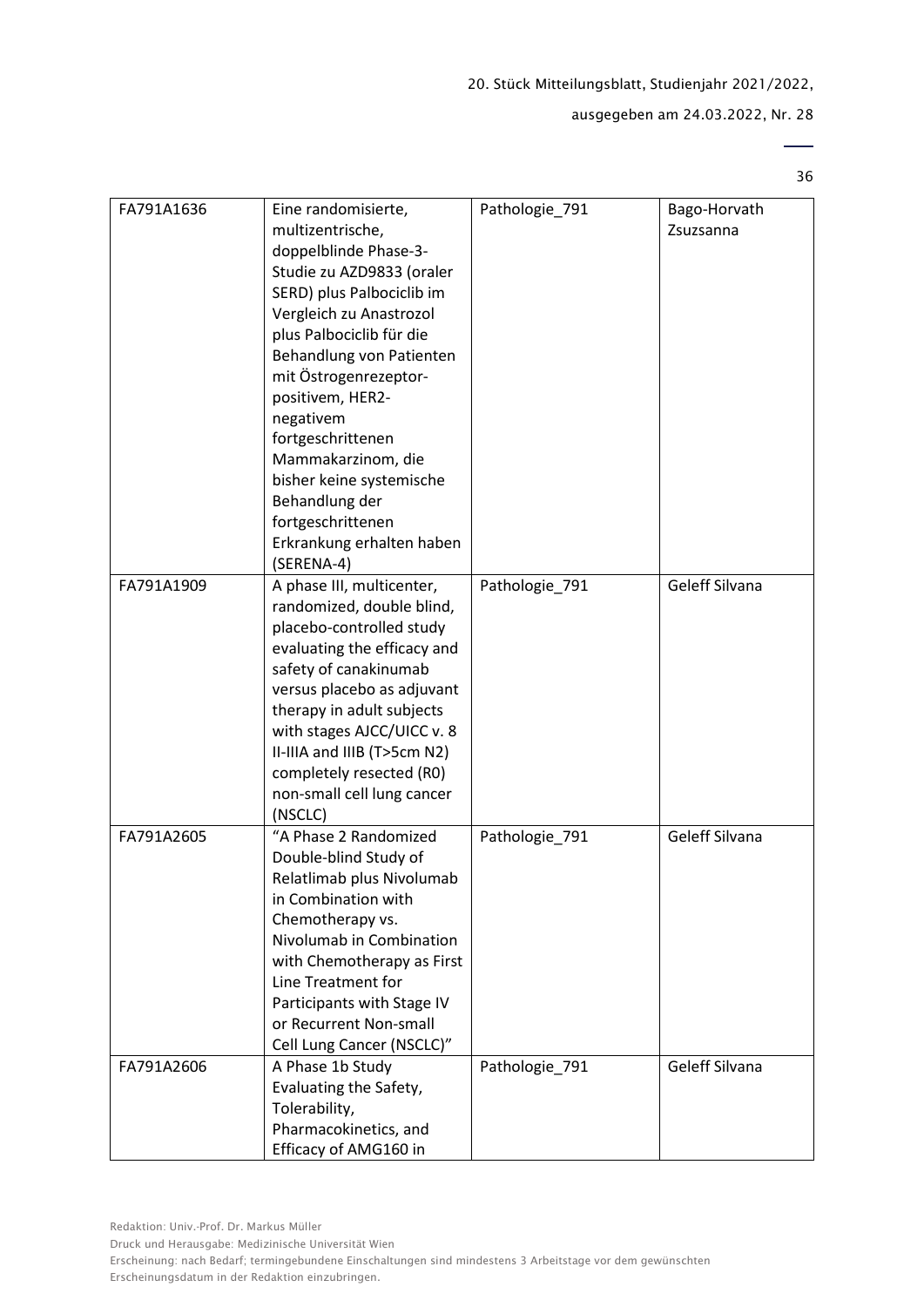37

 $\overline{\phantom{0}}$ 

|            | Subjects with Non-Small<br>Cell Lung Cancer                                                                                                                                                                                                                                     |                                                           |                               |
|------------|---------------------------------------------------------------------------------------------------------------------------------------------------------------------------------------------------------------------------------------------------------------------------------|-----------------------------------------------------------|-------------------------------|
| FA791A3701 | A Randomized Multicenter<br>Phase 3 Study of<br><b>Milademetan Versus</b><br><b>Trabectedin in Patients</b><br>with Dedifferentiated<br>Liposarcoma                                                                                                                             | Pathologie_791                                            | Amann Gabriele                |
| FA791A3801 | A Randomized Phase 3<br>Study of MRTX849 in<br>Combination with<br><b>Cetuximab Versus</b><br>Chemotherapy in Patients<br>with Advanced Colorectal<br>Cancer with KRAS G12C<br><b>Mutation with Disease</b><br>Progression On or After<br><b>Standard First-Line</b><br>Therapy | Pathologie_791                                            | Regele Heinz                  |
| FA623A0226 | Serological analysis of<br>patient samples from<br><b>Hervaxx Clinical Trial Phase</b><br>2                                                                                                                                                                                     | Pathophysiologie,<br>Infektiologie und<br>Immunologie_370 | Wiedermann-<br>Schmidt Ursula |
| FA623A0801 | Vector-borne diseases in<br>den Einsatzgebieten des<br>Österreichischen<br>Bundesheeres: Kosovo und<br>Bosnien und Herzegowina<br>(BIH)                                                                                                                                         | Pathophysiologie,<br>Infektiologie und<br>Immunologie_370 | Kniha Edwin                   |
| FA644A0407 | <b>FUTURE DANUBE -</b><br>Predicting future trends in<br>health-related<br>microbiological water<br>quality of rivers in a vastly<br>changing world                                                                                                                             | Pathophysiologie,<br>Infektiologie und<br>Immunologie 370 | Sommer Regina                 |
| FA644A0506 | MultiSense Aqua -<br><b>Automated Online Flow</b><br><b>Cytometry for Real-time</b><br>Monitoring of Bacteria and<br>Particles in Drinking Water                                                                                                                                | Pathophysiologie,<br>Infektiologie und<br>Immunologie_370 | Kirschner<br>Alexander        |
| FA644A0507 | An innovative strategy for<br>the quantification and<br>prediction of toxigenic and<br>non-toxigenic Vibrio                                                                                                                                                                     | Pathophysiologie,<br>Infektiologie und<br>Immunologie_370 | Kirschner<br>Alexander        |

Redaktion: Univ.-Prof. Dr. Markus Müller

Druck und Herausgabe: Medizinische Universität Wien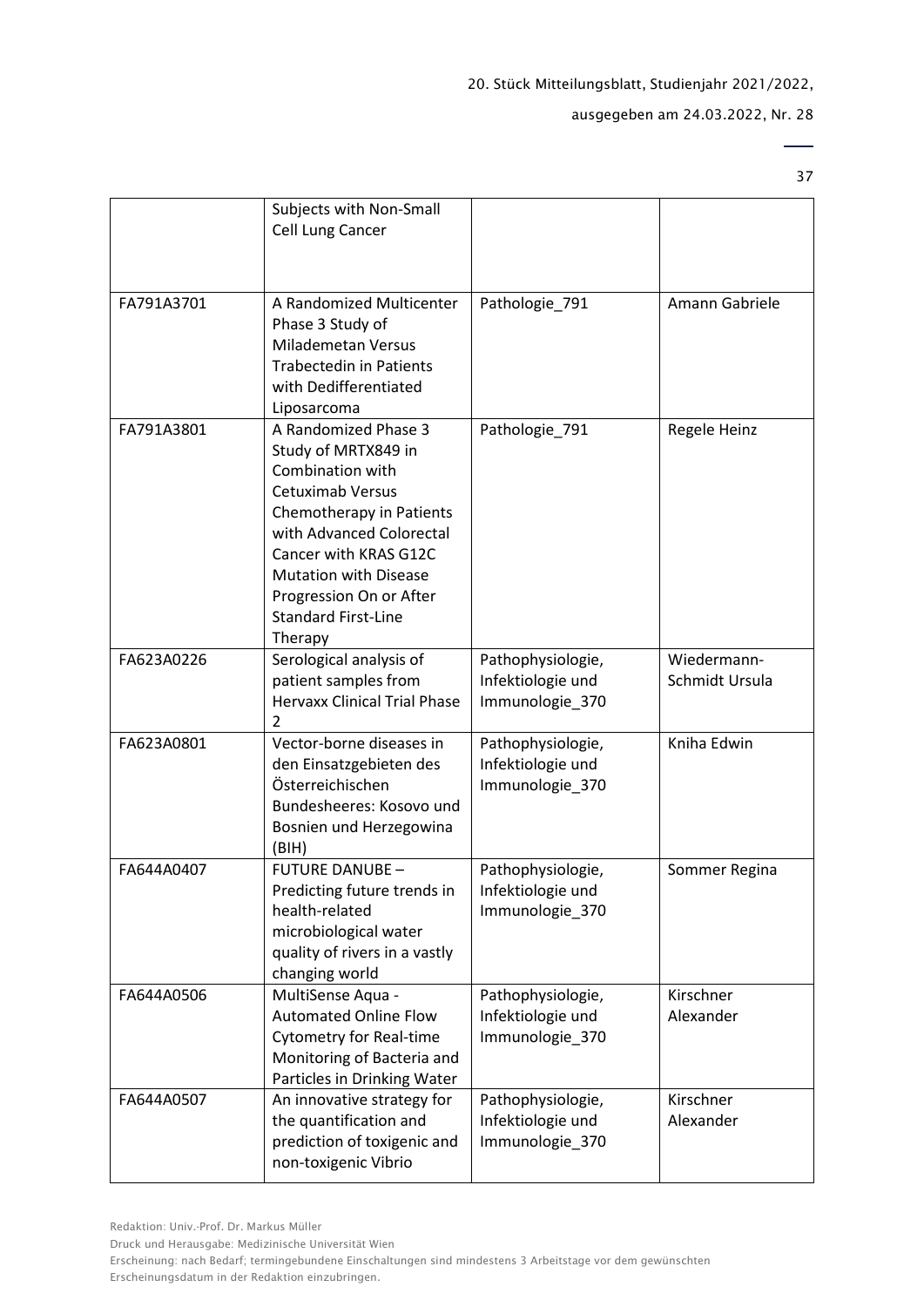38

 $\overline{a}$ 

|            | cholerae in environmental                       |                                              |                  |
|------------|-------------------------------------------------|----------------------------------------------|------------------|
|            | water resources                                 |                                              |                  |
|            |                                                 |                                              |                  |
|            |                                                 |                                              |                  |
| FA648A0309 | Milchnahrung zur                                | Pathophysiologie,                            | Valenta Rudolf   |
|            | Allergieprävention im                           | Infektiologie und                            |                  |
|            | Säuglingsalter -<br>Biochemische und            | Immunologie_370                              |                  |
|            | immunologische                                  |                                              |                  |
|            | Charakterisierung der                           |                                              |                  |
|            | Hipp-HA-Nahrung                                 |                                              |                  |
| FA648A0310 | The library of allergenic                       | Pathophysiologie,                            | Valenta Rudolf   |
|            | molecules                                       | Infektiologie und                            |                  |
|            |                                                 | Immunologie_370                              |                  |
| FA648A0314 | Unrestricted grant                              | Pathophysiologie,                            | Valenta Rudolf   |
|            | Agreement R. Valenta                            | Infektiologie und                            |                  |
|            |                                                 | Immunologie_370                              |                  |
| FA648A0909 | Can Chinese herbal                              | Pathophysiologie,                            | Ma Yan           |
|            | medicine play a role for                        | Infektiologie und                            |                  |
|            | preventing and treating                         | Immunologie 370                              |                  |
|            | COVID-19 in Europe?                             |                                              |                  |
| FA648A1709 | Evaluierung des                                 | Pathophysiologie,                            | Untersmayr-      |
|            | Zusammenhangs zwischen                          | Infektiologie und                            | Elsenhuber Eva   |
|            | dem chronischem                                 | Immunologie_370                              |                  |
|            | Erschöpfungssyndrom und<br>Immundefizienzen mit |                                              |                  |
|            | Auswirkung auf die                              |                                              |                  |
|            | mukosale                                        |                                              |                  |
|            | Barrierefunktionen                              |                                              |                  |
| FA648A2401 | Measurement of                                  | Pathophysiologie,                            | Garib Viktoriya  |
|            | antibodies against SARS-                        | Infektiologie und                            |                  |
|            | CoV-2 blocking RBD-ACE2                         | Immunologie_370                              |                  |
|            | interaction, and                                |                                              |                  |
|            | determination of specific                       |                                              |                  |
|            | AB-isotypes of vaccinated                       |                                              |                  |
|            | animals                                         |                                              |                  |
| UE64806004 | Mouse models of                                 | Pathophysiologie,                            | Jensen-Jarolim   |
|            | Altrenaria allergy for DARC                     | Infektiologie und                            | Erika            |
|            | project                                         | Immunologie_370                              |                  |
| UE72606002 | Similarities and differences                    | Physikalische Medizin,<br>Rehabilitation und | Crevenna Richard |
|            | between responses to                            |                                              |                  |
|            | epidural versus whole body<br>non-invasive      | Arbeitsmedizin_726                           |                  |
|            | neuromodulation with                            |                                              |                  |
|            | focus to paiin treatment                        |                                              |                  |
|            |                                                 |                                              |                  |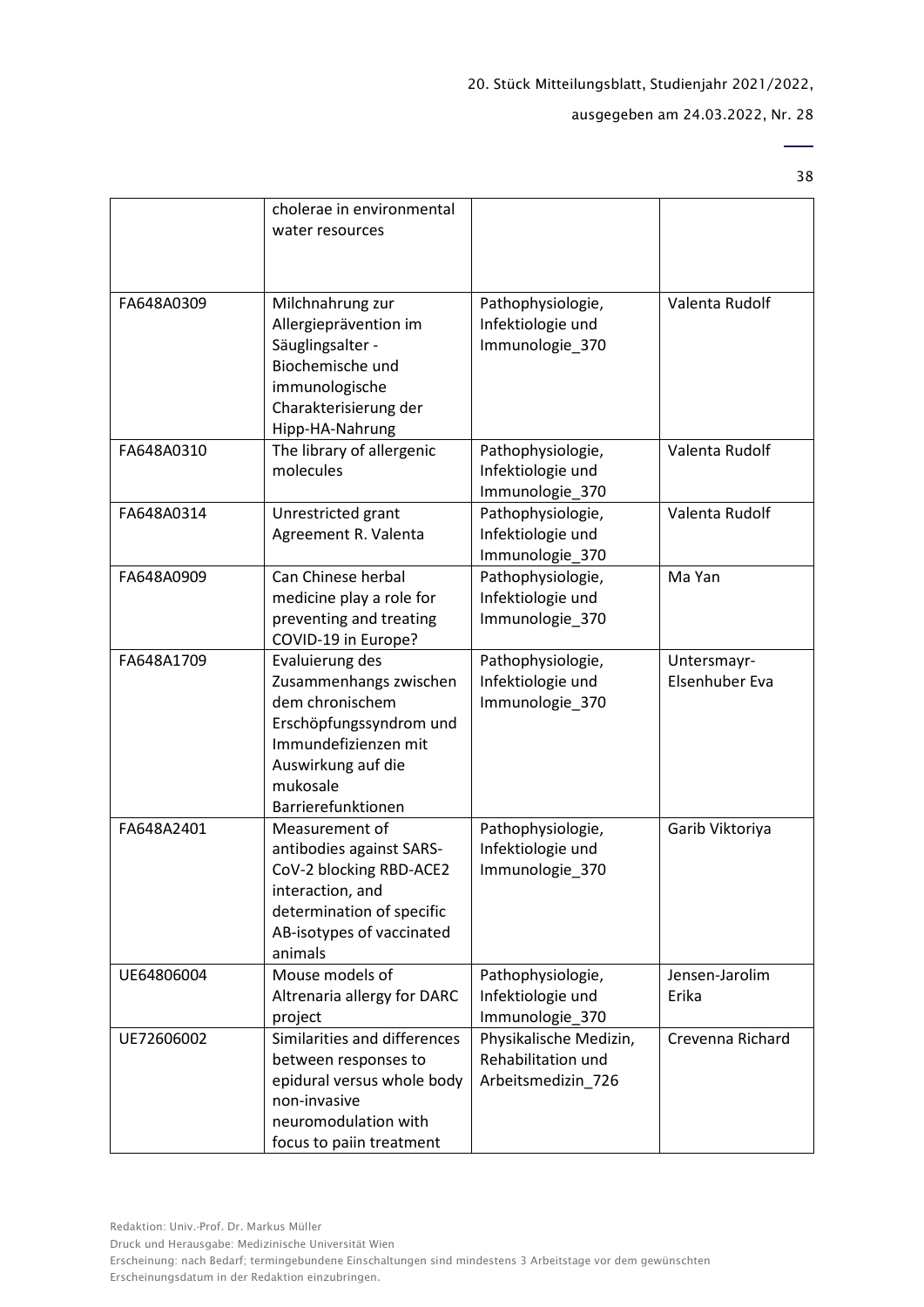39

| FA621A0601 | Zusammenarbeitsvereinba<br>rung "Apeiron Biologics<br>AG"                                                                                                                                                                                                                                                                                                                                                                                         | Physiologie und<br>Pharmakologie_350  | Schabbauer Gernot     |
|------------|---------------------------------------------------------------------------------------------------------------------------------------------------------------------------------------------------------------------------------------------------------------------------------------------------------------------------------------------------------------------------------------------------------------------------------------------------|---------------------------------------|-----------------------|
| FA621A0801 | Control of beta cell<br>function and survival by<br>RYR2-mediated calcium<br>signals                                                                                                                                                                                                                                                                                                                                                              | Physiologie und<br>Pharmakologie_350  | Slak Rupnik Marjan    |
| FA625A0904 | Platelet function and<br>growth factor analysis                                                                                                                                                                                                                                                                                                                                                                                                   | Physiologie und<br>Pharmakologie_350  | <b>Assinger Alice</b> |
| FA763B0444 | A Study to Evaluate the<br>Effect of ALKS 3831<br><b>Compared to Olanzapine</b><br>on Body Weight in Young<br>Adults with Schizophrenia,<br>Schizophreniform, or<br>Bipolar Disorder Who are<br>Early in their Illness" or "A<br>Phase 3 Study to Assess<br>the Long-Term Safety,<br>Tolerability, and Durability<br>of Treament Effect of ALKS<br>3831 in Subjects with<br>Schizophrenia,<br>Schizophreniform Disorder,<br>or Bipolar I Disorder | Psychiatrie und<br>Psychotherapie_763 | Frey Richard          |
| FA763B0444 | A Study to Evaluate the<br>Effect of ALKS 3831<br><b>Compared to Olanzapine</b><br>on Body Weight in Young<br>Adults with Schizophrenia,<br>Schizophreniform, or<br>Bipolar Disorder Who are<br>Early in their Illness" or "A<br>Phase 3 Study to Assess<br>the Long-Term Safety,<br>Tolerability, and Durability<br>of Treament Effect of ALKS<br>3831 in Subjects with<br>Schizophrenia,<br>Schizophreniform Disorder,<br>or Bipolar I Disorder | Psychiatrie und<br>Psychotherapie_763 | Frey Richard          |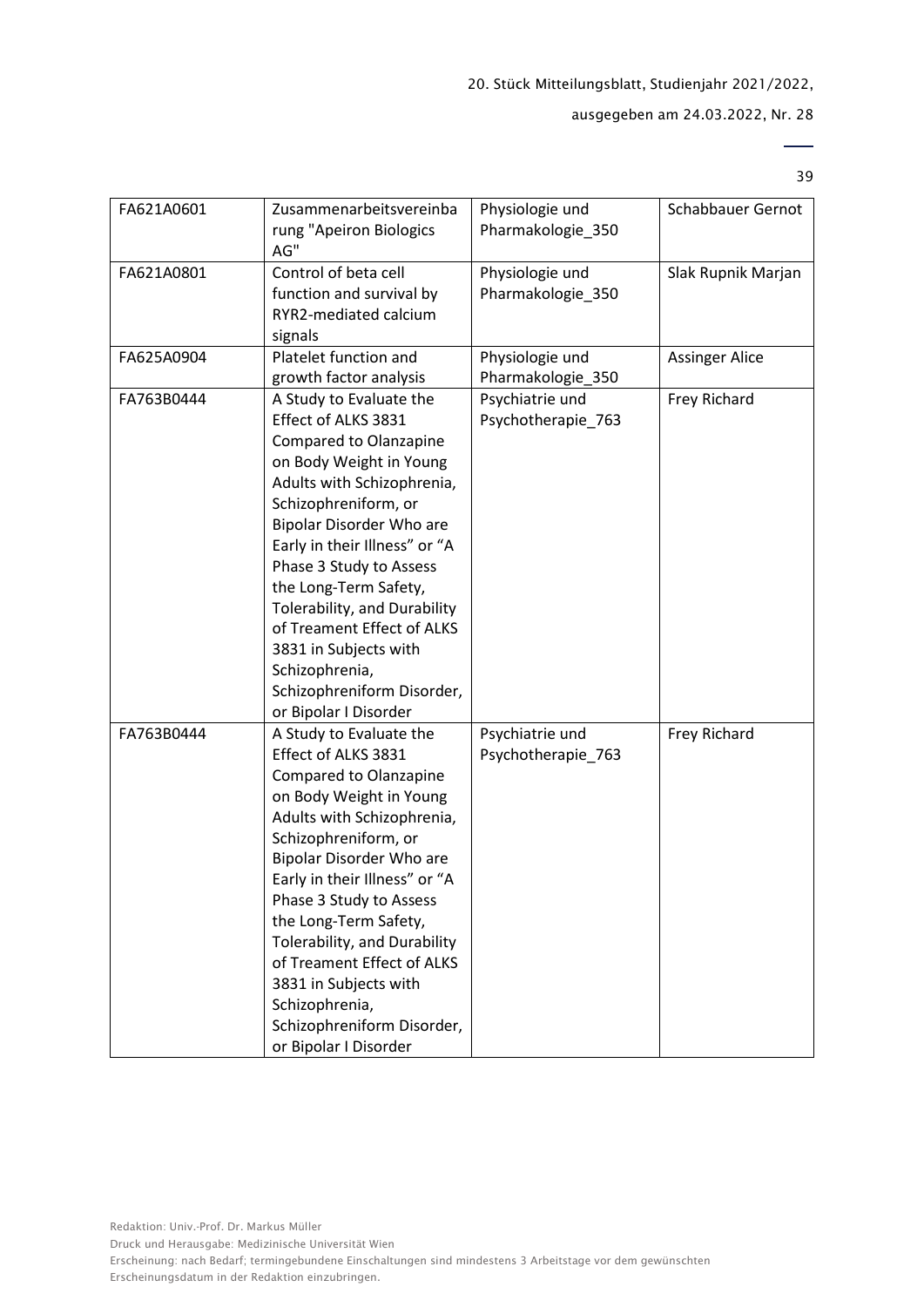# ausgegeben am 24.03.2022, Nr. 28

40

| FA763B0444 | A Study to Evaluate the          | Psychiatrie und    | Frey Richard       |
|------------|----------------------------------|--------------------|--------------------|
|            | Effect of ALKS 3831              | Psychotherapie_763 |                    |
|            | <b>Compared to Olanzapine</b>    |                    |                    |
|            | on Body Weight in Young          |                    |                    |
|            | Adults with Schizophrenia,       |                    |                    |
|            | Schizophreniform, or             |                    |                    |
|            | Bipolar Disorder Who are         |                    |                    |
|            | Early in their Illness" or "A    |                    |                    |
|            | Phase 3 Study to Assess          |                    |                    |
|            | the Long-Term Safety,            |                    |                    |
|            | Tolerability, and Durability     |                    |                    |
|            | of Treament Effect of ALKS       |                    |                    |
|            | 3831 in Subjects with            |                    |                    |
|            | Schizophrenia,                   |                    |                    |
|            | Schizophreniform Disorder,       |                    |                    |
|            | or Bipolar I Disorder            |                    |                    |
| FA763C0701 | Thiaminsubstitution bei          | Psychiatrie und    | Amering Michaela   |
|            |                                  |                    |                    |
|            | Alkoholabhängigkeit:             | Psychotherapie_763 |                    |
|            | Evaluierung aktueller            |                    |                    |
|            | Behandlungsstandards             |                    |                    |
| FA636A0602 | <b>National Healthcare</b>       | Public Health_380  | Jirovsky-Platter   |
|            | Systems Changes and              |                    | Elena              |
|            | Challenges - Access,             |                    |                    |
|            | Inequity and Socio-              |                    |                    |
|            | Economic Inequality, a           |                    |                    |
|            | Comparison between               |                    |                    |
|            | Kenya and Zambia                 |                    |                    |
| FA638A0401 | <b>Integrating Environment</b>   | Public Health_380  | Schernhammer Eva   |
|            | and Health Research: a           |                    |                    |
|            | Vision for the EU                |                    |                    |
| FA638A0402 | Development and                  | Public Health_380  | Schernhammer Eva   |
|            | evaluation of a web-based        |                    |                    |
|            | diet quality screener for        |                    |                    |
|            | vegans                           |                    |                    |
| FA646A0301 | A Global Social Sciences         | Public Health_380  | Kutalek Ruth       |
|            | Network for Infectious           |                    |                    |
|            | <b>Threats and Antimicrobial</b> |                    |                    |
|            | Resistance                       |                    |                    |
| FA646A0401 | Media Campaigns to               | Public Health 380  | Niederkrotenthaler |
|            | Prevent Suicide: Oregon          |                    | Thomas             |
|            | media project                    |                    |                    |
| FA646A1001 | Evaluierungs- und                | Public Health_380  | Hoffmann Kathryn   |
|            | Analysestudie im Rahmen          |                    |                    |
|            | des betrieblichen                |                    |                    |
|            | Gesundheitsmanagements           |                    |                    |
|            | bei Deloitte Österreich          |                    |                    |
| FA646A1101 | Gesund fürs Leben                | Public Health_380  | Haider Sandra      |
|            |                                  |                    |                    |

Druck und Herausgabe: Medizinische Universität Wien

Erscheinung: nach Bedarf; termingebundene Einschaltungen sind mindestens 3 Arbeitstage vor dem gewünschten Erscheinungsdatum in der Redaktion einzubringen.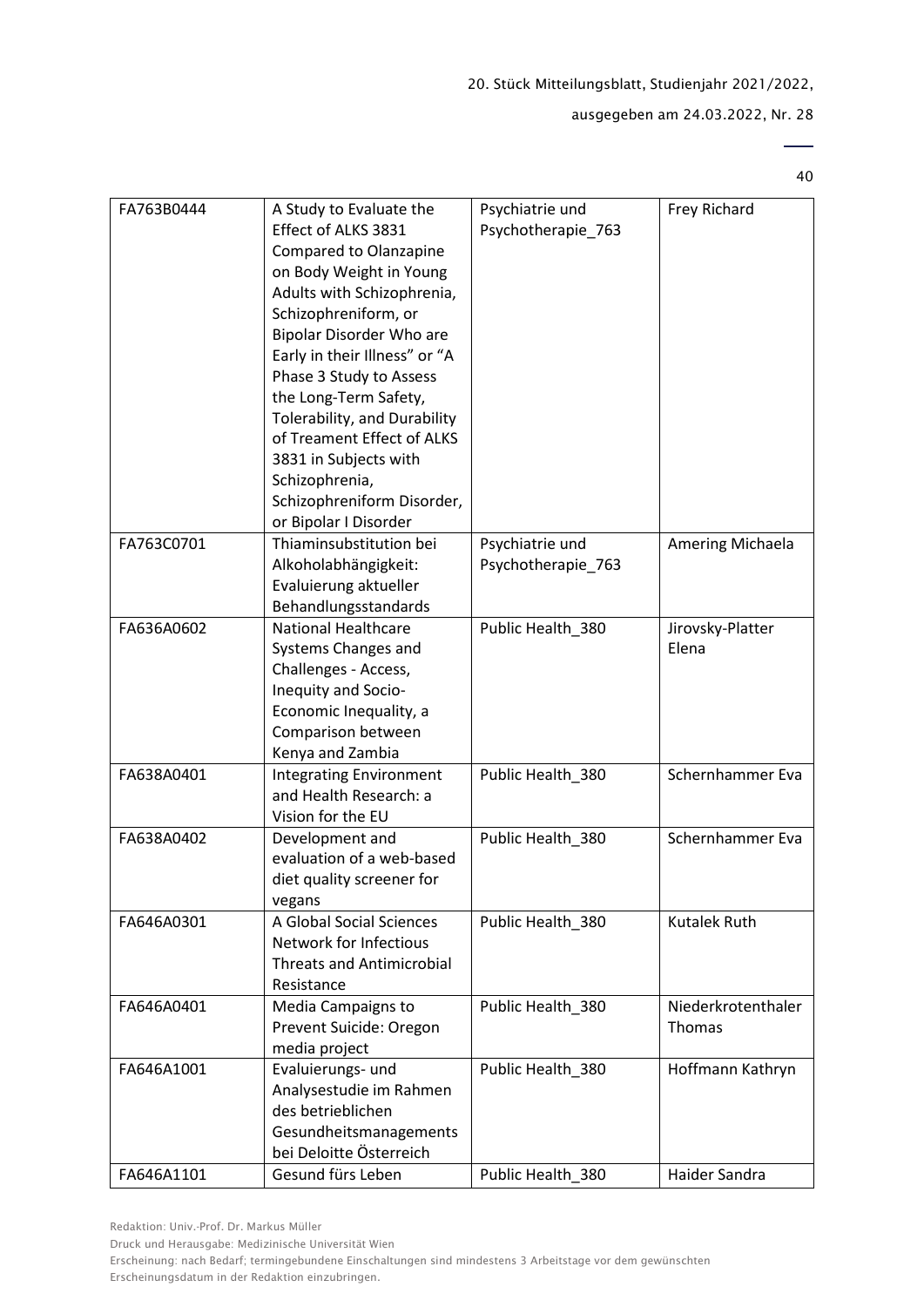41

 $\overline{\phantom{0}}$ 

| FA647A0117 | <b>Future Capacity - Social</b><br>vulnerability and adaptive<br>capacity to risks from the<br>impacts of future heat<br>waves and air pollution                                                                                                                                       | Public Health_380                    | <b>Moshammer Hanns</b>  |
|------------|----------------------------------------------------------------------------------------------------------------------------------------------------------------------------------------------------------------------------------------------------------------------------------------|--------------------------------------|-------------------------|
| FA647A0804 | Making Green Inclusive.<br>Ecosystem Services, Health<br><b>Impact Assessment and</b><br>Participative Scenarios                                                                                                                                                                       | Public Health_380                    | Haluza Daniela          |
| UE64606004 | Nahda University of Beni<br>Suef (NUB)                                                                                                                                                                                                                                                 | Public Health_380                    | Rieder Anita            |
| FA771B0828 | A Phase 3 Study Comparing<br>Daratumumab,<br>Lenalidomide, and<br>Dexamethasone (DRd) vs<br>Lenalidomide and<br>Dexamethasone (Rd) in<br>Subjects with Previously<br><b>Untreated Multiple</b><br>Myeloma who are<br>Ineligible for High Dose<br>Therapy                               | Radiologie und<br>Nuklearmedizin_771 | <b>Herold Christian</b> |
| FA771B0878 | A randomized, double-<br>blind, dose-ranging,<br>placebo controlled, Phase<br>2a evaluation of the safety,<br>tolerability, and<br>pharmacokinetics of PLN-<br>74809 in participants with<br>primary sclerosing<br>cholangitis (PSC) and<br>suspected liver fibrosis<br>(INTEGRIS-PSC) | Radiologie und<br>Nuklearmedizin_771 | <b>Herold Christian</b> |
| FA771B0879 | Copanlisib and Rituximab<br>in Marginal Zone<br>Lymphoma Patients                                                                                                                                                                                                                      | Radiologie und<br>Nuklearmedizin 771 | <b>Herold Christian</b> |
| FA771B1303 | A phase 1b Study<br>Evaluating the Safety and<br>Efficacy of AMG 757 in<br><b>Combination with AMG</b><br>404 in Subjects with Small<br>Cell Lung Cancer (SCLC)                                                                                                                        | Radiologie und<br>Nuklearmedizin_771 | Prosch Helmut           |
| FA771D0321 | Protokolloptimierungen<br>und Standardisierung am<br>NAEOTOM Alpha                                                                                                                                                                                                                     | Radiologie und<br>Nuklearmedizin_771 | Loewe Christian         |

Druck und Herausgabe: Medizinische Universität Wien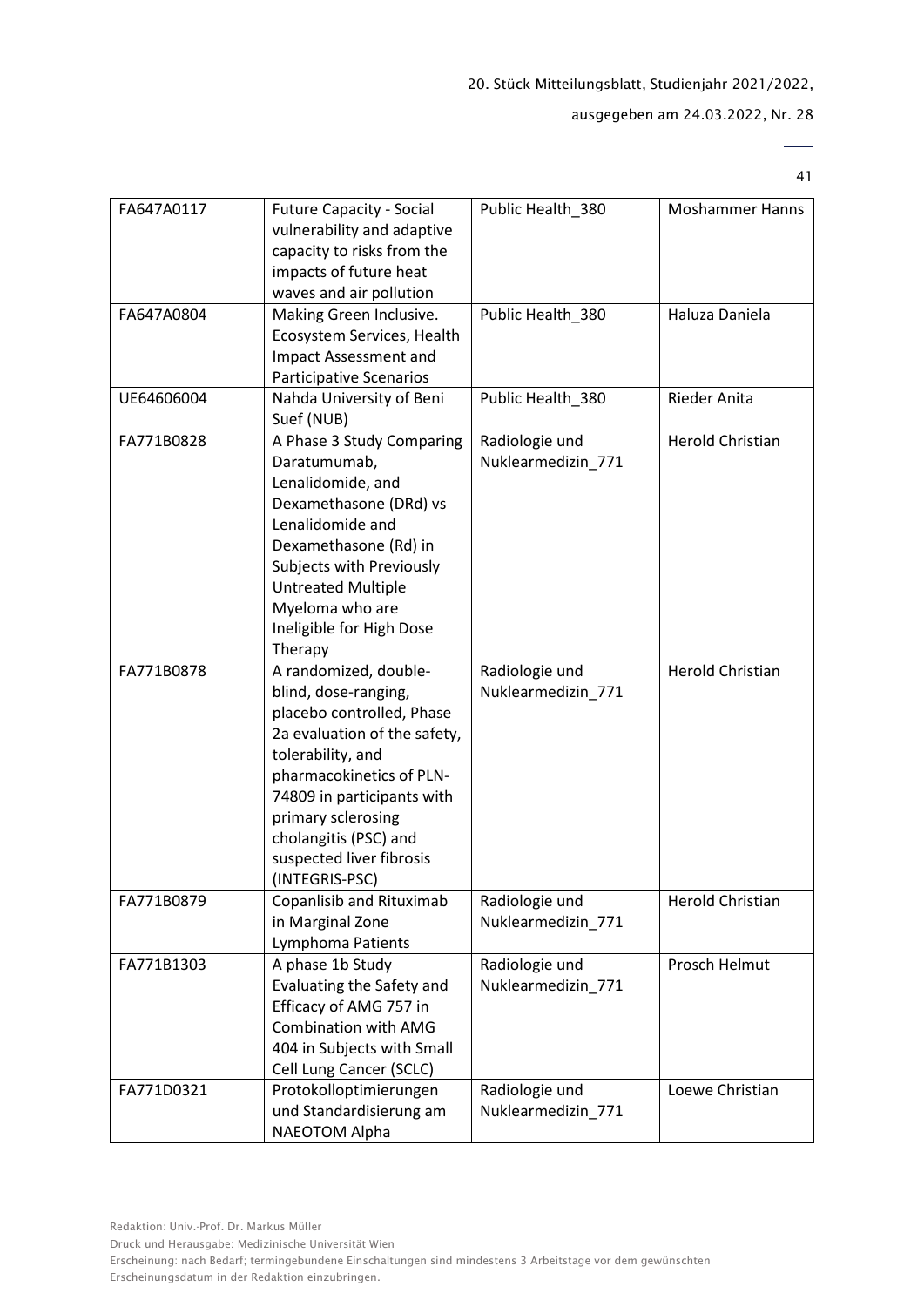42

 $\overline{a}$ 

| FA771D0527 | The ABC-HCC Trial: A<br>Phase IIIb, randomized,<br>multicenter, open-label<br>trial of Atezolizumab plus<br>Bevacizumab versus<br>transarterial<br>Chemoembolization (TACE)<br>in intermediate-stage<br>HepatoCellular Carcinoma                                                                                 | Radiologie und<br>Nuklearmedizin_771 | <b>Wolf Florian</b>     |
|------------|------------------------------------------------------------------------------------------------------------------------------------------------------------------------------------------------------------------------------------------------------------------------------------------------------------------|--------------------------------------|-------------------------|
| FA771D0902 | A Phase 1/2, Baseline-<br>controlled, Non-<br>randomised, Open-label,<br>Single-ascending Dose<br>Study of a Novel Adeno-<br>associated Viral Vector<br>(FLT190) in Patients With<br>Fabry disease (MARVEL 1)                                                                                                    | Radiologie und<br>Nuklearmedizin_771 | <b>Beitzke Dietrich</b> |
| FA771E0213 | <b>Glucocorticoid Receptor</b><br>Antagonism in the<br>Treatment of<br>Hypercortisolism in<br>Patients with Cortisol-<br><b>Secreting Adrenal</b><br>Adenomas or Hyperplasia<br>(GRADIENT): A Phase 3,<br>Randomized, Double-Blind,<br>Placebo-Controlled Study<br>of the Efficacy and Safety<br>of Relacorilant | Radiologie und<br>Nuklearmedizin_771 | Kainberger Franz        |
| FA771E0214 | An Open-Label Extension<br>Study of the Safety of<br>Relacorilant (CORT125134)<br>in the Treatment of the<br>Signs and Symptoms of<br><b>Endogenous Cushing</b><br>Syndrome                                                                                                                                      | Radiologie und<br>Nuklearmedizin_771 | Kainberger Franz        |
| FA771E0506 | Machine Learning for<br>Phenotype Identification<br>and Prediction                                                                                                                                                                                                                                               | Radiologie und<br>Nuklearmedizin 771 | Langs Georg             |
| FA771E0506 | Machine Learning for<br>Phenotype Identification<br>and Prediction                                                                                                                                                                                                                                               | Radiologie und<br>Nuklearmedizin 771 | Langs Georg             |
| FA771G0239 | A trial investigating the<br>effect of semaglutide on<br>atherosclerosis in patients<br>with cardiovascular disease<br>and type 2 diabetes                                                                                                                                                                       | Radiologie und<br>Nuklearmedizin_771 | <b>Hacker Marcus</b>    |

Druck und Herausgabe: Medizinische Universität Wien

Erscheinung: nach Bedarf; termingebundene Einschaltungen sind mindestens 3 Arbeitstage vor dem gewünschten Erscheinungsdatum in der Redaktion einzubringen.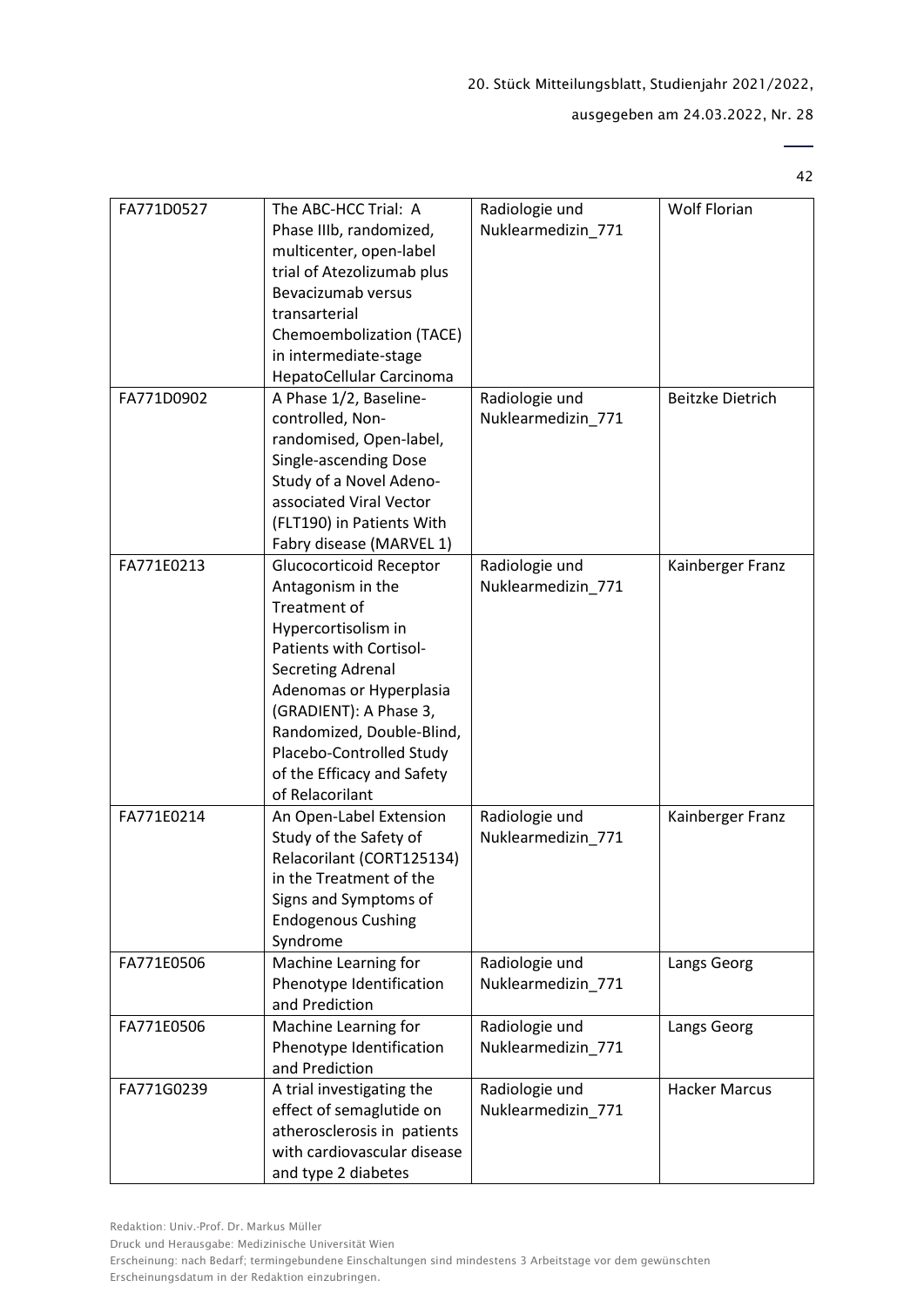# ausgegeben am 24.03.2022, Nr. 28

 $\overline{\phantom{0}}$ 43

| FA771G0264 | A GLP-1 receptor PET<br>imaging add-on study<br>within the Ver-A-T1D trial<br>investigating the effects of<br>Verapamil or placebo on<br>beta cell mass (Image-Ver-<br>$A-T1D)$                                                                                                                                               | Radiologie und<br>Nuklearmedizin_771    | <b>Hacker Marcus</b> |
|------------|-------------------------------------------------------------------------------------------------------------------------------------------------------------------------------------------------------------------------------------------------------------------------------------------------------------------------------|-----------------------------------------|----------------------|
| FA670F0204 | Effects of one-piece<br>individual abutment on<br>peri-implant soft tissue and<br>bone level: A fully digital<br>workflow                                                                                                                                                                                                     | Universitätszahnklinik<br>Wien GmbH_991 | Rausch-Fan Xiaohui   |
| FA670F0204 | Effects of one-piece<br>individual abutment on<br>peri-implant soft tissue and<br>bone level: A fully digital<br>workflow                                                                                                                                                                                                     | Universitätszahnklinik<br>Wien GmbH_991 | Rausch-Fan Xiaohui   |
| FA670D0301 | Randomisierte,<br>placebokontrollierte,<br>doppelblinde,<br>multizentrische<br>Parallelgruppenstudie der<br>Phase III zur Beurteiliung<br>der Hemmung der Plaque-<br>Neubildung durch eine<br>0,1% Octenidin<br>Mundspüllösung im<br>Vergleich zu Placebo bei<br>Personen mit einem<br>Gingivitis Index kleiner<br>gleich 1,5 | Universitätszahnklinik_6<br>70          | Laky Markus          |
| FA670F0301 | Initial adhesion and<br>proliferation of gingival<br>fibroblasts on dental<br>implants                                                                                                                                                                                                                                        | Universitätszahnklinik_6<br>70          | Andrukhov Oleh       |
| FA743A0109 | Knochen- und<br>immunologische Biomarker<br>bei Patienten mit<br>kastrationsresistentem<br>Prostatakarzinom (CRPC)<br>unter Therapie mit<br>Radium-223 - Eine<br>retrospektive Analyse                                                                                                                                        | Urologie_743                            | <b>Kramer Gero</b>   |

Druck und Herausgabe: Medizinische Universität Wien

Redaktion: Univ.-Prof. Dr. Markus Müller